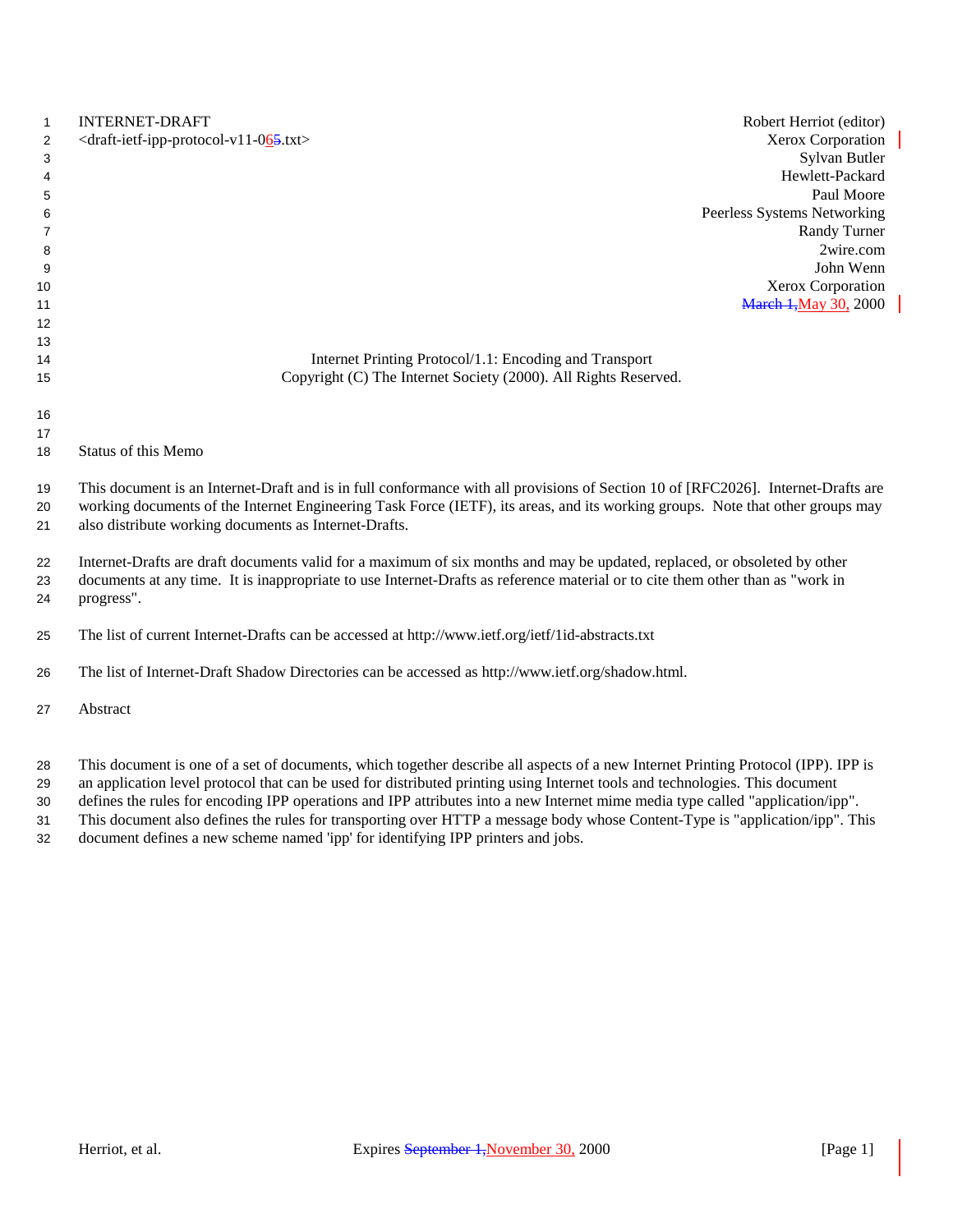The full set of IPP documents includes:

- Design Goals for an Internet Printing Protocol [RFC2567]
- Rationale for the Structure and Model and Protocol for the Internet Printing Protocol [RFC2568]
- Internet Printing Protocol/1.1: Model and Semantics [ipp-mod]
- Internet Printing Protocol/1.1: Encoding and Transport (this document)
- Internet Printing Protocol/1.1: Implementer's Guide [ipp-iig]
- Mapping between LPD and IPP Protocols [RFC2569]

The document, "Design Goals for an Internet Printing Protocol", takes a broad look at distributed printing functionality, and it

enumerates real-life scenarios that help to clarify the features that need to be included in a printing protocol for the Internet. It

identifies requirements for three types of users: end users, operators, and administrators. It calls out a subset of end user

requirements that are satisfied in IPP/1.1. A few OPTIONAL operator operations have been added to IPP/1.1.

 The document, "Rationale for the Structure and Model and Protocol for the Internet Printing Protocol", describes IPP from a high level view, defines a roadmap for the various documents that form the suite of IPP specification documents, and gives background and rationale for the IETF working group's major decisions.

 The document, "Internet Printing Protocol/1.1: Model and Semantics", describes a simplified model with abstract objects, their attributes, and their operations that are independent of encoding and transport. It introduces a Printer and a Job object. The Job object optionally supports multiple documents per Job. It also addresses security, internationalization, and directory issues.

 The document "Internet Printing Protocol/1.1: Implementer's Guide", gives advice to implementers of IPP clients and IPP objects.

 The document "Mapping between LPD and IPP Protocols" gives some advice to implementers of gateways between IPP and LPD (Line Printer Daemon) implementations.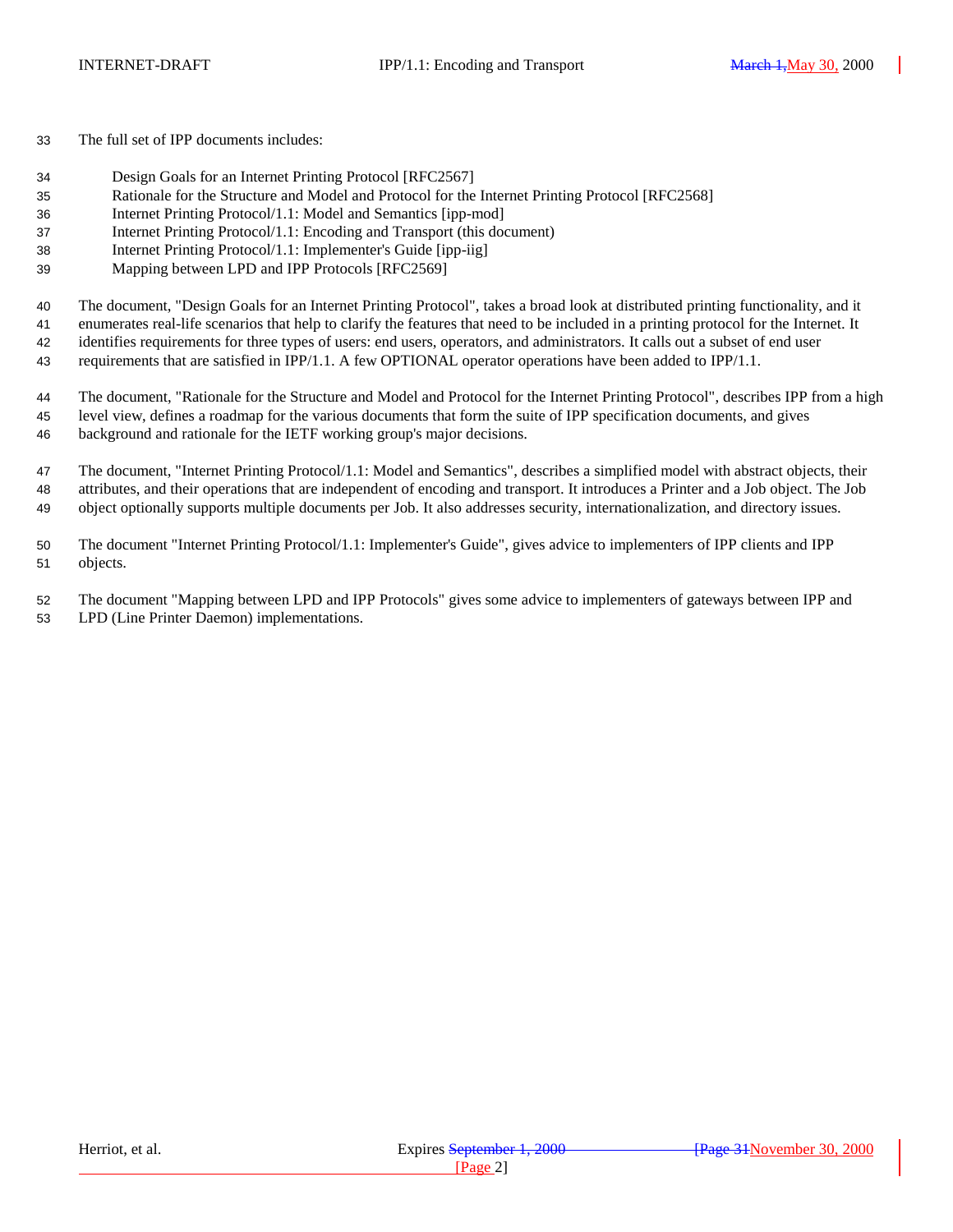54

### Table of Contents

| 2.<br>56<br>3.<br>57<br>58<br>3.1.1<br>59<br>3.1.2<br>60<br>3.1.3<br>61<br>3.1.4<br>62<br>3.1.5<br>63<br>3.1.6<br>64<br>65<br>66<br>67<br>3.4.1<br>68<br>3.4.2<br>69<br>3.4.3<br>70<br>3.4.4<br>71<br>72<br>3.5.1<br>73<br>3.5.2<br>74<br>75<br>3.7<br>76<br>3.8<br>77<br>3.9<br>78<br>3.10 Data 19<br>79<br>4.<br>80<br>81<br>5.<br>82<br>6.<br>83<br>7.<br>84<br>8.<br>85<br>8.1<br>86<br>8.1.1<br>87<br>8.1.2<br>88<br>89<br>9.<br>90<br>91<br>92<br>10.<br>93<br>11.<br>94<br>12.<br>95<br>13.<br>96<br>97<br>98<br>99<br>100<br>101<br>102<br>103<br>104<br>105<br>14.<br>15.<br>106<br>16.<br>107 | 55 | 1. |  |  |  |  |  |
|---------------------------------------------------------------------------------------------------------------------------------------------------------------------------------------------------------------------------------------------------------------------------------------------------------------------------------------------------------------------------------------------------------------------------------------------------------------------------------------------------------------------------------------------------------------------------------------------------------|----|----|--|--|--|--|--|
|                                                                                                                                                                                                                                                                                                                                                                                                                                                                                                                                                                                                         |    |    |  |  |  |  |  |
|                                                                                                                                                                                                                                                                                                                                                                                                                                                                                                                                                                                                         |    |    |  |  |  |  |  |
|                                                                                                                                                                                                                                                                                                                                                                                                                                                                                                                                                                                                         |    |    |  |  |  |  |  |
|                                                                                                                                                                                                                                                                                                                                                                                                                                                                                                                                                                                                         |    |    |  |  |  |  |  |
|                                                                                                                                                                                                                                                                                                                                                                                                                                                                                                                                                                                                         |    |    |  |  |  |  |  |
|                                                                                                                                                                                                                                                                                                                                                                                                                                                                                                                                                                                                         |    |    |  |  |  |  |  |
|                                                                                                                                                                                                                                                                                                                                                                                                                                                                                                                                                                                                         |    |    |  |  |  |  |  |
|                                                                                                                                                                                                                                                                                                                                                                                                                                                                                                                                                                                                         |    |    |  |  |  |  |  |
|                                                                                                                                                                                                                                                                                                                                                                                                                                                                                                                                                                                                         |    |    |  |  |  |  |  |
|                                                                                                                                                                                                                                                                                                                                                                                                                                                                                                                                                                                                         |    |    |  |  |  |  |  |
|                                                                                                                                                                                                                                                                                                                                                                                                                                                                                                                                                                                                         |    |    |  |  |  |  |  |
|                                                                                                                                                                                                                                                                                                                                                                                                                                                                                                                                                                                                         |    |    |  |  |  |  |  |
|                                                                                                                                                                                                                                                                                                                                                                                                                                                                                                                                                                                                         |    |    |  |  |  |  |  |
|                                                                                                                                                                                                                                                                                                                                                                                                                                                                                                                                                                                                         |    |    |  |  |  |  |  |
|                                                                                                                                                                                                                                                                                                                                                                                                                                                                                                                                                                                                         |    |    |  |  |  |  |  |
|                                                                                                                                                                                                                                                                                                                                                                                                                                                                                                                                                                                                         |    |    |  |  |  |  |  |
|                                                                                                                                                                                                                                                                                                                                                                                                                                                                                                                                                                                                         |    |    |  |  |  |  |  |
|                                                                                                                                                                                                                                                                                                                                                                                                                                                                                                                                                                                                         |    |    |  |  |  |  |  |
|                                                                                                                                                                                                                                                                                                                                                                                                                                                                                                                                                                                                         |    |    |  |  |  |  |  |
|                                                                                                                                                                                                                                                                                                                                                                                                                                                                                                                                                                                                         |    |    |  |  |  |  |  |
|                                                                                                                                                                                                                                                                                                                                                                                                                                                                                                                                                                                                         |    |    |  |  |  |  |  |
|                                                                                                                                                                                                                                                                                                                                                                                                                                                                                                                                                                                                         |    |    |  |  |  |  |  |
|                                                                                                                                                                                                                                                                                                                                                                                                                                                                                                                                                                                                         |    |    |  |  |  |  |  |
|                                                                                                                                                                                                                                                                                                                                                                                                                                                                                                                                                                                                         |    |    |  |  |  |  |  |
|                                                                                                                                                                                                                                                                                                                                                                                                                                                                                                                                                                                                         |    |    |  |  |  |  |  |
|                                                                                                                                                                                                                                                                                                                                                                                                                                                                                                                                                                                                         |    |    |  |  |  |  |  |
|                                                                                                                                                                                                                                                                                                                                                                                                                                                                                                                                                                                                         |    |    |  |  |  |  |  |
|                                                                                                                                                                                                                                                                                                                                                                                                                                                                                                                                                                                                         |    |    |  |  |  |  |  |
|                                                                                                                                                                                                                                                                                                                                                                                                                                                                                                                                                                                                         |    |    |  |  |  |  |  |
|                                                                                                                                                                                                                                                                                                                                                                                                                                                                                                                                                                                                         |    |    |  |  |  |  |  |
|                                                                                                                                                                                                                                                                                                                                                                                                                                                                                                                                                                                                         |    |    |  |  |  |  |  |
|                                                                                                                                                                                                                                                                                                                                                                                                                                                                                                                                                                                                         |    |    |  |  |  |  |  |
|                                                                                                                                                                                                                                                                                                                                                                                                                                                                                                                                                                                                         |    |    |  |  |  |  |  |
|                                                                                                                                                                                                                                                                                                                                                                                                                                                                                                                                                                                                         |    |    |  |  |  |  |  |
|                                                                                                                                                                                                                                                                                                                                                                                                                                                                                                                                                                                                         |    |    |  |  |  |  |  |
|                                                                                                                                                                                                                                                                                                                                                                                                                                                                                                                                                                                                         |    |    |  |  |  |  |  |
|                                                                                                                                                                                                                                                                                                                                                                                                                                                                                                                                                                                                         |    |    |  |  |  |  |  |
|                                                                                                                                                                                                                                                                                                                                                                                                                                                                                                                                                                                                         |    |    |  |  |  |  |  |
|                                                                                                                                                                                                                                                                                                                                                                                                                                                                                                                                                                                                         |    |    |  |  |  |  |  |
|                                                                                                                                                                                                                                                                                                                                                                                                                                                                                                                                                                                                         |    |    |  |  |  |  |  |
|                                                                                                                                                                                                                                                                                                                                                                                                                                                                                                                                                                                                         |    |    |  |  |  |  |  |
|                                                                                                                                                                                                                                                                                                                                                                                                                                                                                                                                                                                                         |    |    |  |  |  |  |  |
|                                                                                                                                                                                                                                                                                                                                                                                                                                                                                                                                                                                                         |    |    |  |  |  |  |  |
|                                                                                                                                                                                                                                                                                                                                                                                                                                                                                                                                                                                                         |    |    |  |  |  |  |  |
|                                                                                                                                                                                                                                                                                                                                                                                                                                                                                                                                                                                                         |    |    |  |  |  |  |  |
|                                                                                                                                                                                                                                                                                                                                                                                                                                                                                                                                                                                                         |    |    |  |  |  |  |  |
|                                                                                                                                                                                                                                                                                                                                                                                                                                                                                                                                                                                                         |    |    |  |  |  |  |  |
|                                                                                                                                                                                                                                                                                                                                                                                                                                                                                                                                                                                                         |    |    |  |  |  |  |  |
|                                                                                                                                                                                                                                                                                                                                                                                                                                                                                                                                                                                                         |    |    |  |  |  |  |  |
|                                                                                                                                                                                                                                                                                                                                                                                                                                                                                                                                                                                                         |    |    |  |  |  |  |  |
|                                                                                                                                                                                                                                                                                                                                                                                                                                                                                                                                                                                                         |    |    |  |  |  |  |  |
|                                                                                                                                                                                                                                                                                                                                                                                                                                                                                                                                                                                                         |    |    |  |  |  |  |  |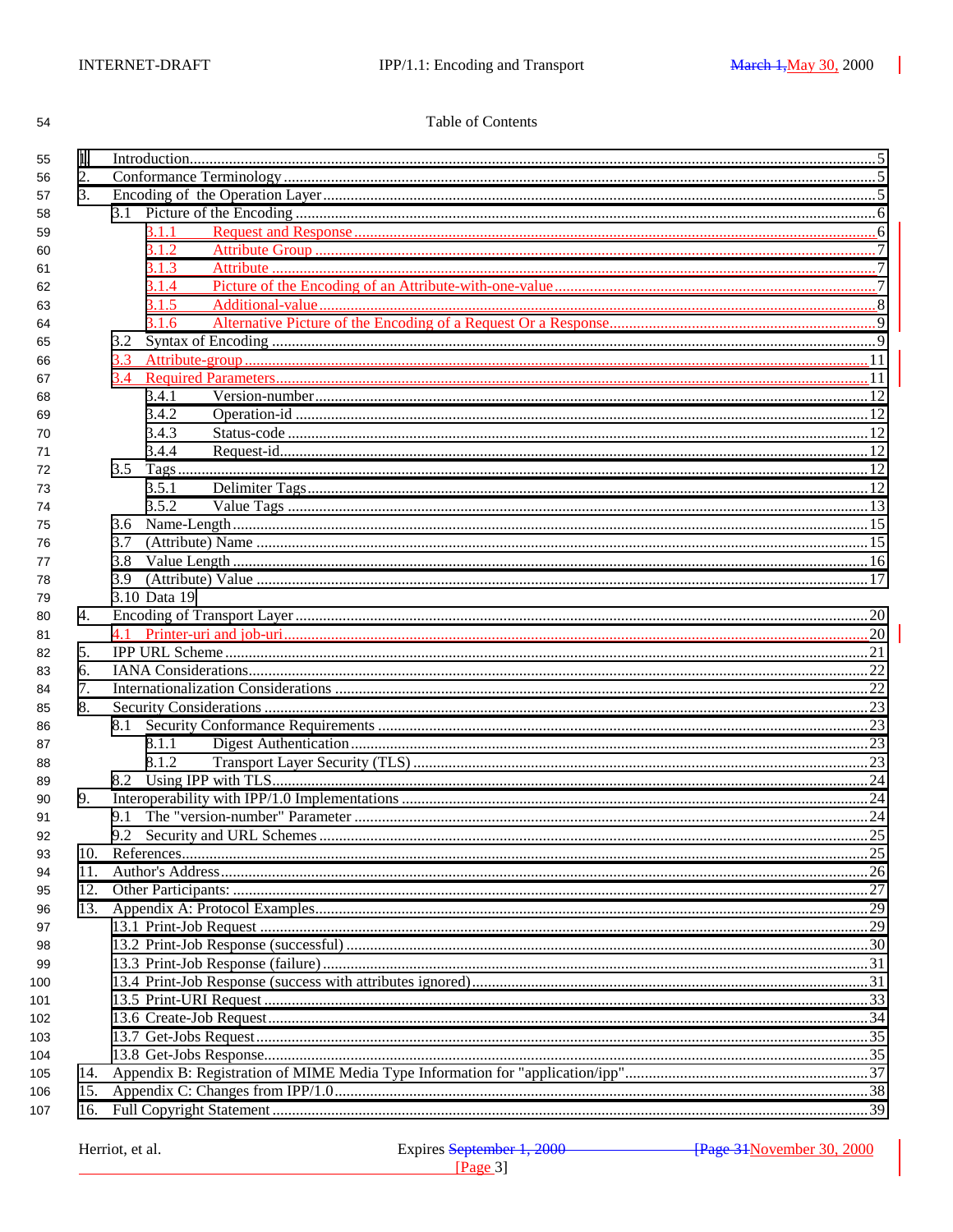108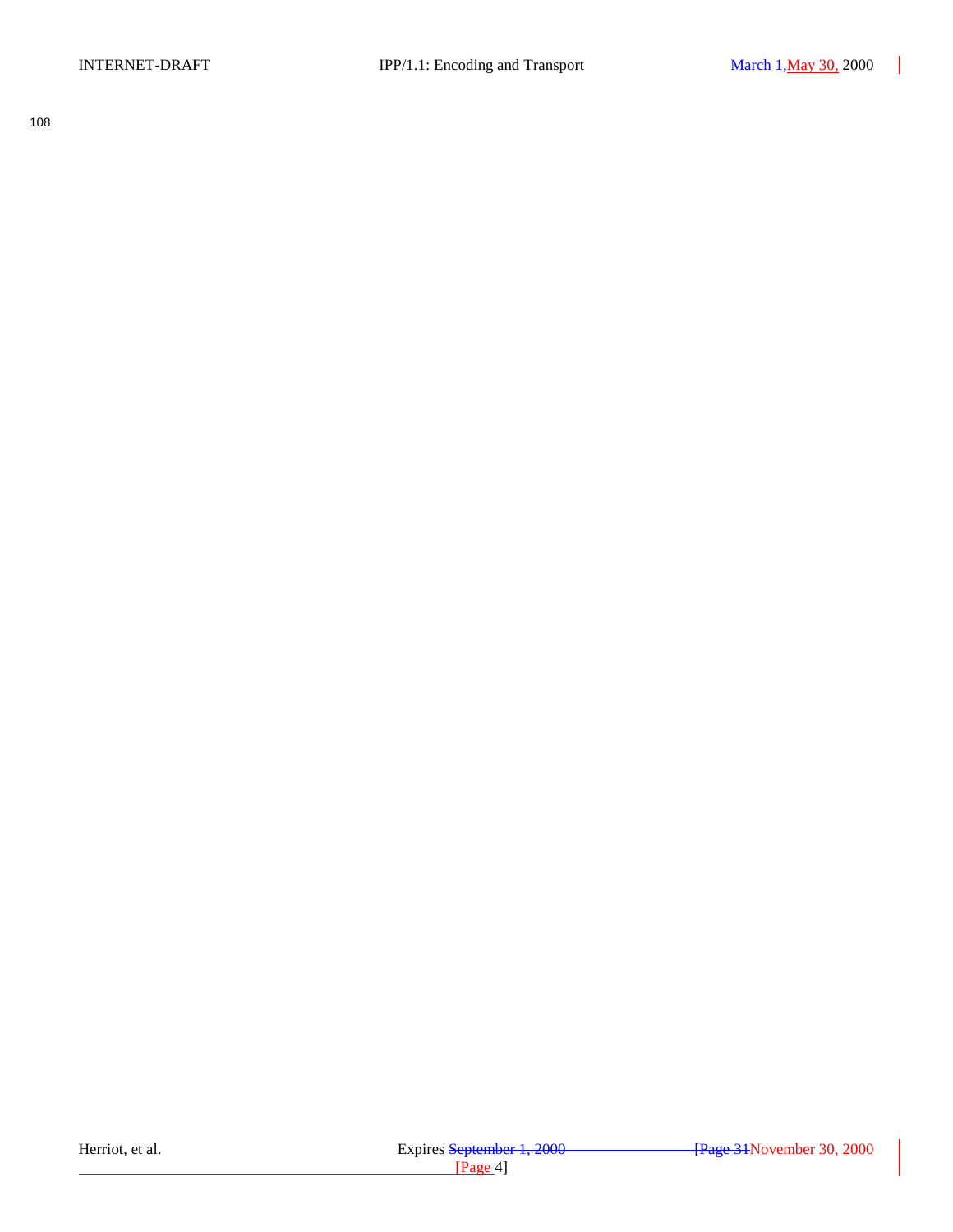### <span id="page-4-0"></span>**1. Introduction**

 This document contains the rules for encoding IPP operations and describes two layers: the transport layer and the operation layer.

 The transport layer consists of an HTTP/1.1 request or response. RFC 2616 [RFC2616] describes HTTP/1.1. This document specifies the HTTP headers that an IPP implementation supports.

The operation layer consists of a message body in an HTTP request or response. The document "Internet Printing Protocol/1.1:

 Model and Semantics" [ipp-mod] defines the semantics of such a message body and the supported values. This document specifies the encoding of an IPP operation. The aforementioned document [ipp-mod] is henceforth referred to as the "IPP model

117 document" or simply "model document."

Note: the version number of IPP (1.1) and HTTP (1.1) are not linked. They both just happen to be 1.1.

# **2. Conformance Terminology**

 The key words "MUST", "MUST NOT", "REQUIRED", "SHOULD", "SHOULD NOT", "RECOMMENDED", "MAY", and "OPTIONAL" in this document are to be interpreted as described in RFC 2119 [RFC2119].

# **3. Encoding of the Operation Layer**

123 The operation layer is the message body part of the HTTP request or response and it MUST contain a single IPP operation 124 request or IPP operation response. Each request or response consists of a sequence of values and attribute groups. Attribute groups consist of a sequence of attributes each of which is a name and value. Names and values are ultimately sequences of octets.

 The encoding consists of octets as the most primitive type. There are several types built from octets, but three important types are integers, character strings and octet strings, on which most other data types are built. Every character string in this encoding MUST be a sequence of characters where the characters are associated with some charset and some natural language. A character string MUST be in "reading order" with the first character in the value (according to reading order) being the first character in the encoding. A character string whose associated charset is US-ASCII whose associated natural language is US English is henceforth called a US-ASCII-STRING. A character string whose associated charset and natural language are specified in a request or response as described in the model document is henceforth called a LOCALIZED-STRING. An octet string MUST be in "IPP model document order" with the first octet in the value (according to the IPP model document order) being the first octet in the encoding. Every integer in this encoding MUST be encoded as a signed integer using two's-complement binary encoding with big-endian format (also known as "network order" and "most significant byte first"). The number of octets for an integer MUST be 1, 2 or 4, depending on usage in the protocol. Such one-octet integers, henceforth called SIGNED-BYTE, are used for the version-number and tag fields. Such two-byte integers, henceforth called SIGNED-SHORT are used for the operation-id, status-code and length fields. Four byte integers, henceforth called SIGNED-INTEGER, are used for values fields and the 140 sequence number-request-id.

141 The following two sections present the encoding of the operation layer in two ways:

- informally through pictures and description
- **formally through Augmented Backus-Naur Form (ABNF), as specified by RFC 2234 [RFC2234]**
- 

An operation request or response MUST use the encoding described in these two sections.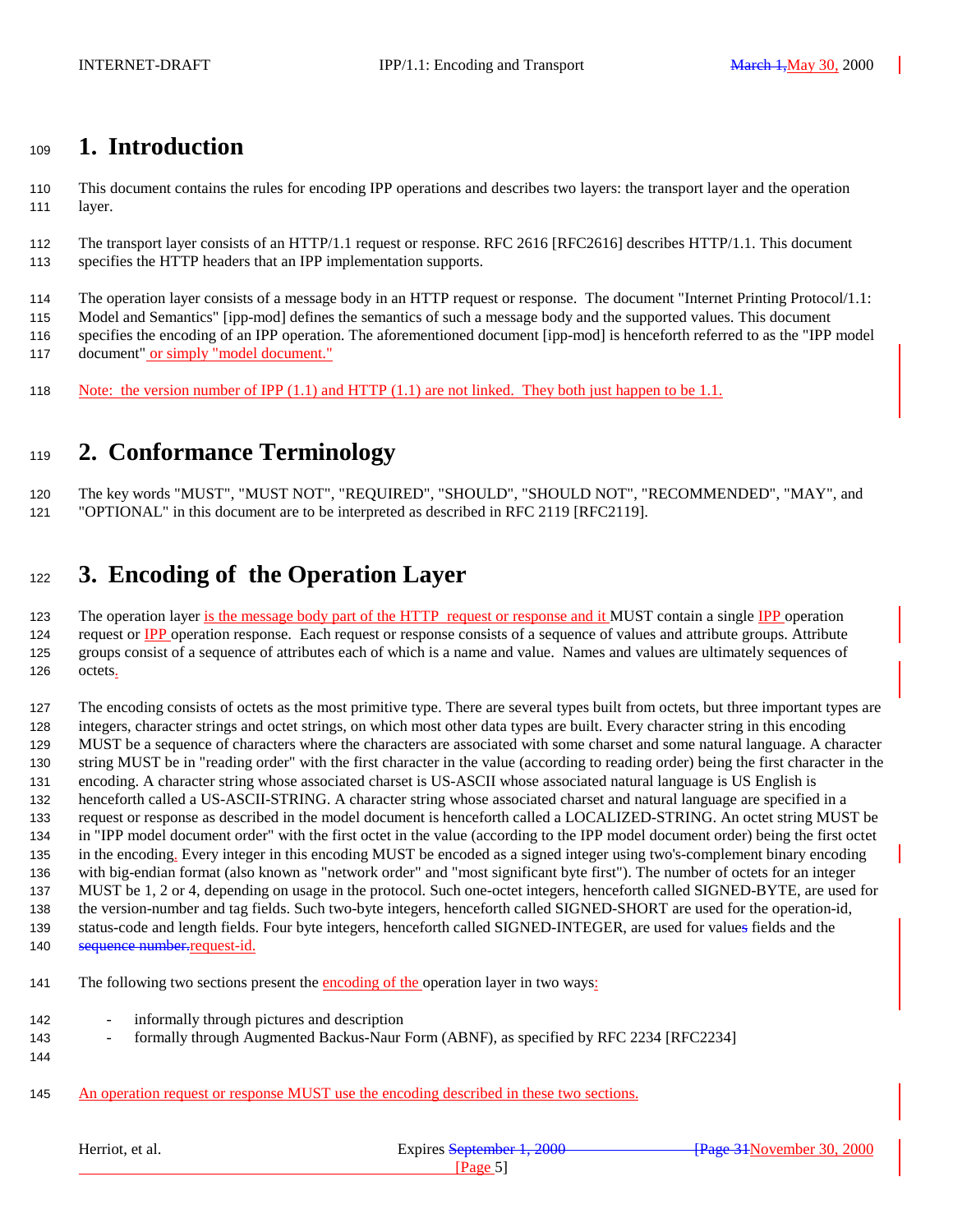#### <span id="page-5-0"></span><sup>146</sup> **3.1 Picture of the Encoding**

#### 147 **3.1.1 Request and Response**

#### 148 The encoding for anAn operation request or response consists of is encoded as follows:

| 149                      |                                                        |                                          |
|--------------------------|--------------------------------------------------------|------------------------------------------|
| 150                      | version-number                                         | 2 bytes - required                       |
| 151<br>152<br>153<br>154 | operation-id (request)<br>or<br>status-code (response) | 2 bytes - required                       |
| 155<br>156               | request-id                                             | 4 bytes - required                       |
| 157<br>158               | <del>xxx-attributes-tag</del>                          | <del>1 bvte</del>                        |
| 159<br>160               | <del>xxx-attribute-sequence</del>                      | <del>0 or more</del><br><del>bytes</del> |
| 161<br>162<br>163<br>164 | attribute-group                                        | n bytes - 0 or more                      |
| 165                      | end-of-attributes-tag                                  | - required<br>1 byte                     |
| 166<br>167<br>168        | data                                                   | q bytes - optional                       |
|                          |                                                        |                                          |

169 The xxx attributes tag and xxx attribute sequence represents four different values of "xxx", namely, operation, job, printer and 170 unsupported. The xxx attributes tag and an xxx attribute sequence represent attribute groups in the model document. The xxx-171 attributes tag identifies the attribute group and the xxx attribute sequence contains the attributes. first three fields in the above 172 diagram contain the value of attributes described in section 3.1.1 of the Model document.

173 The expected sequence of xxx attributes tag and xxx attribute sequence is specified in the IPP model document fourth field is the 174 "attribute-group" field, and it occurs 0 or more times. Each "attribute-group" field represents a single group of attributes, such as 175 an Operation Attributes group or a Job Attributes group (see the Model document). The IPP model document specifies the 176 required attribute groups and their order for each operation request and operation response.

177 A request or response SHOULD contain each xxx attributes tag defined for that request or response even if there are no attributes 178 except for the unsupported-attributes-tag which SHOULD be present only if the unsupported-attribute-sequence is non-empty. A 179 receiver of a request MUST be able to process as equivalent empty attribute groups:

- 180 a) an xxx attributes tag with an empty xxx attribute-sequence,
- 181 b) an expected but missing xxx attributes tag.

182 The data is omitted from some operations, but the end-of-attributes-tag is present even when the data is omitted. Note, the xxx-183 attributes-tags and end-of-attributes-tag are called 'delimiter-tags'. Note: the xxx-attribute-sequence, shown above may consist of 184 0 bytes, according to the rule below.

185 An xxx attributes-sequence consists of zero or more compound attributes.

186 ----------------------------------------------- 187 <del>| compound attribute | s bytes 0 or more</del>The "end-of-attributes-tag" field is always present, even when the 188 "data" is not present. The Model document specifies for each operation request and response whether the "data" field is present 189 or absent.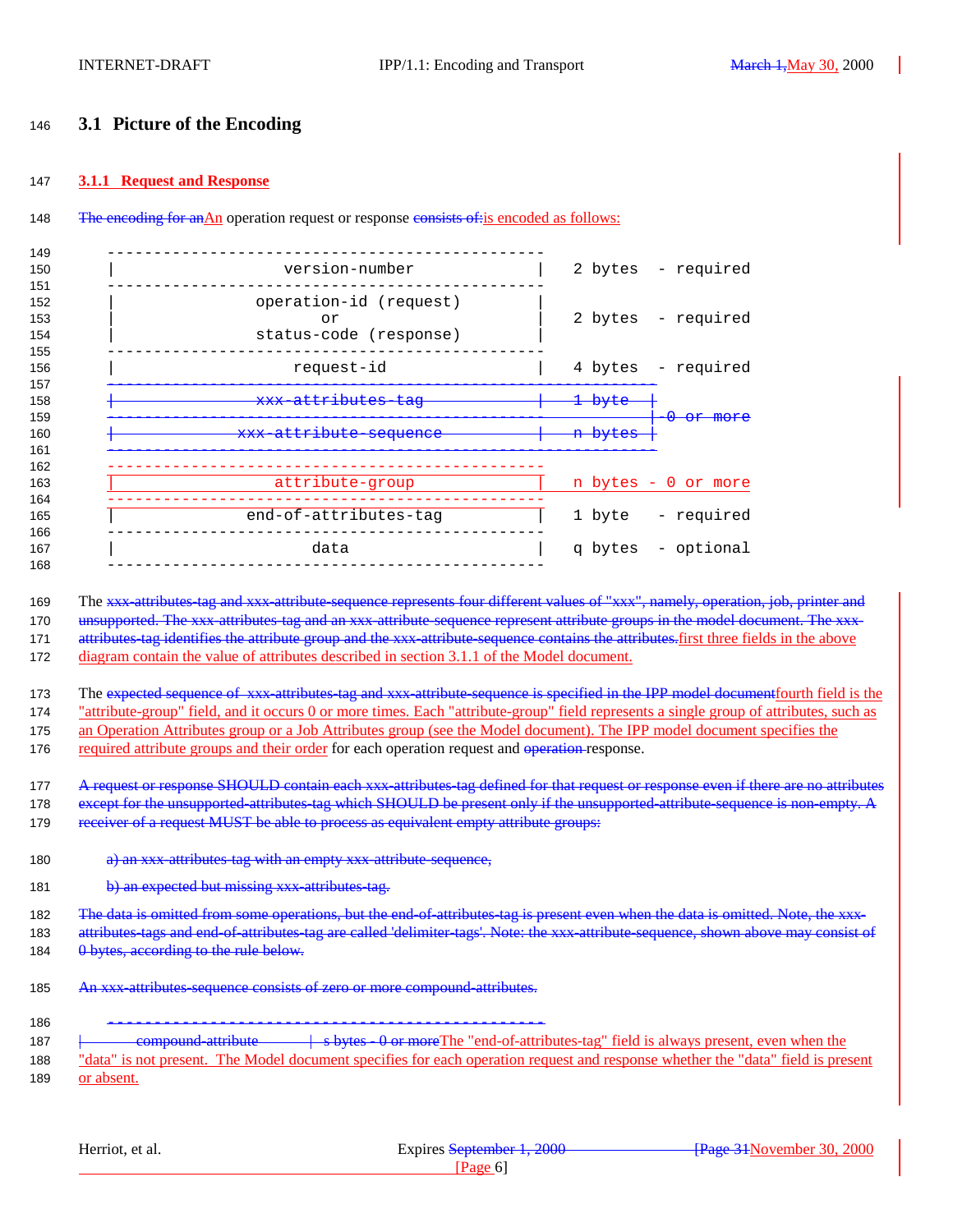#### <span id="page-6-0"></span>**3.1.2 Attribute Group**

#### Each "attribute-group" field is encoded as follows:

| 192 |                           |                         |
|-----|---------------------------|-------------------------|
| 193 | begin-attribute-group-tag | 1 byte                  |
| 194 |                           |                         |
| 195 | attribute                 | $p$ bytes $ -0$ or more |
| 196 |                           |                         |

197 A compound attribute consists of an attribute with a single value followed by zero or more additional values.

 Note: a 'compound-attribute' represents a single attribute in the model document. The 'additional value' syntax is for attributes 199 with 2 or more values.

- 200 Each attribute consists of:
- 

 The "begin-attribute-group-tag" field marks the beginning of an "attribute-group" field and its value identifies the type of attribute group, e.g. Operations Attributes group versus a Job Attributes group. The "begin-attribute-group-tag" field also marks the end of the previous attribute group except for the "begin-attribute-group-tag" field in the first "attribute-group" field of a request or response. The "begin-attribute-group-tag" field acts as an "attribute-group" terminator because an "attribute-group" field cannot nest inside another "attribute-group" field.

- An "attribute-group" field contains zero or more "attribute" fields.
- Note, the values of the "begin-attribute-group-tag" field and the "end-of-attributes-tag" field are called "delimiter-tags".

#### **3.1.3 Attribute**

#### An "attribute" field is encoded as follows:

| attribute-with-one-value | g bytes                 |
|--------------------------|-------------------------|
|                          |                         |
| additional-value         | $r$ bytes $ -0$ or more |

#### 

217 When an attribute is single valued (e.g. "copies" with value of 10) or multi-valued with one value (e.g. "sides-supported" with just the value 'one-sided') it is encoded with just an "attribute-with-one-value" field. When an attribute is multi-valued with n 219 values (e.g. "sides-supported" with the values 'one-sided' and 'two-sided-long-edge'), it is encoded with an "attribute-with-one-value" field followed by n-1 "additional-value" fields.

#### **3.1.4 Picture of the Encoding of an Attribute-with-one-value**

Each "attribute-with-one-value" field is encoded as follows: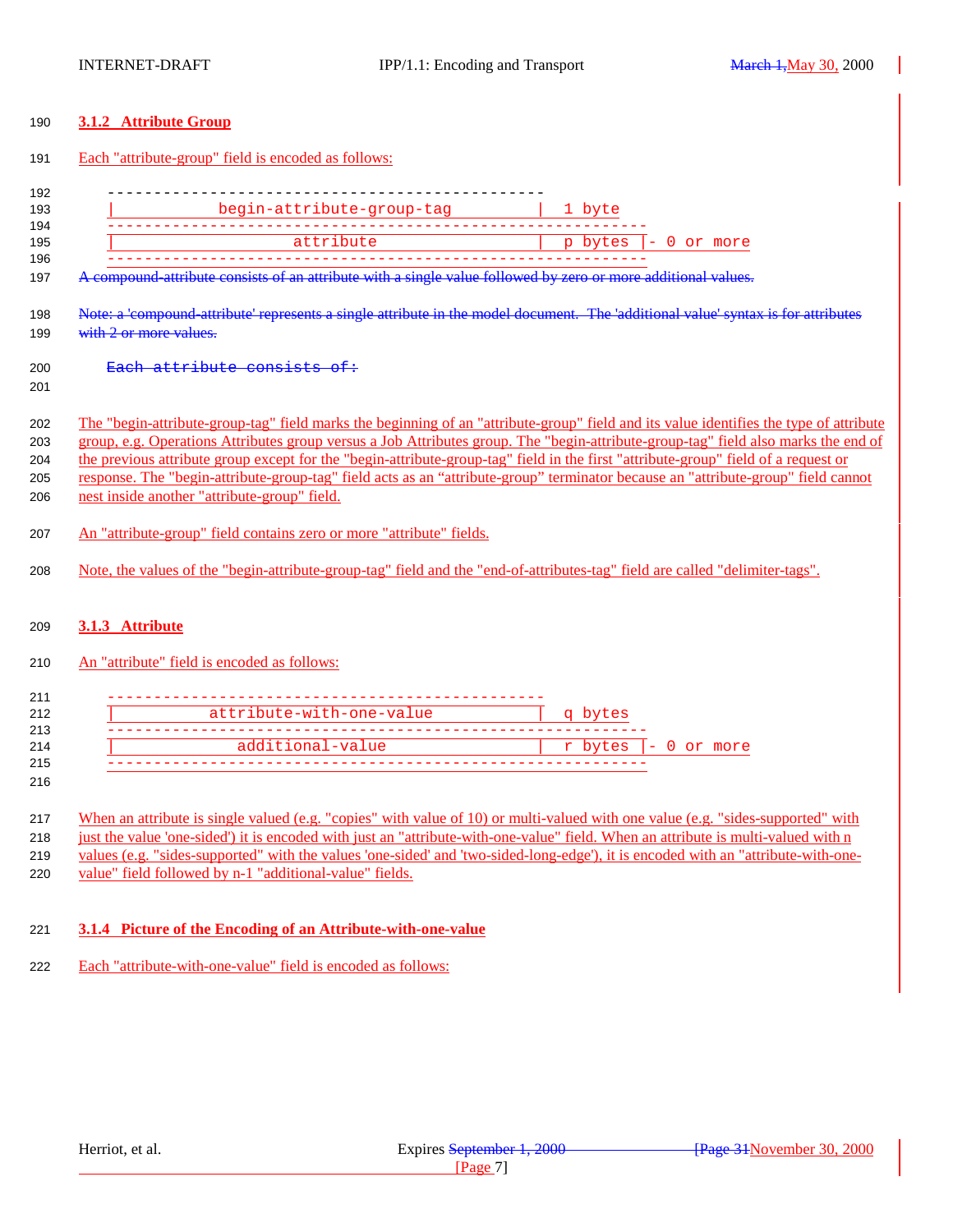<span id="page-7-0"></span>

|                                                                                                     |                          | 1 byte                                                                                                                                                                                                                                                             |
|-----------------------------------------------------------------------------------------------------|--------------------------|--------------------------------------------------------------------------------------------------------------------------------------------------------------------------------------------------------------------------------------------------------------------|
|                                                                                                     | name-length (value is u) | 2 bytes                                                                                                                                                                                                                                                            |
|                                                                                                     |                          |                                                                                                                                                                                                                                                                    |
|                                                                                                     |                          | u bytes                                                                                                                                                                                                                                                            |
| <br>  value-length (value is v)  <br>--------------------------                                     |                          | 2 bytes                                                                                                                                                                                                                                                            |
|                                                                                                     |                          | v bytes                                                                                                                                                                                                                                                            |
|                                                                                                     |                          |                                                                                                                                                                                                                                                                    |
| An additional value consists of:                                                                    |                          |                                                                                                                                                                                                                                                                    |
|                                                                                                     |                          |                                                                                                                                                                                                                                                                    |
|                                                                                                     |                          | "attribute-with-one-value" field is encoded with five subfields:                                                                                                                                                                                                   |
| The "value-tag" field specifies the attribute syntax, e.g. 0x44 for the attribute syntax 'keyword'. |                          |                                                                                                                                                                                                                                                                    |
| "sides-supported".                                                                                  |                          | The "name-length" field specifies the length of the "name" field in bytes, e.g. u in the above diagram or 15 for the name                                                                                                                                          |
|                                                                                                     |                          |                                                                                                                                                                                                                                                                    |
| The "name" field contains the textual name of the attribute, e.g. "sides-supported".                |                          |                                                                                                                                                                                                                                                                    |
|                                                                                                     |                          | The "value-length" field specifies the length of the "value" field in bytes, e.g. v in the above diagram or 9 for the (keyword)                                                                                                                                    |
| value 'one-sided'.                                                                                  |                          |                                                                                                                                                                                                                                                                    |
| The "value" field contains the value of the attribute, e.g. the textual value 'one-sided'.          |                          |                                                                                                                                                                                                                                                                    |
|                                                                                                     |                          |                                                                                                                                                                                                                                                                    |
| 3.1.5 Additional-value                                                                              |                          |                                                                                                                                                                                                                                                                    |
|                                                                                                     |                          |                                                                                                                                                                                                                                                                    |
| Each "additional-value" field is encoded as follows:                                                |                          |                                                                                                                                                                                                                                                                    |
|                                                                                                     |                          |                                                                                                                                                                                                                                                                    |
|                                                                                                     |                          | 1 byte                                                                                                                                                                                                                                                             |
| name-length (value is 0x0000)                                                                       |                          | 2 bytes                                                                                                                                                                                                                                                            |
| value-length (value is w)                                                                           |                          | 2 bytes                                                                                                                                                                                                                                                            |
| value                                                                                               |                          | w bytes                                                                                                                                                                                                                                                            |
|                                                                                                     |                          |                                                                                                                                                                                                                                                                    |
| ditional value is like an attribute whose                                                           |                          |                                                                                                                                                                                                                                                                    |
|                                                                                                     |                          |                                                                                                                                                                                                                                                                    |
| An "additional-value" is encoded with four subfields:                                               |                          |                                                                                                                                                                                                                                                                    |
| The "value-tag" field specifies the attribute syntax, e.g. 0x44 for the attribute syntax "keyword". |                          |                                                                                                                                                                                                                                                                    |
|                                                                                                     |                          |                                                                                                                                                                                                                                                                    |
|                                                                                                     |                          | The "name-length" field has the value of 0 in order to signify that it is an "additional-value". The value of the "name-length"<br>field distinguishes an "additional-value" field ("name-length" is 0) from an "attribute-with-one-value" field ("name-length" is |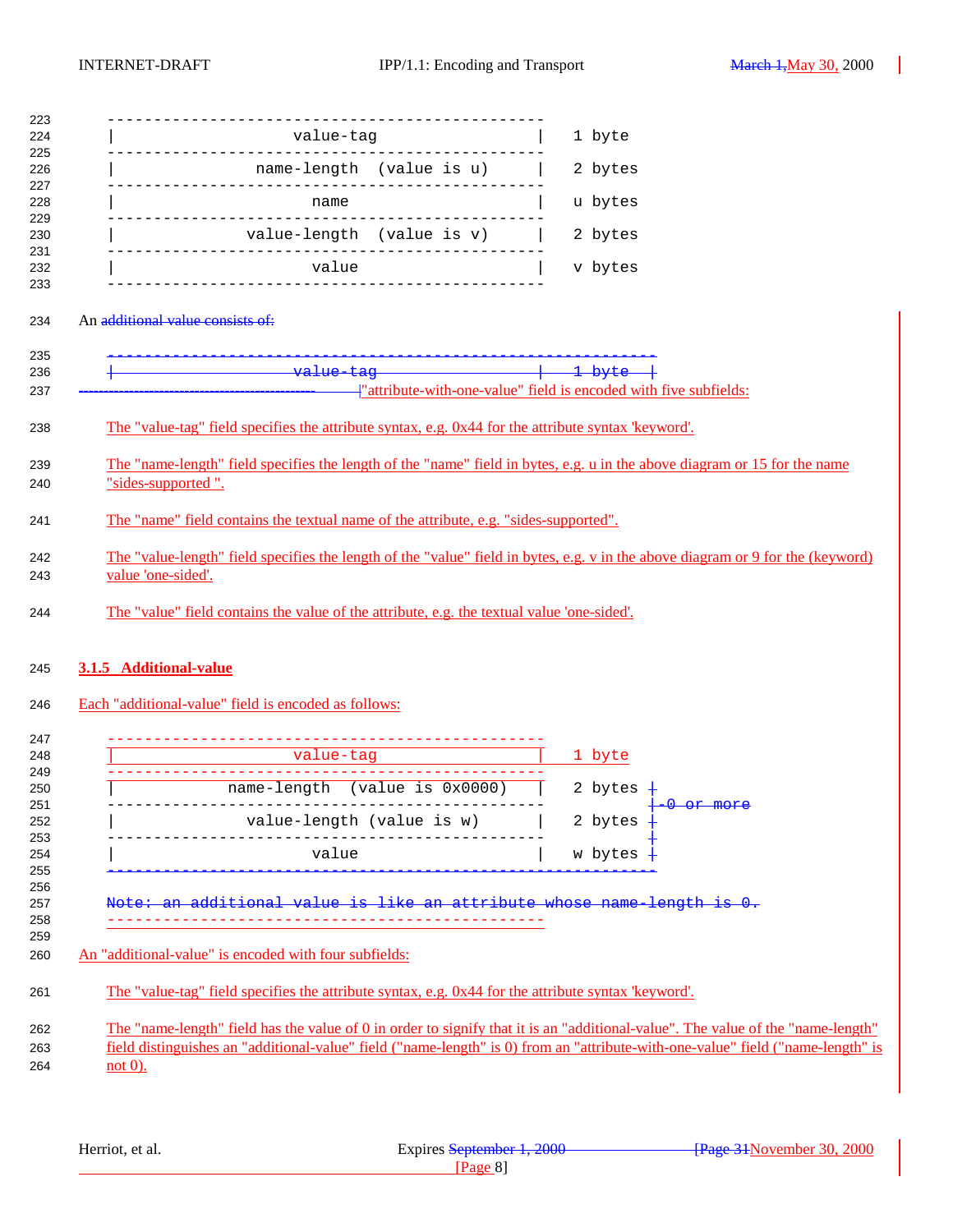<span id="page-8-0"></span>

|       | The "value-length" field specifies the length of the "value" field in bytes, e.g. w in the above diagram or 19 for the (keyword)<br>value 'two-sided-long-edge'.              |                    |
|-------|-------------------------------------------------------------------------------------------------------------------------------------------------------------------------------|--------------------|
|       | The "value" field contains the value of the attribute, e.g. the textual value 'two-sided-long-edge'.                                                                          |                    |
|       | 3.1.6 Alternative Picture of the Encoding of a Request Or a Response                                                                                                          |                    |
|       | From the standpoint of a parsing loop, part of the performs an action based on a "tag" value, the encoding consists of:                                                       |                    |
|       | version-number                                                                                                                                                                | 2 bytes - required |
|       |                                                                                                                                                                               |                    |
|       | operation-id (request)<br>or<br>status-code (response)                                                                                                                        | 2 bytes - required |
|       |                                                                                                                                                                               |                    |
|       |                                                                                                                                                                               |                    |
|       | request-id                                                                                                                                                                    | 4 bytes - required |
|       |                                                                                                                                                                               |                    |
|       | tag (delimiter-tag or value-tag)   1 byte<br>  empty or rest of attribute   x bytes                                                                                           | -0 or more         |
|       |                                                                                                                                                                               |                    |
|       | end-of-attributes-tag<br>2 bytes1 byte - required                                                                                                                             |                    |
|       |                                                                                                                                                                               |                    |
|       | $\begin{array}{c c} \texttt{data} & &   \\ \hline \end{array}$                                                                                                                | y bytes - optional |
|       | The value of the tag determines whether the bytes following the tag are:<br>-attributes                                                                                       |                    |
| -data | the remainder of a single attribute where the tag specifies the type of the value-following show what fields the parser would<br>expect after each type of "tag":             |                    |
|       |                                                                                                                                                                               |                    |
|       | - "begin-attribute-group-tag": expect zero or more "attribute"s<br>"value-tag": expect the remainder of an "attribute-with-one-value" or an "additional-value".               |                    |
|       | "end-of-attributes-tag": expect that "attribute"s are complete and there is optional "data"                                                                                   |                    |
|       | 3.2 Syntax of Encoding                                                                                                                                                        |                    |
|       |                                                                                                                                                                               |                    |
|       | The syntax below is ABNF [RFC2234] except 'strings of literals' MUST be case sensitive. For example 'a' means lower case 'a'                                                  |                    |
|       | and not upper case 'A'. In addition, SIGNED-BYTE and SIGNED-SHORT fields are represented as '%x' values which show<br>their range of values.                                  |                    |
|       | $ipp-message = ipp-request / ipp-response$                                                                                                                                    |                    |
|       | ipp-request = version-number operation-id request-id                                                                                                                          |                    |
|       | *(xxx attributes tag xxx attribute sequence)*attribute-group end-of-attributes-tag data                                                                                       |                    |
|       | ipp-response = version-number status-code request-id                                                                                                                          |                    |
|       | *(xxx attributes tag xxx attribute sequence) *attribute-group end-of-attributes-tag data                                                                                      |                    |
|       | xxx attribute sequence = *compound attribute                                                                                                                                  |                    |
|       |                                                                                                                                                                               |                    |
|       | xxx attributes tag = operation attributes tag/job attributes tag/<br>printer attributes tag / unsupported attributes tagattribute-group = begin-attribute-group-tag attribute |                    |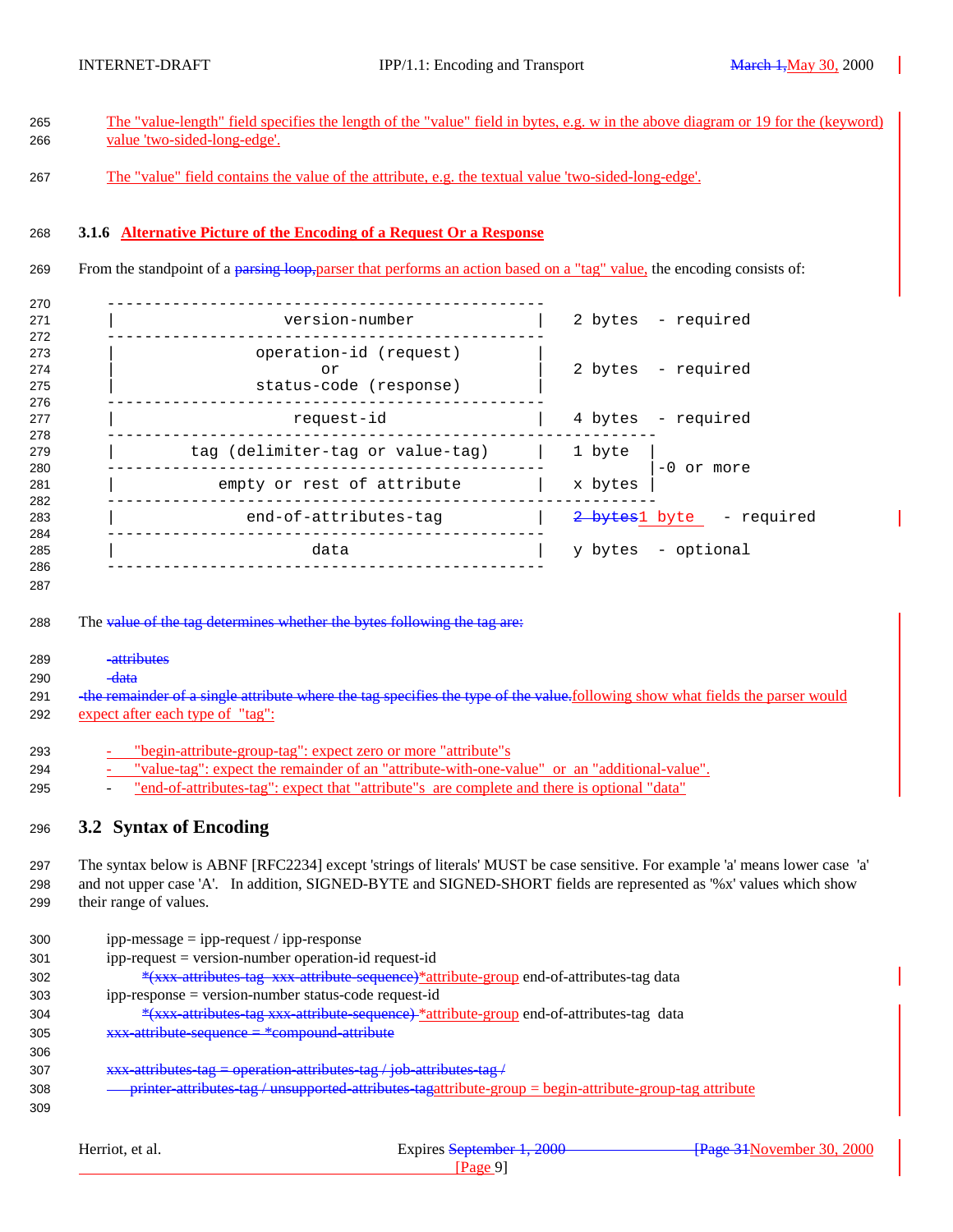| 310        |                                                                                                                                                                                                                                                                                                                                                        |
|------------|--------------------------------------------------------------------------------------------------------------------------------------------------------------------------------------------------------------------------------------------------------------------------------------------------------------------------------------------------------|
| 311        |                                                                                                                                                                                                                                                                                                                                                        |
| 312        | $version-number = majorversion-number minor-version-number$                                                                                                                                                                                                                                                                                            |
| 313        | major-version-number = $SIGNED-BYTE$ ; initially %dl                                                                                                                                                                                                                                                                                                   |
| 314        | minor-version-number = $SIGNED-BYTE$ ; initially %d0                                                                                                                                                                                                                                                                                                   |
| 315        |                                                                                                                                                                                                                                                                                                                                                        |
| 316        | $operation-id = SIGNED-SHORT$ ; mapping from model defined below                                                                                                                                                                                                                                                                                       |
| 317        | status-code = SIGNED-SHORT; mapping from model defined below                                                                                                                                                                                                                                                                                           |
| 318        | request-id = SIGNED-INTEGER ; whose value is $> 0$                                                                                                                                                                                                                                                                                                     |
| 319        |                                                                                                                                                                                                                                                                                                                                                        |
| 320        | eompound attribute = attribute *additional values attribute = attribute-with-one-value *additional-value                                                                                                                                                                                                                                               |
| 321        |                                                                                                                                                                                                                                                                                                                                                        |
| 322        | attribute-with-one-value = value-tag name-length name                                                                                                                                                                                                                                                                                                  |
| 323        | _ value-length value                                                                                                                                                                                                                                                                                                                                   |
| 324        | additional-values = value-tag zero-name-length value-length value                                                                                                                                                                                                                                                                                      |
| 325        |                                                                                                                                                                                                                                                                                                                                                        |
| 326        | name-length = SIGNED-SHORT ; number of octets of 'name'                                                                                                                                                                                                                                                                                                |
| 327        | name = LALPHA *( LALPHA / DIGIT / "-" / "_" / ".")                                                                                                                                                                                                                                                                                                     |
| 328        | value-length = SIGNED-SHORT ; number of octets of 'value'                                                                                                                                                                                                                                                                                              |
| 329        | $value = OCTET-STRING$                                                                                                                                                                                                                                                                                                                                 |
| 330        |                                                                                                                                                                                                                                                                                                                                                        |
| 331        | $data = OCTET-STRING$                                                                                                                                                                                                                                                                                                                                  |
| 332        |                                                                                                                                                                                                                                                                                                                                                        |
| 333        | zero-name-length = $%x00.00$<br>; name-length of $0$                                                                                                                                                                                                                                                                                                   |
| 334        | operation attributes tag = %x01<br>$\div$ tag of $\pm$                                                                                                                                                                                                                                                                                                 |
|            | $\frac{1}{100}$ attributes tag = %x02<br>$\div$ tag of 2                                                                                                                                                                                                                                                                                               |
| 335        | printer attributes tag = $%x04$<br>$\frac{1}{2}$ $\frac{1}{2}$ $\frac{1}{2}$ $\frac{1}{2}$ $\frac{1}{2}$ $\frac{1}{2}$ $\frac{1}{2}$ $\frac{1}{2}$ $\frac{1}{2}$ $\frac{1}{2}$ $\frac{1}{2}$ $\frac{1}{2}$ $\frac{1}{2}$ $\frac{1}{2}$ $\frac{1}{2}$ $\frac{1}{2}$ $\frac{1}{2}$ $\frac{1}{2}$ $\frac{1}{2}$ $\frac{1}{2}$ $\frac{1}{2}$ $\frac{1}{2}$ |
| 336        | unsupported attributes tag = $%x05$ ; tag of 5yalue-tag = $%x10$ -FF                                                                                                                                                                                                                                                                                   |
| 337        | see section 3.7.2<br><u>begin-attribute-group-tag = %x00-02 / %04-0F; see section 3.7.1</u>                                                                                                                                                                                                                                                            |
| 338        | end-of-attributes-tag = $%x03$<br>; tag of $3$                                                                                                                                                                                                                                                                                                         |
| 339        | value tag = $%x10$ FF                                                                                                                                                                                                                                                                                                                                  |
| 340        |                                                                                                                                                                                                                                                                                                                                                        |
| 341<br>342 | $\frac{1}{2}$ see section 3.7.1<br>$SIGNED-BYTE = BYTE$                                                                                                                                                                                                                                                                                                |
|            | $SIGNED-SHORT = 2BYTE$                                                                                                                                                                                                                                                                                                                                 |
| 343        | $SIGNED-INTER = 4BYTE$                                                                                                                                                                                                                                                                                                                                 |
| 344        |                                                                                                                                                                                                                                                                                                                                                        |
| 345        | $DIGIT = %x30-39$ ; "0" to "9"                                                                                                                                                                                                                                                                                                                         |
| 346        | LALPHA = $\%x61-7A$ ; "a" to "z"                                                                                                                                                                                                                                                                                                                       |
| 347        | $BYTE = %x00-FF$                                                                                                                                                                                                                                                                                                                                       |
| 348<br>349 | $OCTET-STRING = *BYTE$                                                                                                                                                                                                                                                                                                                                 |
| 350        | The syntax allows an xxx attributes tag to be present when the xxx attribute sequence that follows is empty. The syntax is                                                                                                                                                                                                                             |
| 351        | defined this way to allow for the response of Get Jobs where no attributes are returned for some job objects. Although it is                                                                                                                                                                                                                           |
| 352        | RECOMMENDED that the sender not send an xxx attributes tag if there are no attributes (except in the Get Jobs response just                                                                                                                                                                                                                            |
| 353        | mentioned), the below defines additional terms that are referenced in this document. This syntax provides an alternate grouping                                                                                                                                                                                                                        |
|            | of the delimiter tags.                                                                                                                                                                                                                                                                                                                                 |
| 354        | receiver MUST be able to decode such syntax.                                                                                                                                                                                                                                                                                                           |
| 355        | delimiter-tag = begin-attribute-group-tag /; see section 3.7.1                                                                                                                                                                                                                                                                                         |
| 356        | end-of-attributes-tag                                                                                                                                                                                                                                                                                                                                  |
| 357        |                                                                                                                                                                                                                                                                                                                                                        |
| 358        | delimiter-tag = $%x00-0F$<br>$\frac{1}{2}$ see section 3.7.1                                                                                                                                                                                                                                                                                           |
| 359        |                                                                                                                                                                                                                                                                                                                                                        |
| 360        | <u>begin-attribute-group-tag = <math>\%x00</math> / operation-attributes-tag /</u>                                                                                                                                                                                                                                                                     |
| 361        | job-attributes-tag / printer-attributes-tag /                                                                                                                                                                                                                                                                                                          |
| 362        | unsupported-attributes-tag / %x06-0F                                                                                                                                                                                                                                                                                                                   |
| 363        | operation-attributes-tag = $\%x01$<br>$\frac{1}{2}$ tag of 1                                                                                                                                                                                                                                                                                           |
|            |                                                                                                                                                                                                                                                                                                                                                        |
|            | Herriot, et al.<br>Expires September 1, 2000<br>Page 31 November 30, 2000                                                                                                                                                                                                                                                                              |
|            | [Page 10]                                                                                                                                                                                                                                                                                                                                              |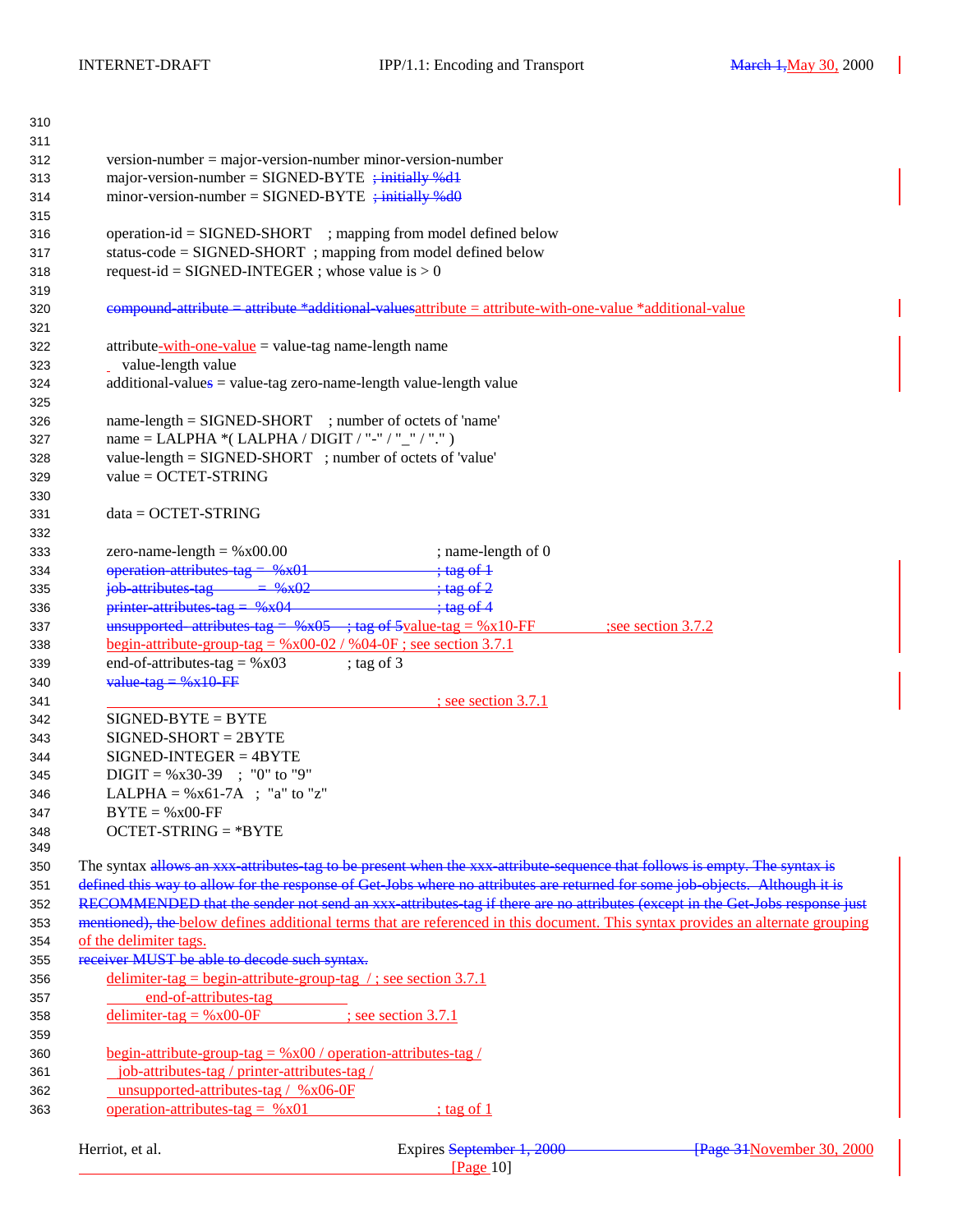<span id="page-10-0"></span>

| 364 | job-attributes-tag<br>$=$ % x 02        | $:$ tag of 2 |
|-----|-----------------------------------------|--------------|
| 365 | <u>printer-attributes-tag =</u> $\%x04$ | $:$ tag of 4 |
| 366 | unsupported-attributes-tag = $\%x05$    | : tag of $5$ |
| 367 |                                         |              |

### 

#### **3.3 Attribute-group**

- Each "attribute-group" field MUST be encoded with the "begin-attribute-group-tag" field followed by zero or more "attribute" sub-fields.
- The table below maps the model document group name to value of the "begin-attribute-group-tag" field:

| <b>Model Document Group</b>    | "begin-attribute-group-tag" field values |
|--------------------------------|------------------------------------------|
| <b>Operation Attributes</b>    | "operations-attributes-tag"              |
| <b>Job Template Attributes</b> | "job-attributes-tag"                     |
| <b>Job Object Attributes</b>   | "job-attributes-tag"                     |
| <b>Unsupported Attributes</b>  | "unsupported-attributes-tag"             |
| <b>Requested Attributes</b>    | "job-attributes-tag"                     |
| (Get-Job-Attributes)           |                                          |
| <b>Requested Attributes</b>    | "printer-attributes-tag"                 |
| (Get-Printer-Attributes)       |                                          |
| <b>Document Content</b>        | in a special position as described above |
|                                |                                          |

#### 

- For each operation request and response, the model document prescribes the required and optional attribute groups, along with
- their order. Within each attribute group, the model document prescribes the required and optional attributes, along with their order.
- When the Model document requires an attribute group in a request or response and the attribute group contains zero attributes, a request or response SHOULD encode the attribute group with the "begin-attribute-group-tag" field followed by zero "attribute"

fields. For example, if the client requests a single unsupported attribute with the Get-Printer-Attributes operation, the Printer

 MUST return no "attribute" fields, and it SHOULD return a "begin-attribute-group-tag" field for the Printer Attributes Group. The Unsupported Attributes group is not such an example. According to the model document, the Unsupported Attributes Group

- SHOULD be present only if the unsupported attributes group contains at least one attribute.
- A receiver of a request MUST be able to process the following as equivalent empty attribute groups:
- a) A "begin-attribute-group-tag" field with zero following "attribute" fields.
- b) An expected but missing "begin-attribute-group-tag" field.
- When the Model document requires a sequence of an unknown number of attribute groups, each of the same type, the encoding MUST contain one "begin-attribute-group-tag" field for each attribute group even when an "attribute-group" field contains zero "attribute" sub-fields. For example, for the Get-Jobs operation may return zero attributes for some jobs and not others. The "begin-attribute-group-tag" field followed by zero "attribute" fields tells the recipient that there is a job in queue for which no
- information is available except that it is in the queue.

### **3.4 Required Parameters**

 Some operation elements are called parameters in the model document [ipp-mod]. They MUST be encoded in a special position and they MUST NOT appear as operation attributes. These parameters are described in the subsections below.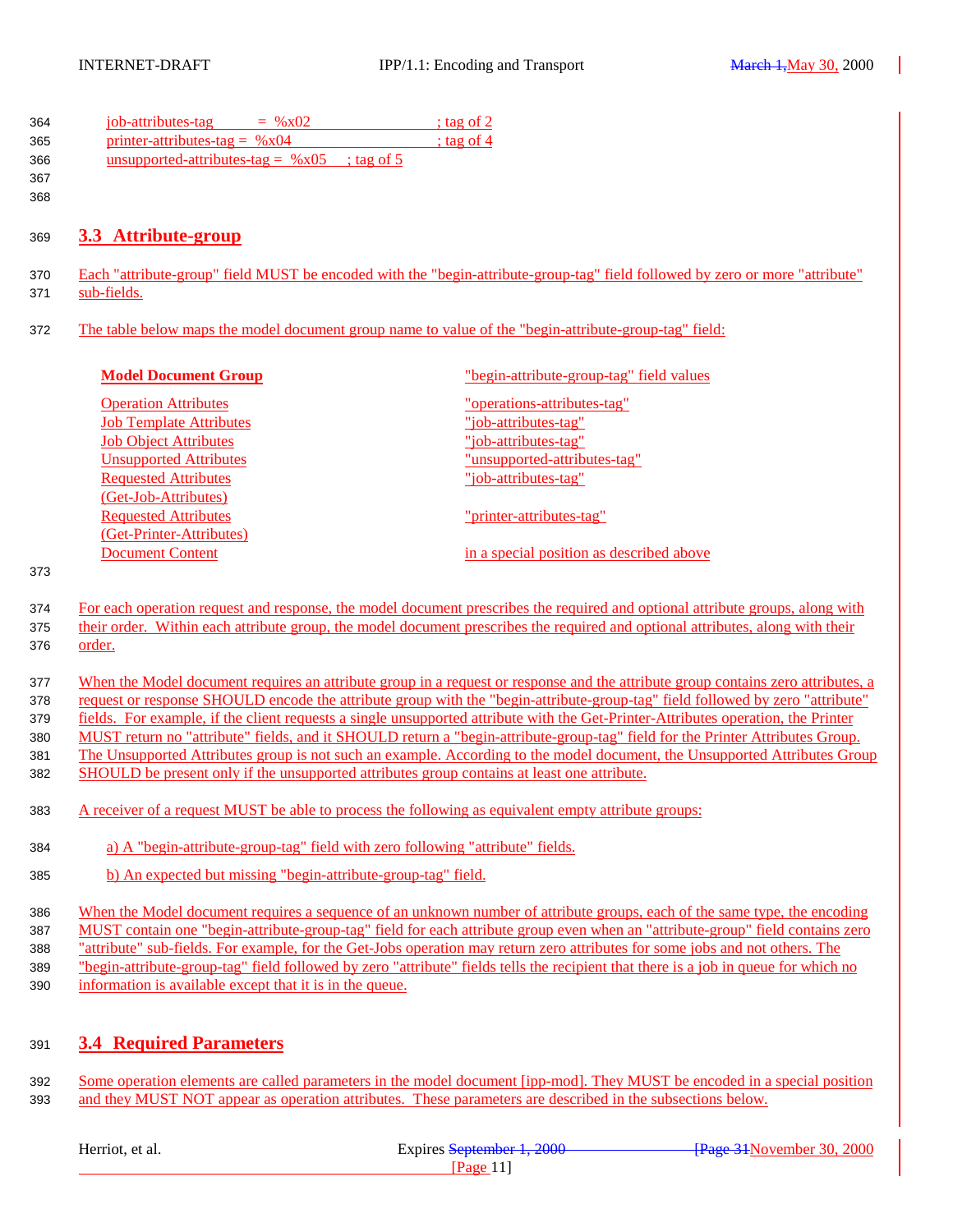#### <span id="page-11-0"></span>394 **3.4.1 Version-number**

395 The version-number" version-number" field MUST consist of a major and minor version-number, each of which MUST be 396 represented by a SIGNED-BYTE. The major version-number MUST be the first byte of the encoding and the minor version-397 number MUST be the second byte of the encoding. The protocol described in this document MUST have a major version-number 398 of 1 (0x01) and a minor version-version-number of 1 (0x01). The ABNF for these two bytes MUST be %x01.01.

#### 399 **3.4.2 Operation-id**

400 Operation ids are defined as enumsThe "operation-id" field MUST contain an operation-id value defined in the model document. 401 An operation ids enumThe value MUST be encoded as a **SIGNED-SHORT**.SIGNED-SHORT and it MUST be in the third and 402 fourth bytes of the encoding of an operation request.

#### 403 **3.4.3 Status-code**

404 Status-codes are defined as enumsThe "status-code" field MUST contain a status-code value defined in the model document. A 405 status-code enumThe value MUST be encoded as a SIGNED-SHORT and it MUST be in the third and fourth bytes of the 406 encoding of an operation response.

- 407 The status-code is an operation attribute in the model document. In the protocol, the status-code is in a special position, outside of 408 the operation attributes.
- 409 If an IPP status-code is returned, then the HTTP Status-Code MUST be 200 (successful-ok). With any other HTTP Status-Code 410 value, the HTTP response MUST NOT contain an IPP message-body, and thus no IPP status-code is returned.

#### 411 **3.4.4 Request-id**

- 412 The request-id allows a client to match a response with a request. This mechanism is unnecessary in HTTP, but may be useful 413 when application/ipp entity bodies are used in another context.
- 414 The request-id in a response MUST be the value of the request-id received in the corresponding request. A client can set the
- 415 request-id in each request to a unique value or a constant value, such as 1, depending on what the client does with the request-id
- 416 returned in the response. The value of the request id MUST be greater than zero." request-id" field MUST contain a request-id
- 417 value as defined in the model document. The value MUST be encoded as a SIGNED- INTEGER and it MUST be in the fifth
- 418 through eighth bytes of the encoding.

#### <sup>419</sup> **3.5 Tags**

- 420 There are two kinds of tags:
- 421 delimiter tags: delimit major sections of the protocol, namely attributes and data
- 422 value tags: specify the type of each attribute value

#### 423 **3.5.1 Delimiter Tags**

424 The following table specifies the values for the delimiter tags: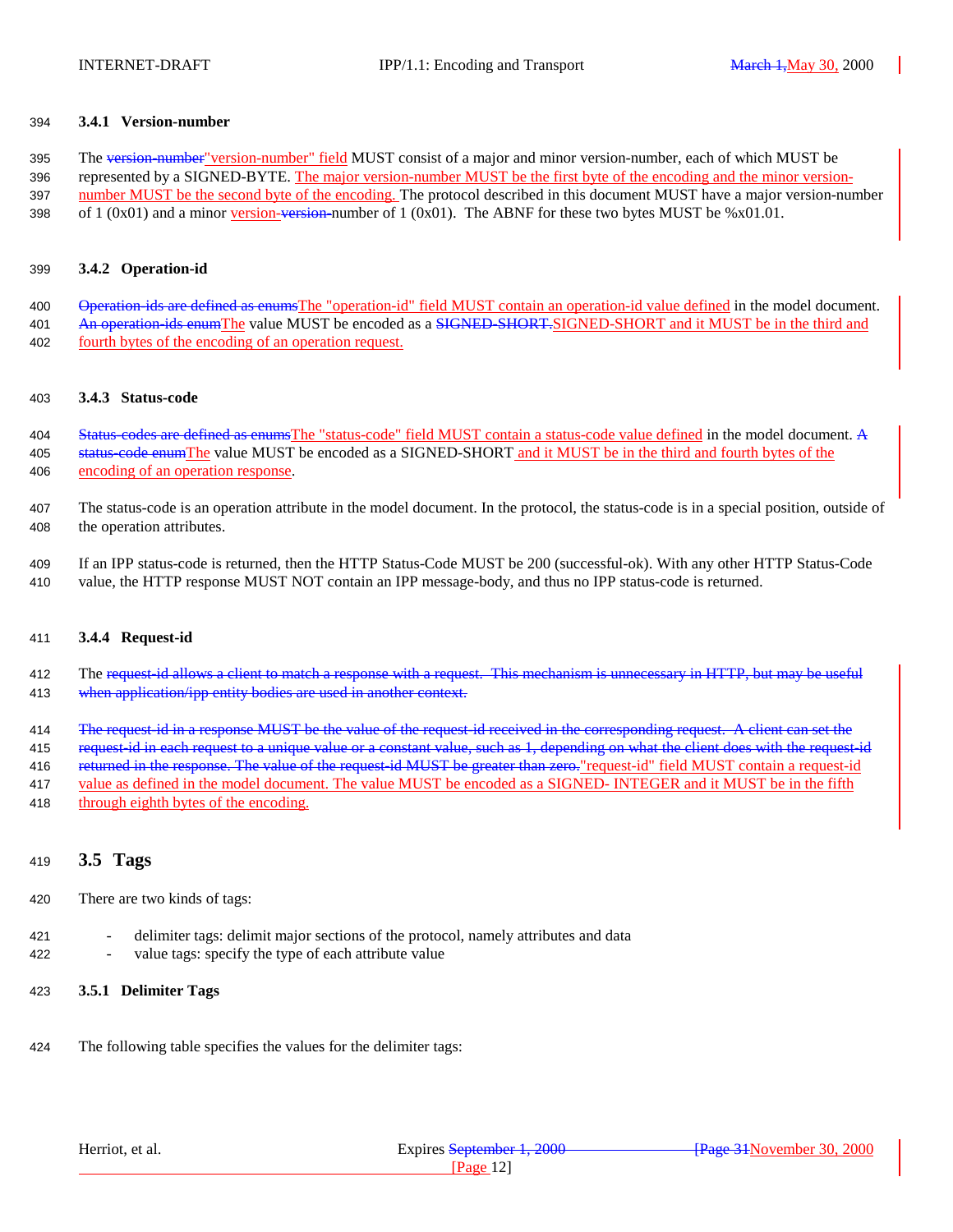<span id="page-12-0"></span>

| Tag Value (Hex) | <b>Meaning Delimiter</b>                                                           |
|-----------------|------------------------------------------------------------------------------------|
| 0x00            | reserved for definition in a future IETF standards track document                  |
| 0x01            | "operation-attributes-tag"                                                         |
| 0x02            | "job-attributes-tag"                                                               |
| 0x03            | "end-of-attributes-tag"                                                            |
| 0x04            | "printer-attributes-tag"                                                           |
| 0x05            | "unsupported-attributes-tag"                                                       |
| $0x06-0x0f$ e   | reserved for future delimiters in IETF standards track documents                   |
| 0x0F            | reserved for future chunking end of attributes tag for definition in a future IETF |
|                 | standards track document                                                           |

425 When an xxx attributes taga "begin-attribute-group-tag" field occurs in the protocol, it MUST meanmeans that zero or more 426 following attributes up to the next delimiter tag are MUST be attributes belonging to group xxx as defined in the model document, 427 where xxx is operation, job, printer, unsupported, the attribute group specified by the value of the "begin-attribute-group-tag". For 428 example, if the value of "begin-attribute-group-tag" is 0x01, the following attributes MUST be members of the Operations 429 Attributes group.

430 Doing substitution for xxx in the above paragraph, this means the following. When an operation attributes tag occurs in the 431 protocol, it MUST mean that the zero or more following attributes up to the next delimiter tag are operation attributes as defined 432 in the model document. When an job-attributes-tag occurs in the protocol, it MUST mean that the zero or more following 433 attributes up to the next delimiter tag are job attributes or job template attributes as defined in the model document. When a 434 printer attributes tag occurs in the protocol, it MUST mean that the zero or more following attributes up to the next delimiter tag 435 are printer attributes as defined in the model document. When an unsupported attributes tag occurs in the protocol, it MUST 436 mean that the zero or more following attributes up to the next delimiter tag are unsupported attributes as defined in the model 437 document.

438 The operation-attributes-tag and end-of-attributes-tag MUST each "end-of-attributes-tag" (value 0x03) MUST occur exactly once 439 in an operation. The operation attributes tag MUST be the first tag delimiter, and the end-of-attributes-tagIt MUST be the last 440 tag delimiter-"delimiter-tag". If the operation has a document-content group, the document data in that group MUST follow the 441 end of attributes tag." end-of-attributes-tag".

442 Each of the other three xxx attributes tags defined above is OPTIONAL in an operation and each MUST occur at most once in 443 an operation, except for job attributes tag in a Get Jobs response which may occur zero or more times.

444 The order and presence of delimiter tags" attribute-group" fields (whose beginning is marked by the "begin-attribute-group-tag"

445 subfield) for each operation request and each operation response MUST be that defined in the model document. For further 446 details, see section [3.7 "\(Attribute\) Name"](#page-14-0) and [0 "Appendix A: Protocol Examples"](#page-28-0).

447 A Printer MUST treat the reserved delimiter tagsa "delimiter-tag" (values from 0x00 through 0x0F) differently from reserved 448 value tagsa "value-tag" (values from  $0x10$  through  $0xFF$ ) so that the Printer knows that there is an entire attribute group that it 449 doesn't understand as opposed to a single value that it doesn't understand.

#### 450 **3.5.2 Value Tags**

- 451 The remaining tables show values for the value-tag, value-tag" field, which is the first octet of an attribute. The value-tag"value-452 tag" field specifies the type of the value of the attribute.
- 453 The following table specifies the "out-of-band" values for the value-tag. "value-tag" field.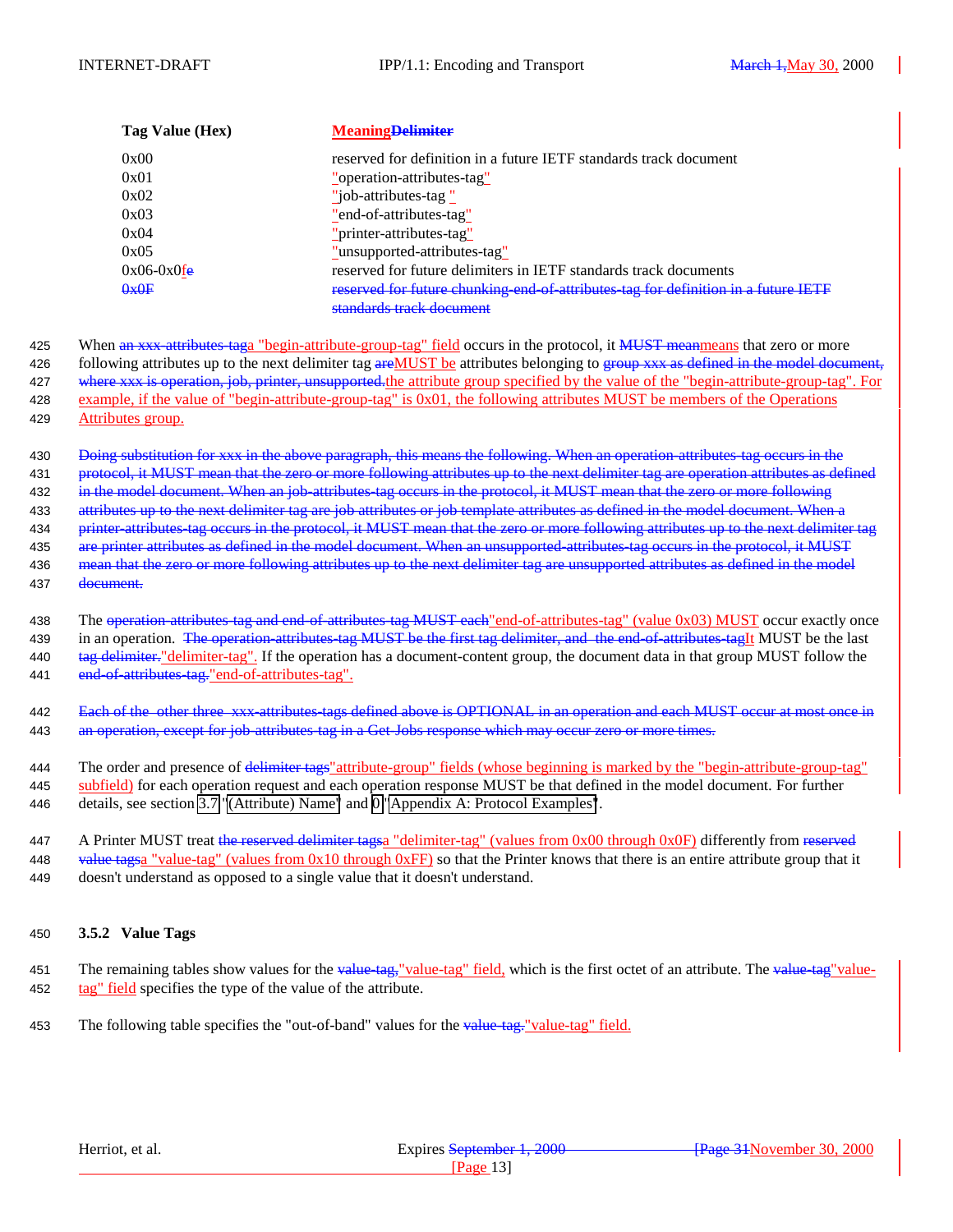| Tag Value (Hex) | <b>Meaning</b>                                                                  |
|-----------------|---------------------------------------------------------------------------------|
| 0x10            | unsupported                                                                     |
| 0x11            | reserved for 'default' for definition in a future IETF standards track document |
| 0x12            | unknown                                                                         |
| 0x13            | no-value                                                                        |
| $0x14-0x1F$     | reserved for "out-of-band" values in future IETF standards track documents.     |

454 The "unsupported" value MUST be used in the attribute-sequence of an error response for those attributes which the printer does 455 not support. The "default" value is reserved for future use of setting value back to their default value. The "unknown" value is 456 used for the value of a supported attribute when its value is temporarily unknown. The "no-value" value is used for a supported 457 attribute to which no value has been assigned, e.g. "job k octets supported" has no value if an implementation supports this 458 attribute, but an administrator has not configured the printer to have a limit.

459 The following table specifies the integer values for the value-tag: "value-tag" field:

| Tag Value (Hex) | <b>Meaning</b>                                                                     |
|-----------------|------------------------------------------------------------------------------------|
| 0x20            | reserved for definition in a future IETF standards track document                  |
| 0x21            | integer                                                                            |
| 0x22            | boolean                                                                            |
| 0x23            | enum                                                                               |
| $0x24-0x2F$     | reserved for integer types for definition in future IETF standards track documents |

- 460 NOTE: 0x20 is reserved for "generic integer" if it should ever be needed.
- 461 The following table specifies the octetString values for the value-tag- $"$ value-tag" field:

| Tag Value (Hex) | <b>Meaning</b>                                                                     |
|-----------------|------------------------------------------------------------------------------------|
| 0x30            | octetString with an unspecified format                                             |
| 0x31            | dateTime                                                                           |
| 0x32            | resolution                                                                         |
| 0x33            | rangeOfInteger                                                                     |
| 0x34            | reserved for definition in a future IETF standards track document                  |
| 0x35            | textWithLanguage                                                                   |
| 0x36            | nameWithLanguage                                                                   |
| $0x37-0x3F$     | reserved for octetString type definitions in future IETF standards track documents |

462 The following table specifies the character-string values for the value-tag: "value-tag" field: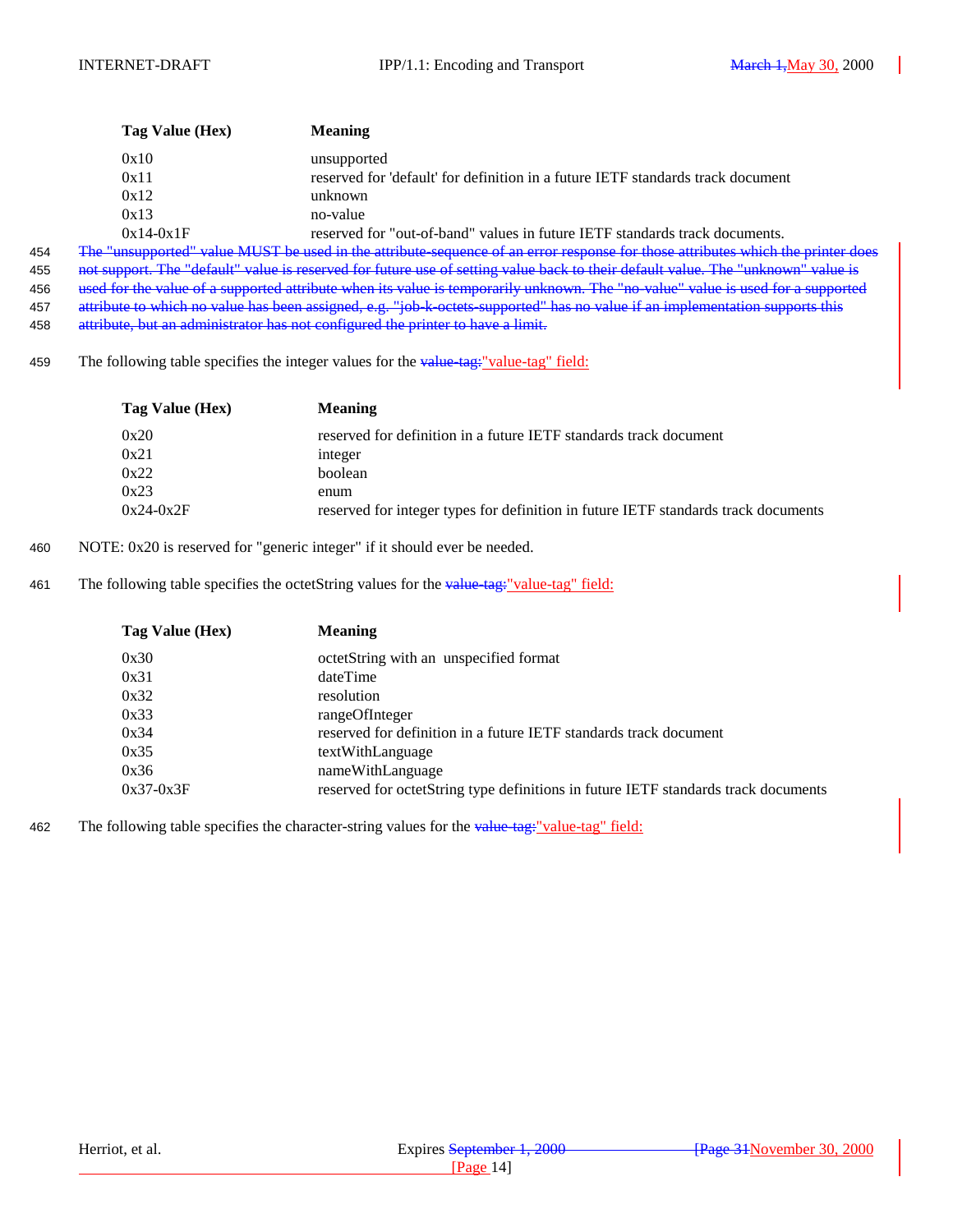<span id="page-14-0"></span>

| Tag Value (Hex) | <b>Meaning</b>                                                                |
|-----------------|-------------------------------------------------------------------------------|
| 0x40            | reserved for definition in a future IETF standards track document             |
| 0x41            | textWithoutLanguage                                                           |
| 0x42            | nameWithoutLanguage                                                           |
| 0x43            | reserved for definition in a future IETF standards track document             |
| 0x44            | keyword                                                                       |
| 0x45            | uri                                                                           |
| 0x46            | uriScheme                                                                     |
| 0x47            | charset                                                                       |
| 0x48            | naturalLanguage                                                               |
| 0x49            | mimeMediaType                                                                 |
| $0x4A-0x5F$     | reserved for character string type definitions in future IETF standards track |
|                 | documents                                                                     |

463 NOTE: 0x40 is reserved for "generic character-string" if it should ever be needed.

464 NOTE: an attribute value always has a type, which is explicitly specified by its tag; one such tag value is 465 "nameWithoutLanguage". An attribute's name has an implicit type, which is keyword.

466 The values  $0x60-0xFF$  are reserved for future type definationsdefinitions in IETF standards track documents.

467 The tag 0x7F is reserved for extending types beyond the 255 values available with a single byte. A tag value of 0x7F MUST 468 signify that the first 4 bytes of the value field are interpreted as the tag value. Note, this future extension doesn't affect parsers 469 that are unaware of this special tag. The tag is like any other unknown tag, and the value length specifies the length of a value, 470 which contains a value that the parser treats atomically. Values from 0x00 to 0x37777777 are reserved for definition in future 471 IETF standard track documents. The values 0x40000000 to 0x7FFFFFFF are reserved for vendor extensions.

#### <sup>472</sup> **3.6 Name-Length**

473 The name-length"name-length" field MUST consist of a SIGNED-SHORT. This field MUST specify the number of octets in the 474 name field which follows the name length field, excluding immediately following "name" field. The value of this field excludes 475 the two bytes of the name-length field." name-length" field. For example, if the "name" field contains "sides", the value of this 476 field is 5.

477 If a name-length "name-length" field has a value of zero, the following name "name" field MUST be empty, and the following 478 value MUST be treated as an additional value for the preceding attribute. Within an attribute-sequence, attribute encoded in the 479 nearest preceding "attribute-with-one-value" field. Within an attribute group, if two or more attributes have the same name, the 480 attribute-sequenceattribute group is mal-formed (see [ipp-mod] section 3.1.3). The zero-length name is the only mechanism for 481 multi-valued attributes.

#### <sup>482</sup> **3.7 (Attribute) Name**

483 Some operation elements are called parameters in the model document [ipp-mod]. They MUST be encoded in a special position 484 and they MUST NOT appear as operation attributes. These parameters are:

| 485 | $\mu_{\text{vareion}}$ number"; The parameter named "version number" in the IPP model document MHST become the "version"<br><u>– veision number , me barancier named  veision number  m uie ir rhodel document MTO3 I become tie  veision </u> |
|-----|------------------------------------------------------------------------------------------------------------------------------------------------------------------------------------------------------------------------------------------------|
| 486 | number" field in the operation laver request or response<br>mumoci - neru in the operation hayer request or response.                                                                                                                          |

- 487 "operation-id": The parameter named "operation-id" in the IPP model document MUST become the "operation-id" field in 488 the operation layer request.
- 489 "status-code": The parameter named "status-code" in the IPP model document MUST become the "status-code" field in the 490 **operation layer response.**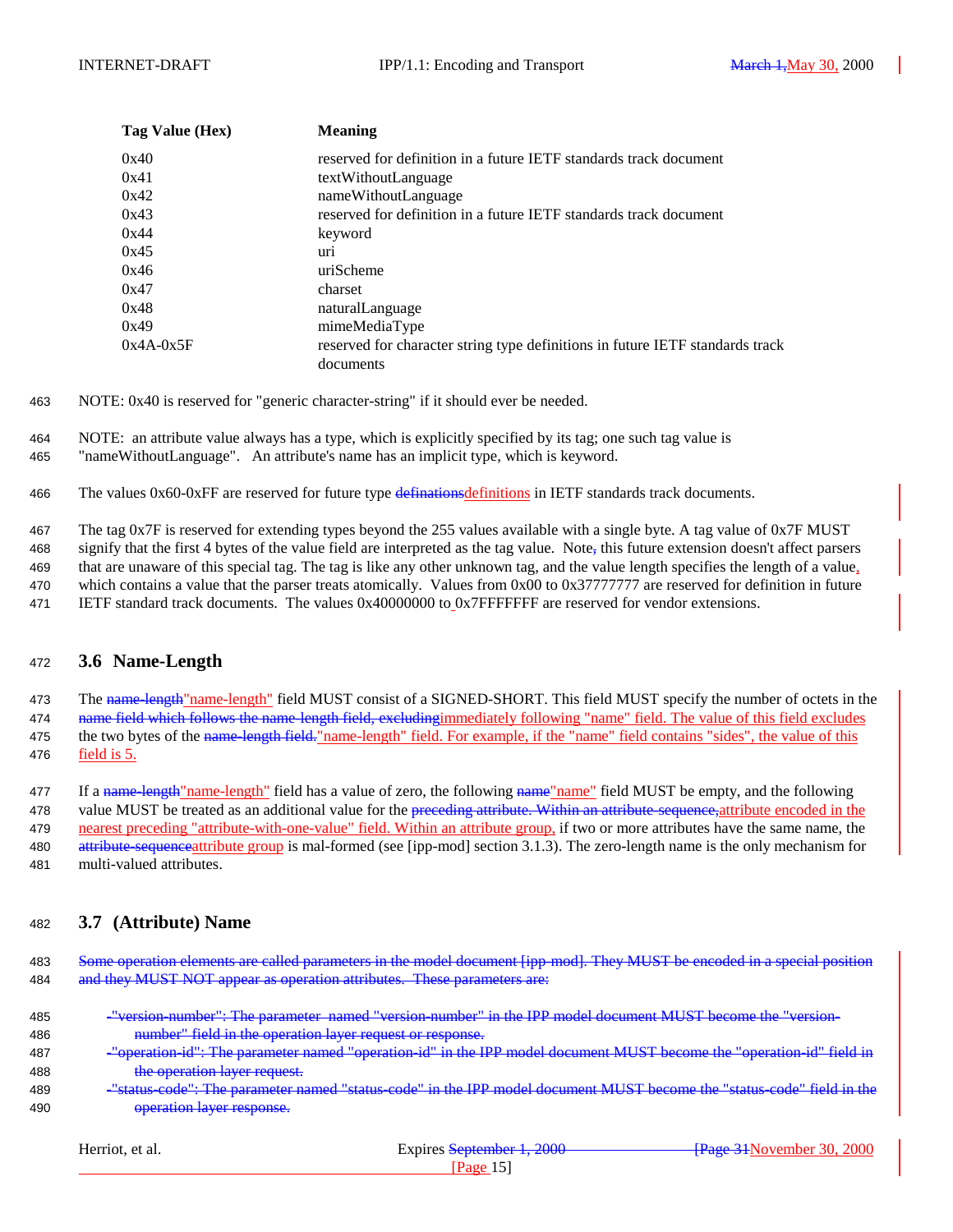| 491 | eter named "request id" in the IPP model document MUST become the "request id" field in the                                       |
|-----|-----------------------------------------------------------------------------------------------------------------------------------|
| 492 | operation layer request or response.                                                                                              |
| 493 |                                                                                                                                   |
| 494 | a Uniform Resource Identifier (URI) [RFC2396]<br>identified by                                                                    |
| 495 | concept, however, until the notion of URI is more stable (i.e.,<br>of a IIR Lie<br><b>useful</b><br>Th                            |
| 496 | defined more completely and deployed more widely), it is expected that the URIs used for IPP objects will actually be URLs        |
| 497 | [RFC1738] [RFC1808]. Since every URL is a specialized form of a URI, even though the more generic term URI is used                |
| 498 | throughout the rest of this document, its usage is intended to cover the more specific notion of URL as well.                     |
| 499 | as the request URI on the HTTP Request Line<br>are encoded twice.                                                                 |
| 500 | REQUIRED operation attribute in the application/ipp entity. These attributes are the target URI for the operation and             |
| 501 | printer-uri and job-uri. Note: The target URI is included twice in an operation referencing the same IPP object, but the two URIs |
| 502 | NEED NOT be literally identical. One can be a relative URI and the other can be<br>absolute URI. HTTP/1.1 allows clients to       |
| 503 | generate and send a relative URI rather than an absolute URI. A relative URI identifies a resource with the scope of the HTTP     |
| 504 | but does not include scheme, host or port. The following statements characterize how URLs should be used in the                   |
| 505 | mapping of IPP onto HTTP/1.1:                                                                                                     |
|     |                                                                                                                                   |
| 506 | 1. Although potentially redundant, a client MUST supply the target of the operation both as an operation attribute and as a       |
| 507 | URI at the HTTP layer. The rationale for this decision is to maintain a consistent set of rules for mapping                       |
| 508 | application/ipp to possibly many communication layers, even where URLs are not used as the addressing mechanism in                |
| 509 | the transport layer.                                                                                                              |
| 510 | 2. Even though these two URLs might not be literally identical (one being relative and the other being absolute), they MUST       |
| 511 | both reference the same IPP object.                                                                                               |
| 512 | 3. The URI in the HTTP layer is either relative or absolute and is used by the HTTP server to route the HTTP request to the       |
| 513 | correct resource relative to that HTTP server. The HTTP server need not be aware of the URI within the operation                  |
| 514 | request.                                                                                                                          |
| 515 | egins to process the HTTP request, it might get the reference to the appropriate IPP<br>4. Once the HTTP server resource b        |
| 516 | Printer object from either the HTTP URI (using to the context of the HTTP server for relative URLs) or from the URI               |
| 517 | within the operation request; the choice is up to the implementation.                                                             |
| 518 | 5. HTTP URIs can be relative or absolute, but the target URI in the operation MUST be an absolute URI.                            |
| 519 | The "name " field MUST contain the name of an attribute. The model document arranges the remaining attributes into groups for     |
| 520 | each operation request and response. Each such group MUST be represented in the protocol by an xxx attribute sequence             |
| 521 | preceded by the appropriate xxx attributes tag (See the table below and section 13 "Appendix A: Protocol Examples"). In           |
| 522 | addition, the order of these xxx attributes tags and xxx attribute sequences in the [ipp-mod] specifies such names.               |

523 protocol MUST be the same as in the model document, but the order of attributes within each xxx attribute sequence MUST be 524 unspecified. The table below maps the model document group name to xxx attributes sequence:

| xxx-attributes-sequence                  |
|------------------------------------------|
| operations attributes sequence           |
| job attributes sequence                  |
| job attributes sequence                  |
| unsupported attributes sequence          |
| job attributes sequence                  |
| <b>printer attributes sequence</b>       |
| in a special position as described above |
|                                          |

525 If an operation contains attributes from more than one job object (e.g. Get Jobs response), the attributes from each job object 526 MUST be in a separate job attribute-sequence, such that the attributes from the ith job-object are in the ith job-attribute-sequence. 527 See Section [13 "Appendix A: Protocol Examples"](#page-28-0) for table showing the application of the rules above.

| Herriot, et al. | Expires September 1, 2000 | <b>Frage 31 November 30, 2000</b> |  |
|-----------------|---------------------------|-----------------------------------|--|
|                 | Page 161                  |                                   |  |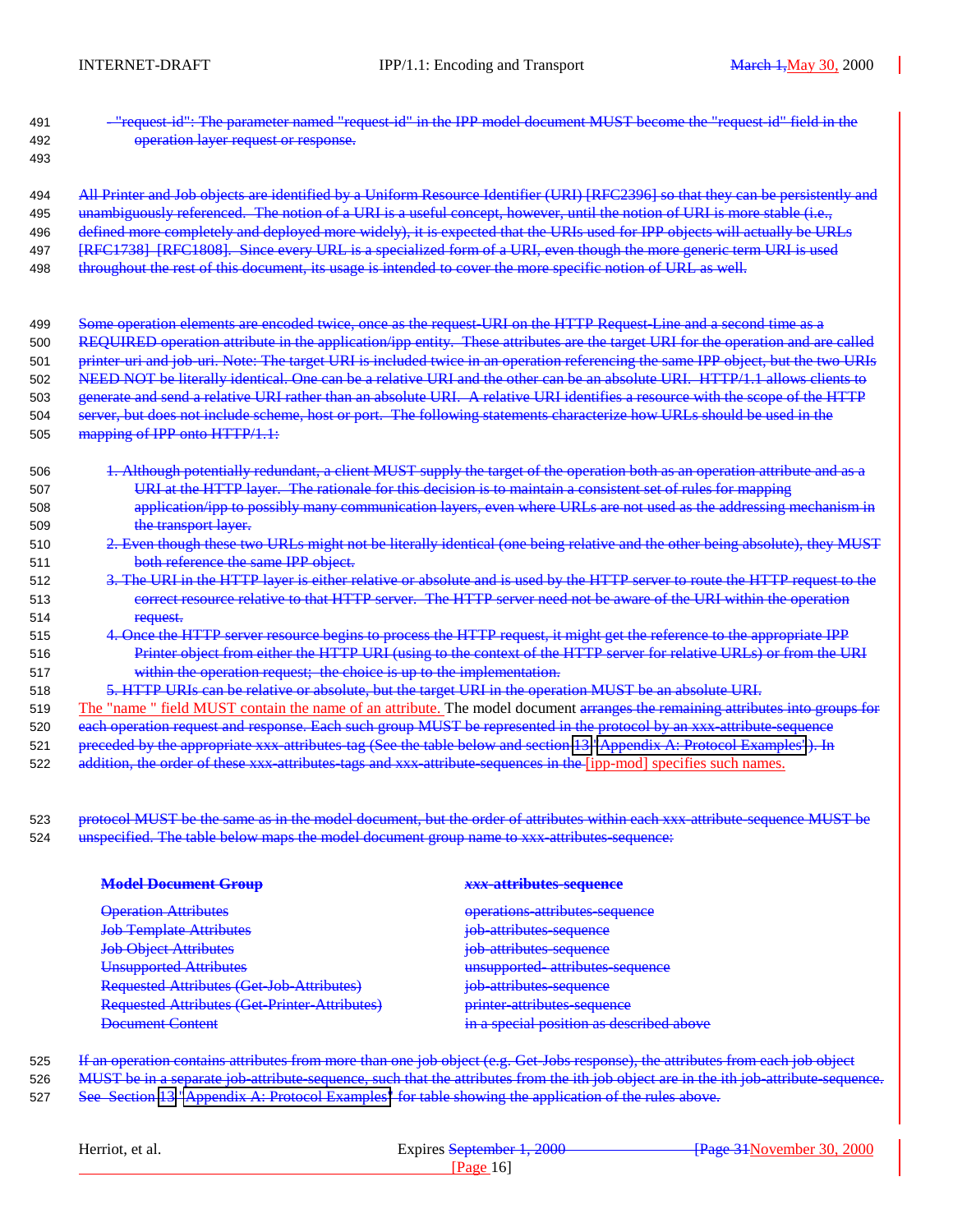#### <span id="page-16-0"></span><sup>528</sup> **3.8 Value Length**

529 Each attribute value MUST be preceded by a SIGNED SHORT, which The "value-length" field MUST consist of a SIGNED-530 SHORT. This field MUST specify the number of octets in the value which follows this length, exclusive of the two bytes 531 specifying the length. immediately following "value" field. The value of this field excludes the two bytes of the "value-length" 532 field. For example, if the "value" field contains the keyword (text) value 'one-sided', the value of this field is 9.

533 For any of the types represented by binary signed integers, the sender MUST encode the value in exactly four octets.

534 For any of the types represented by character-strings, the sender MUST encode the value with all the characters of the string and 535 without any padding characters.

536 If a value tag contains an For "out-of-band" value value-tag"s defined in this document, such as "unsupported", the value-537 length" value-length" MUST be 0 and the value" empty; the value" value" has no meaning when the value-tag" value-tag" 538 has one of these "out-of-band" values. However, the definitions of additional "out-of-band" values in future documents are able to 539 explicitly use the value field and have a value-length that is non-zero, if For future "out-of-band" "value-tag"s, the same rule 540 holds unless the definition explicitly states that the "value-length" MAY be non-zero and the "value" non-empty

541 there is a need for additional information to be associated with the out-of-band value. Unless the definition of an "out-of-band" 542 value explicitly allows for a value, the value-length MUST be 0 and the value empty.

#### 543

### <sup>544</sup> **3.9 (Attribute) Value**

545 The syntax types (specified by the "value-tag" field) and most of the details of the representation of attribute values are defined in 546 the IPP model document. The table below augments the information in the model document, and defines the syntax types from 547 the model document in terms of the 5 basic types defined in section [3 "Encoding of the Operation Layer"](#page-4-0). The 5 types are US-548 ASCII-US-ASCII-STRING, LOCALIZED-STRING, SIGNED-INTEGER, SIGNED-SHORT, SIGNED-BYTE, and OCTET-549 STRING.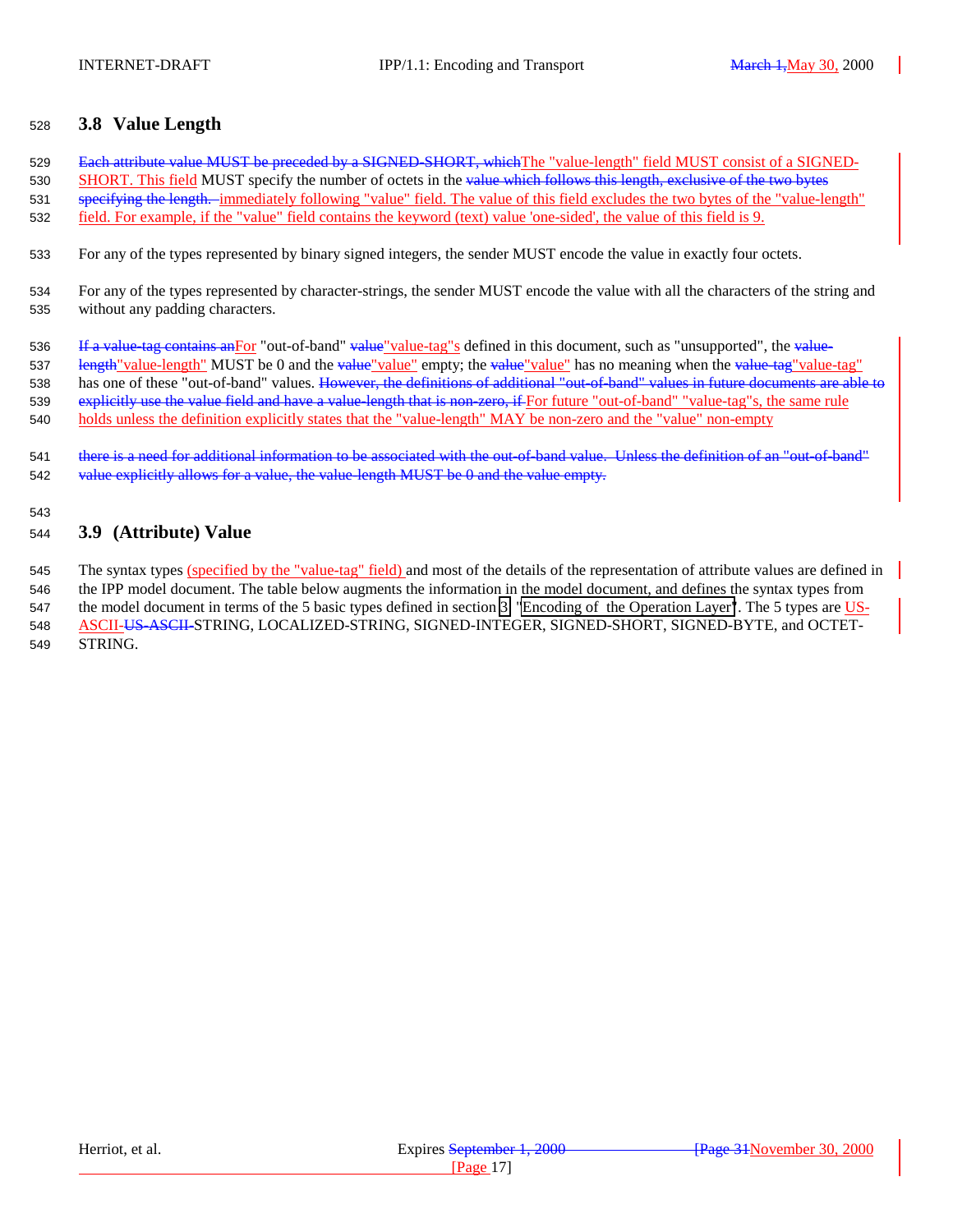| <b>Syntax of Attribute Value</b>                                           | <b>Encoding</b>                                                                                                                                                                                                                                                                                                                                                                                                       |
|----------------------------------------------------------------------------|-----------------------------------------------------------------------------------------------------------------------------------------------------------------------------------------------------------------------------------------------------------------------------------------------------------------------------------------------------------------------------------------------------------------------|
| textWithoutLanguage,<br>nameWithoutLanguage                                | LOCALIZED-STRING.                                                                                                                                                                                                                                                                                                                                                                                                     |
| textWithLanguage                                                           | OCTET_STRING consisting of 4 fields:<br>a SIGNED-SHORT which is the number of octets in the following field<br>a.<br>a value of type natural-language,<br>$\mathbf{b}$ .<br>a SIGNED-SHORT which is the number of octets in the following field,<br>$c_{\cdot}$<br>d.<br>a value of type textWithoutLanguage.<br>The length of a textWithLanguage value MUST be $4 +$ the value of field a + the value<br>of field c. |
| nameWithLanguage                                                           | OCTET_STRING consisting of 4 fields:<br>a SIGNED-SHORT which is the number of octets in the following field<br>a.<br>a value of type natural-language,<br>b.<br>a SIGNED-SHORT which is the number of octets in the following field<br>$c_{\cdot}$<br>a value of type nameWithoutLanguage.<br>d.<br>The length of a nameWithLanguage value MUST be $4 +$ the value of field $a +$ the<br>value of field c.            |
| charset, naturalLanguage,<br>mimeMediaType, keyword, uri, and<br>uriScheme | US-ASCII-STRING.                                                                                                                                                                                                                                                                                                                                                                                                      |
| boolean                                                                    | $SIGNED-BYTE$ where $0x00$ is 'false' and $0x01$ is 'true'.                                                                                                                                                                                                                                                                                                                                                           |
| integer and enum                                                           | a SIGNED-INTEGER.                                                                                                                                                                                                                                                                                                                                                                                                     |
| dateTime                                                                   | OCTET-STRING consisting of eleven octets whose contents are defined by<br>"DateAndTime" in RFC 1903 [RFC1903].                                                                                                                                                                                                                                                                                                        |
| resolution                                                                 | OCTET_STRING consisting of nine octets of 2 SIGNED-INTEGERs followed by a<br>SIGNED-BYTE. The first SIGNED-INTEGER contains the value of cross feed<br>direction resolution. The second SIGNED-INTEGER contains the value of feed<br>direction resolution. The SIGNED-BYTE contains the units value.                                                                                                                  |
| rangeOfInteger                                                             | Eight octets consisting of 2 SIGNED-INTEGERs. The first SIGNED-INTEGER<br>contains the lower bound and the second SIGNED-INTEGER contains the upper<br>bound.                                                                                                                                                                                                                                                         |
| 1setOf X                                                                   | Encoding according to the rules for an attribute with more than 1 value. Each value X<br>is encoded according to the rules for encoding its type.                                                                                                                                                                                                                                                                     |
| octetString                                                                | <b>OCTET-STRING</b>                                                                                                                                                                                                                                                                                                                                                                                                   |

550 The attribute syntax type of the value in the model document determines the encoding in the value and the value of the value-551 tag.determines its encoding and the value of its "value-tag".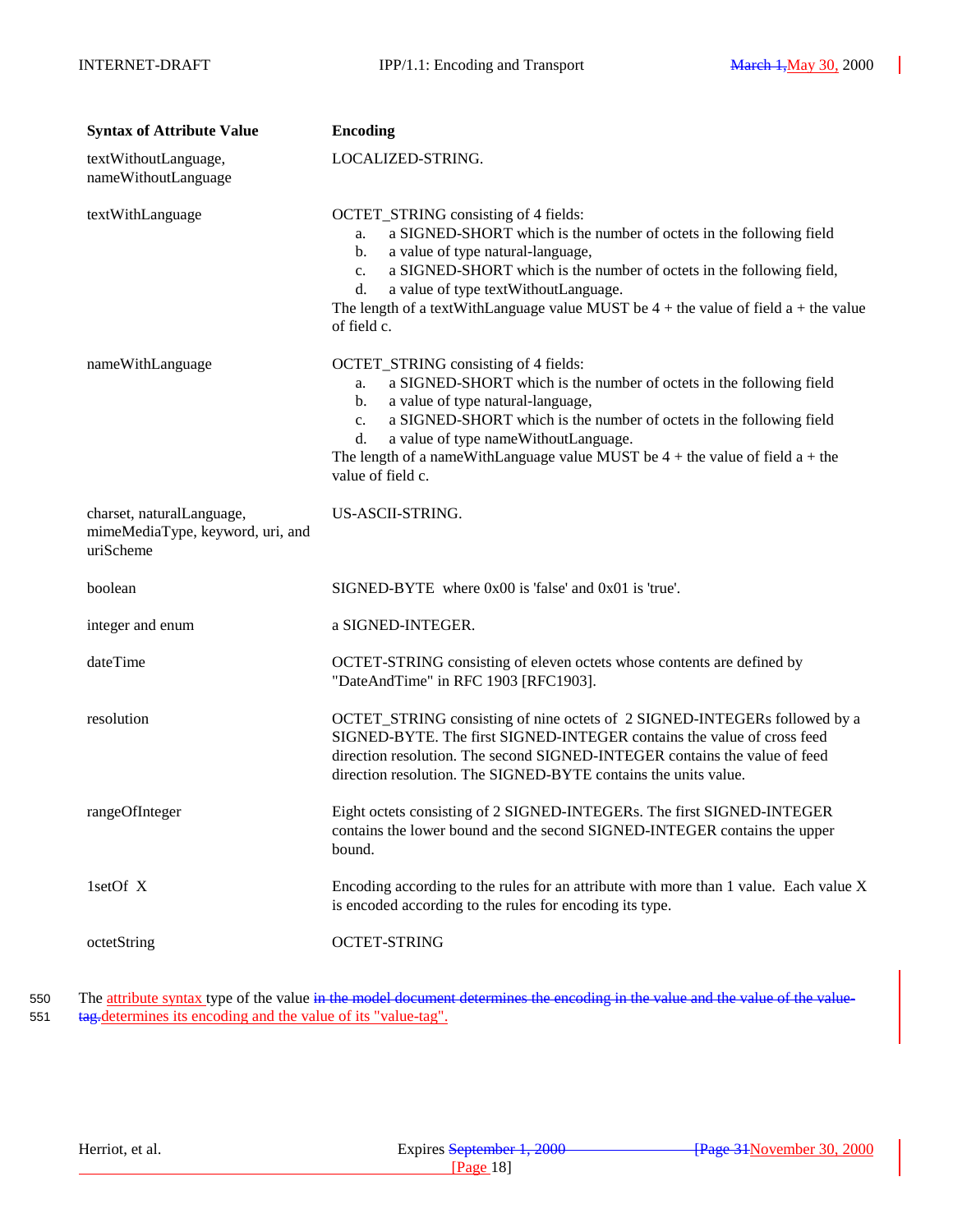### <span id="page-18-0"></span><sup>552</sup> **3.10 Data**

553 The data part "data" field MUST include any data required by the operation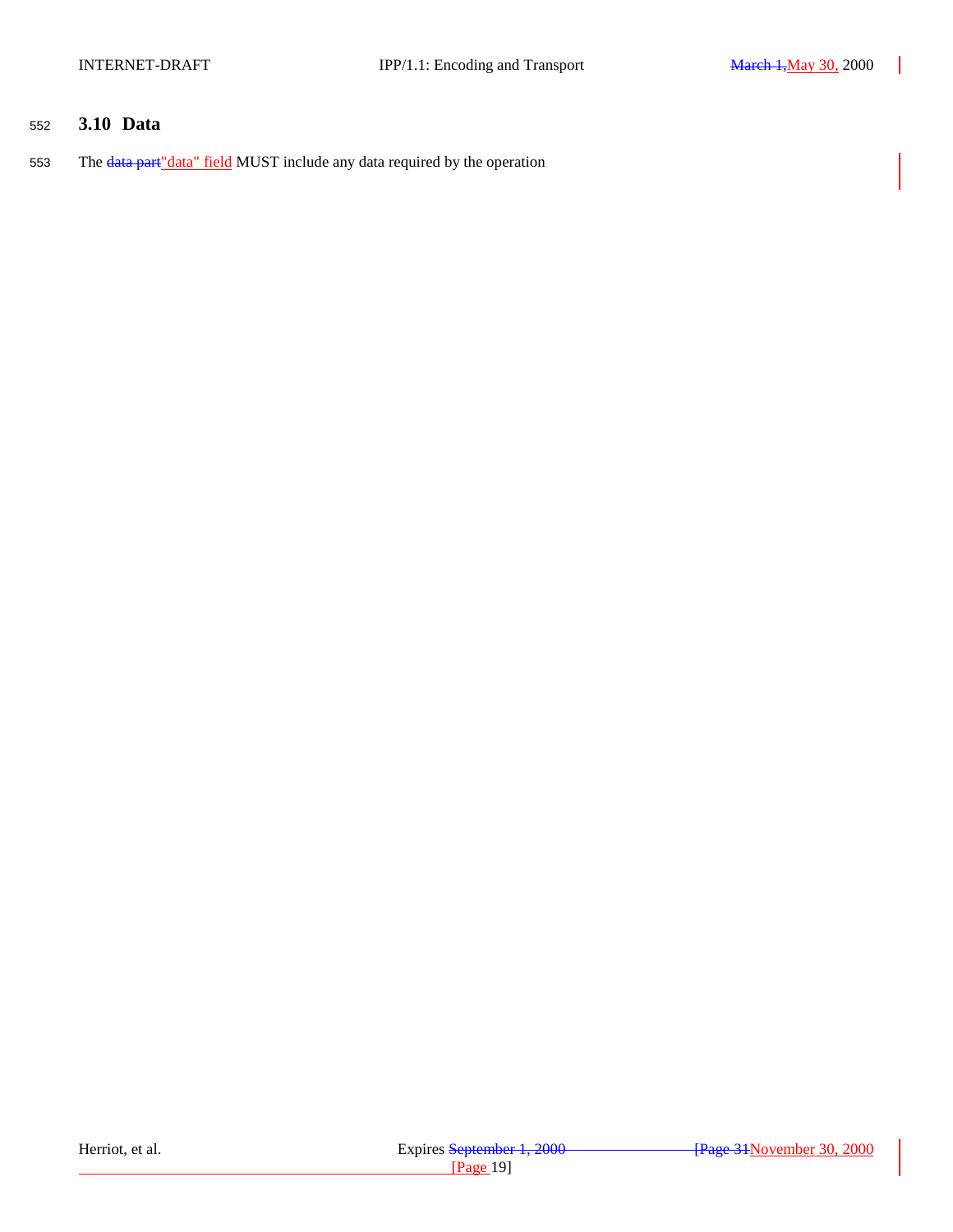#### <span id="page-19-0"></span>

# **4. Encoding of Transport Layer**

- HTTP/1.1 [RFC2616] is the transport layer for this protocol.
- The operation layer has been designed with the assumption that the transport layer contains the following information:
- the URI of the target job or printer operation
- the total length of the data in the operation layer, either as a single length or as a sequence of chunks each with a length.
- 

It is REQUIRED that a printer implementation support HTTP over the IANA assigned Well Known Port 631 (the IPP default

port), though a printer implementation may support HTTP over some other port as well.

 Each HTTP operation MUST use the POST method where the request-URI is the object target of the operation, and where the "Content-Type" of the message-body in each request and response MUST be "application/ipp". The message-body MUST contain the operation layer and MUST have the syntax described in section [3.2 "Syntax of Encoding"](#page-8-0). A client implementation MUST adhere to the rules for a client described for HTTP1.1 [RFC2616] . A printer (server) implementation MUST adhere the rules for an origin server described for HTTP1.1 [RFC2616].

 An IPP server sends a response for each request that it receives. If an IPP server detects an error, it MAY send a response before it has read the entire request. If the HTTP layer of the IPP server completes processing the HTTP headers successfully, it MAY send an intermediate response, such as "100 Continue", with no IPP data before sending the IPP response. A client MUST expect such a variety of responses from an IPP server. For further information on HTTP/1.1, consult the HTTP documents [RFC2616].

 An HTTP server MUST support chunking for IPP requests, and an IPP client MUST support chunking for IPP responses according to HTTP/1.1[RFC2616]. Note: this rule causes a conflict with non-compliant implementations of HTTP/1.1 that don't support chunking for POST methods, and this rule may cause a conflict with non-compliant implementations of HTTP/1.1 that don't support chunking for CGI scripts

### **4.1 Printer-uri and job-uri**

All Printer and Job objects are identified by a Uniform Resource Identifier (URI) [RFC2396] so that they can be persistently and

unambiguously referenced. The notion of a URI is a useful concept, however, until the notion of URI is more stable (i.e.,

defined more completely and deployed more widely), it is expected that the URIs used for IPP objects will actually be URLs

- [RFC1738] [RFC1808]. Since every URL is a specialized form of a URI, even though the more generic term URI is used throughout the rest of this document, its usage is intended to cover the more specific notion of URL as well.
- Some operation elements are encoded twice, once as the request-URI on the HTTP Request-Line and a second time as a REQUIRED operation attribute in the application/ipp entity. These attributes are the target URI for the operation and are called printer-uri and job-uri. Note: The target URI is included twice in an operation referencing the same IPP object, but the two URIs NEED NOT be literally identical. One can be a relative URI and the other can be an absolute URI. HTTP/1.1 allows clients to generate and send a relative URI rather than an absolute URI. A relative URI identifies a resource with the scope of the HTTP server, but does not include scheme, host or port. The following statements characterize how URLs should be used in the 589 mapping of IPP onto HTTP/1.1:
- 1. Although potentially redundant, a client MUST supply the target of the operation both as an operation attribute and as a URI at the HTTP layer. The rationale for this decision is to maintain a consistent set of rules for mapping 592 application/ipp to possibly many communication layers, even where URLs are not used as the addressing mechanism in the transport layer.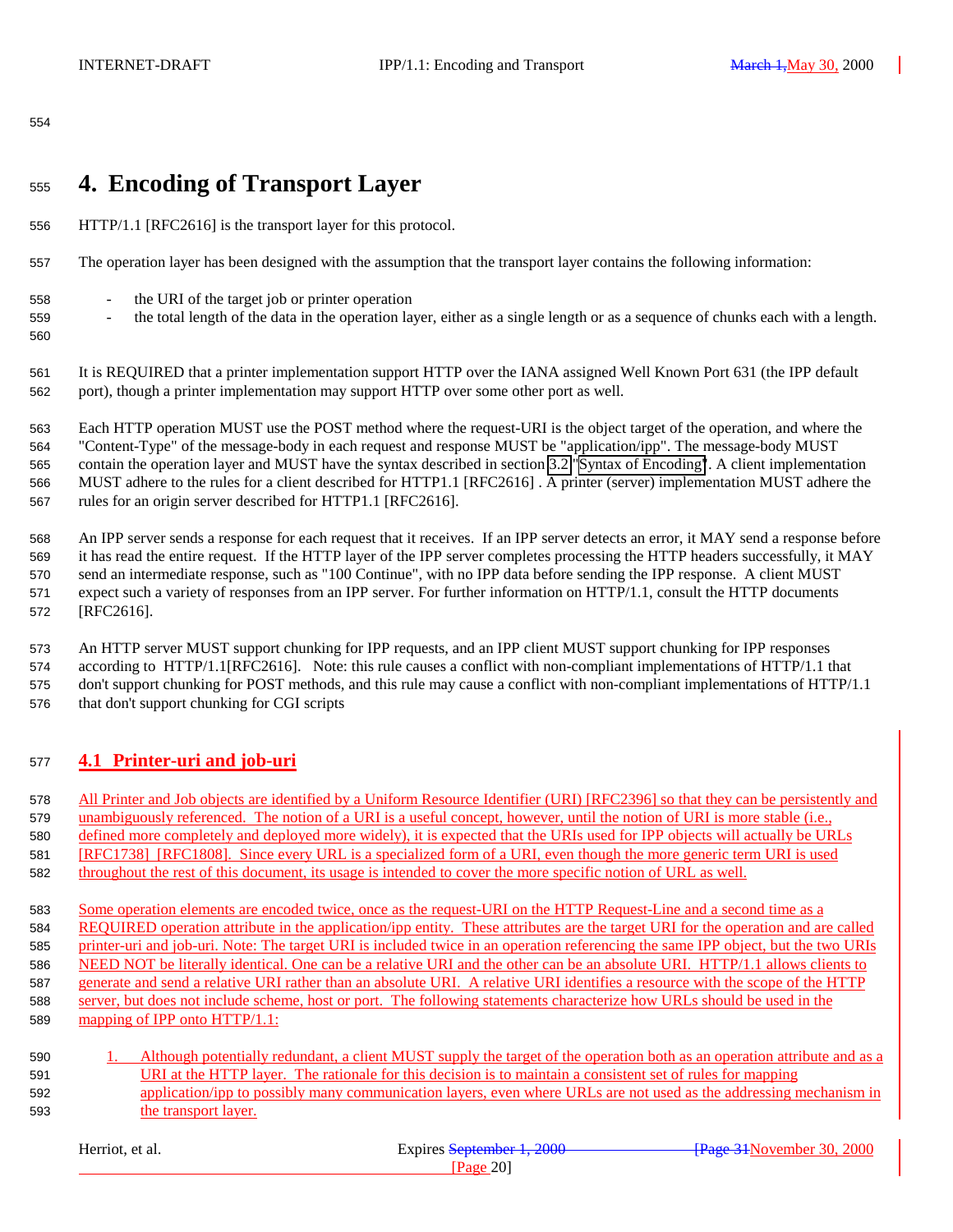<span id="page-20-0"></span>

| 594 | Even though these two URLs might not be literally identical (one being relative and the other being absolute), they  |
|-----|----------------------------------------------------------------------------------------------------------------------|
| 595 | MUST both reference the same IPP object. However, a Printer NEED NOT verify that the two URLs reference the          |
| 596 | same IPP object, and NEED NOT take any action if it determines the two URLs to be different.                         |
| 597 | The URI in the HTTP layer is either relative or absolute and is used by the HTTP server to route the HTTP request to |
| 598 | the correct resource relative to that HTTP server. The HTTP server need not be aware of the URI within the operation |
| 599 | request.                                                                                                             |
| 600 | Once the HTTP server resource begins to process the HTTP request, it might get the reference to the appropriate IPP  |
| 601 | Printer object from either the HTTP URI (using to the context of the HTTP server for relative URLs) or from the URI  |
| 602 | within the operation request; the choice is up to the implementation.                                                |
| 603 | HTTP URIs can be relative or absolute, but the target URI in the operation MUST be an absolute URI.                  |

**5. IPP URL Scheme**

 The IPP/1.1 document defines a new scheme 'ipp' as the value of a URL that identifies either an IPP printer object or an IPP job object. The IPP attributes using the 'ipp' scheme are specified below. Because the HTTP layer does not support the 'ipp' scheme, a client MUST map 'ipp' URLs to 'http' URLs, and then follows the HTTP [RFC2616][RFC2617] rules for constructing a Request-Line and HTTP headers. The mapping is simple because the 'ipp' scheme implies all of the same protocol semantics as that of the 'http' scheme [RFC2616], except that it represents a print service and the implicit (default) port number that clients use to connect to a server is port 631.

 In the remainder of this section the term 'ipp-URL' means a URL whose scheme is 'ipp' and whose implicit (default) port is 631. The term 'http-URL' means a URL whose scheme is 'http', and the term 'https-URL' means a URL whose scheme is 'https',

- A client and an IPP object (i.e. the server) MUST support the ipp-URL value in the following IPP attributes.
- job attributes: job-uri job-printer-uri printer attributes: printer-uri-supported operation attributes: job-uri printer-uri Each of the above attributes identifies a printer or job object. The ipp-URL is intended as the value of the attributes in this list, and for no other attributes. All of these attributes have a syntax type of 'uri', but there are attributes with a syntax type of 'uri' that do not use the 'ipp' scheme, e.g. 'job-more-info'. If a printer registers its URL with a directory service, the printer MUST register an ipp-URL. User interfaces are beyond the scope of this document. But if software exposes the ipp-URL values of any of the above five attributes to a human user, it is REQUIRED that the human see the ipp-URL as is. When a client sends a request, it MUST convert a target ipp-URL to a target http-URL for the HTTP layer according to the following rules: 1. change the 'ipp' scheme to 'http' 2. add an explicit port 631 if the URL does not contain an explicit port. Note: port 631 is the IANA assigned Well Known Port for the 'ipp' scheme. The client MUST use the target http-URL in both the HTTP Request-Line and HTTP headers, as specified by HTTP[RFC2616][RFC2617] . However, the client MUST use the target ipp-URL for the value of the "printer-uri" or "job-uri" operation attribute within the application/ipp body of the request. The server MUST use the ipp-URL for the value of the "printer-uri", "job-uri" or "printer-uri-supported" attributes within the application/ipp body of the response.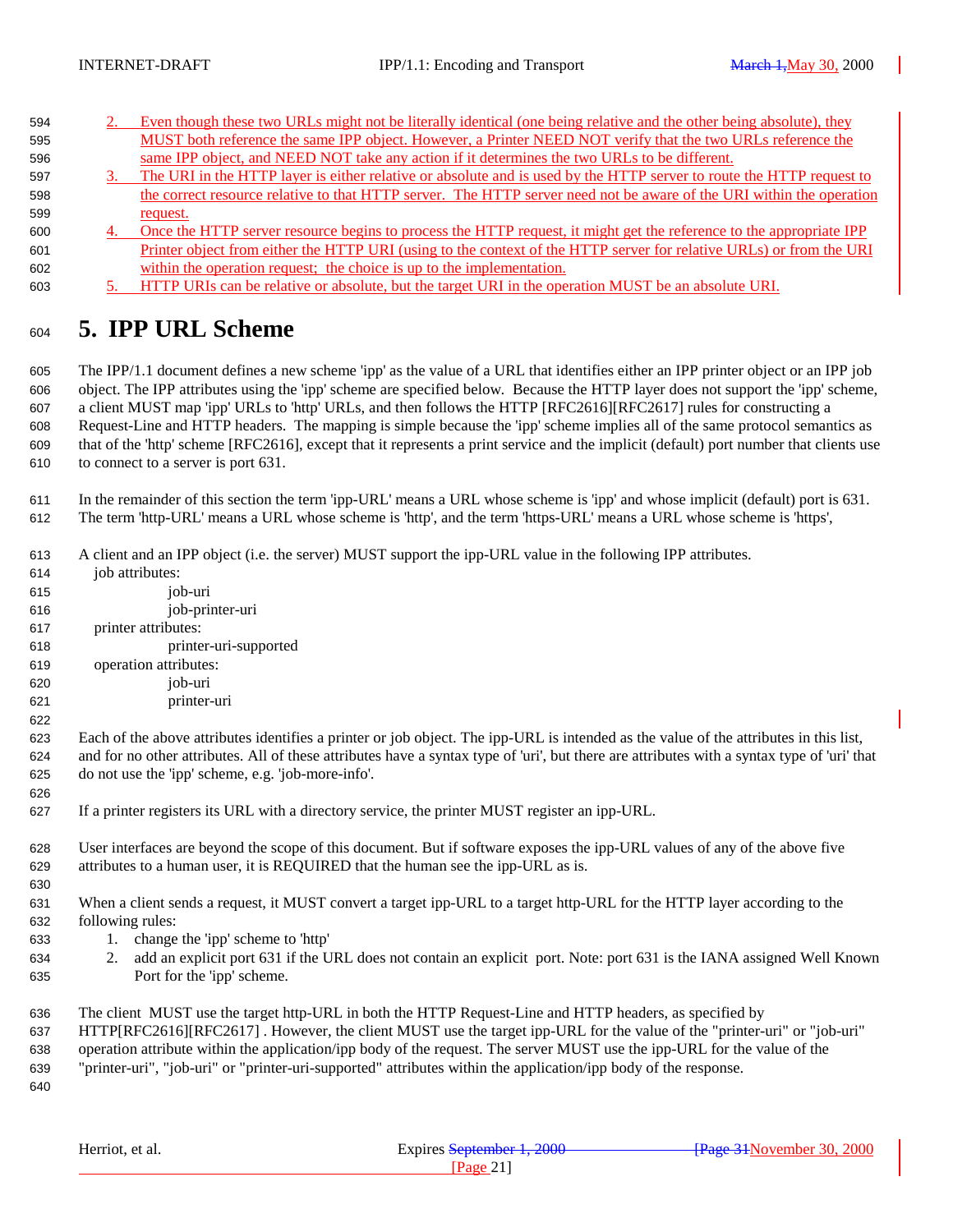<span id="page-21-0"></span> For example, when an IPP client sends a request directly (i.e. no proxy) to an ipp-URL "ipp://myhost.com/myprinter/myqueue", it opens a TCP connection to port 631 (the ipp implicit port) on the host "myhost.com" and sends the following data: POST /myprinter/myqueue HTTP/1.1 Host: myhost.com:631 Content-type: application/ipp Transfer-Encoding: chunked ... "printer-uri" "ipp://myhost.com/myprinter/myqueue" (encoded in application/ipp message body) ... As another example, when an IPP client sends the same request as above via a proxy "myproxy.com", it opens a TCP connection to the proxy port 8080 on the proxy host "myproxy.com" and sends the following data: POST http://myhost.com:631/myprinter/myqueue HTTP/1.1 Host: myhost.com:631 Content-type: application/ipp Transfer-Encoding: chunked ... "printer-uri" "ipp://myhost.com/myprinter/myqueue" (encoded in application/ipp message body) ... The proxy then connects to the IPP origin server with headers that are the same as the "no-proxy" example above.

# **6. IANA Considerations**

 This section describes the procedures for allocating encoding for the following IETF standards track extensions and vendor extensions to the IPP/1.1 Encoding and Transport document:

- 1. attribute syntaxes see [ipp-mod] section 6.3
- 2. attribute groups see [ipp-mod] section 6.5
- 3. out-of-band attribute values see [ipp-mod] section 6.7

 These extensions follow the "type2" registration procedures defined in [ipp-mod] section 6. Extensions registered for use with IPP/1.1 are OPTIONAL for client and IPP object conformance to the IPP/1.1 Encoding and Transport document.

 These extension procedures are aligned with the guidelines as set forth by the IESG [IANA-CON]. The [ipp-mod] Section 11 describes how to propose new registrations for consideration. IANA will reject registration proposals that leave out required information or do not follow the appropriate format described in [ipp-mod] Section 11. The IPP/1.1 Encoding and Transport document may also be extended by an appropriate RFC that specifies any of the above extensions.

# **7. Internationalization Considerations**

 See the section on "Internationalization Considerations" in the document "Internet Printing Protocol/1.1: Model and Semantics" [ipp-mod] for information on internationalization. This document adds no additional issues.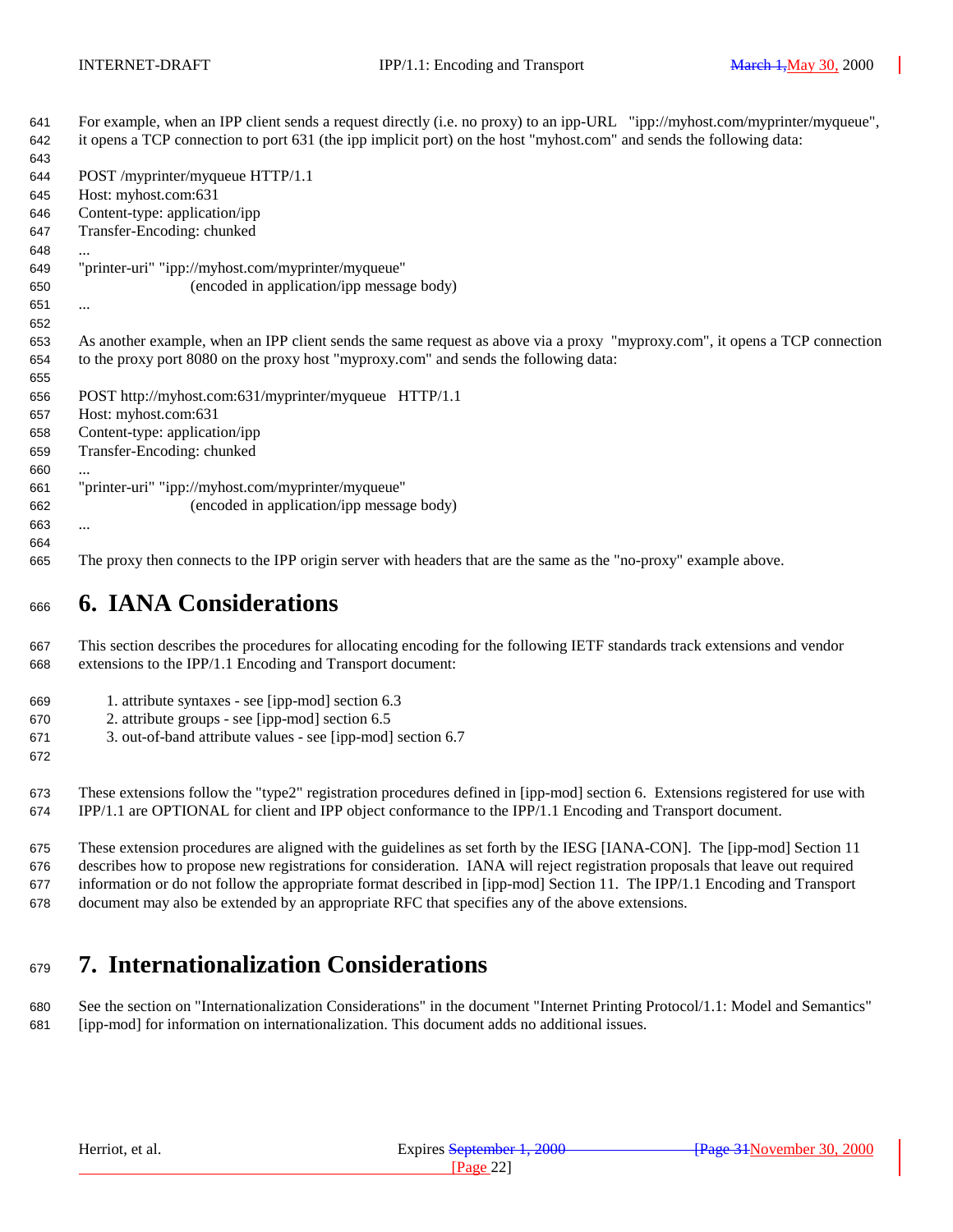# <span id="page-22-0"></span>**8. Security Considerations**

 The IPP Model and Semantics document [ipp-mod] discusses high level security requirements (Client Authentication, Server Authentication and Operation Privacy). Client Authentication is the mechanism by which the client proves its identity to the server in a secure manner. Server Authentication is the mechanism by which the server proves its identity to the client in a secure manner. Operation Privacy is defined as a mechanism for protecting operations from eavesdropping.

#### **8.1 Security Conformance Requirements**

This section defines the security requirements for IPP clients and IPP objects.

#### **8.1.1 Digest Authentication**

- IPP clients MUST support:
- Digest Authentication [RFC2617].
- MD5 and MD5-sess MUST be implemented and supported.
- The Message Integrity feature NEED NOT be used.
- 
- IPP Printers SHOULD support:
- Digest Authentication [RFC2617].
- MD5 and MD5-sess MUST be implemented and supported.
- The Message Integrity feature NEED NOT be used.
- 

- The reasons that IPP Printers SHOULD (rather than MUST) support Digest Authentication are:
- 1. While Client Authentication is important, there is a certain class of printer devices where it does not make sense. Specifically, a low-end device with limited ROM space and low paper throughput may not need Client Authentication. This class of device typically requires firmware designers to make trade-offs between protocols and functionality to arrive at the lowest-cost solution possible. Factored into the designer's decisions is not just the size of the code, but also the testing, maintenance, usefulness, and time-to-market impact for each feature delivered to the customer. Forcing such low-end devices to provide security in order to claim IPP/1.1 conformance would not make business sense and could potentially stall the adoption of the standard.
- 2. Print devices that have high-volume throughput and have available ROM space have a compelling argument to provide support for Client Authentication that safeguards the device from unauthorized access. These devices are prone to a high loss of consumables and paper if unauthorized access should occur.
- 

#### **8.1.2 Transport Layer Security (TLS)**

- IPP Printers SHOULD support Transport Layer Security (TLS) [RFC2246] for Server Authentication and Operation Privacy. IPP Printers MAY also support TLS for Client Authentication. If an IPP Printer supports TLS, it MUST support the
- TLS\_DHE\_DSS\_WITH\_3DES\_EDE\_CBC\_SHA cipher suite as mandated by RFC 2246 [RFC2246]. All other cipher suites are OPTIONAL. An IPP Printer MAY support Basic Authentication (described in HTTP/1.1 [RFC2617]) for Client Authentication
- if the channel is secure. TLS with the above mandated cipher suite can provide such a secure channel.

| Herriot, et al. | Expires September 1, 2000 | -Frage 34November 30, 2000 |  |
|-----------------|---------------------------|----------------------------|--|
|                 | Page 231                  |                            |  |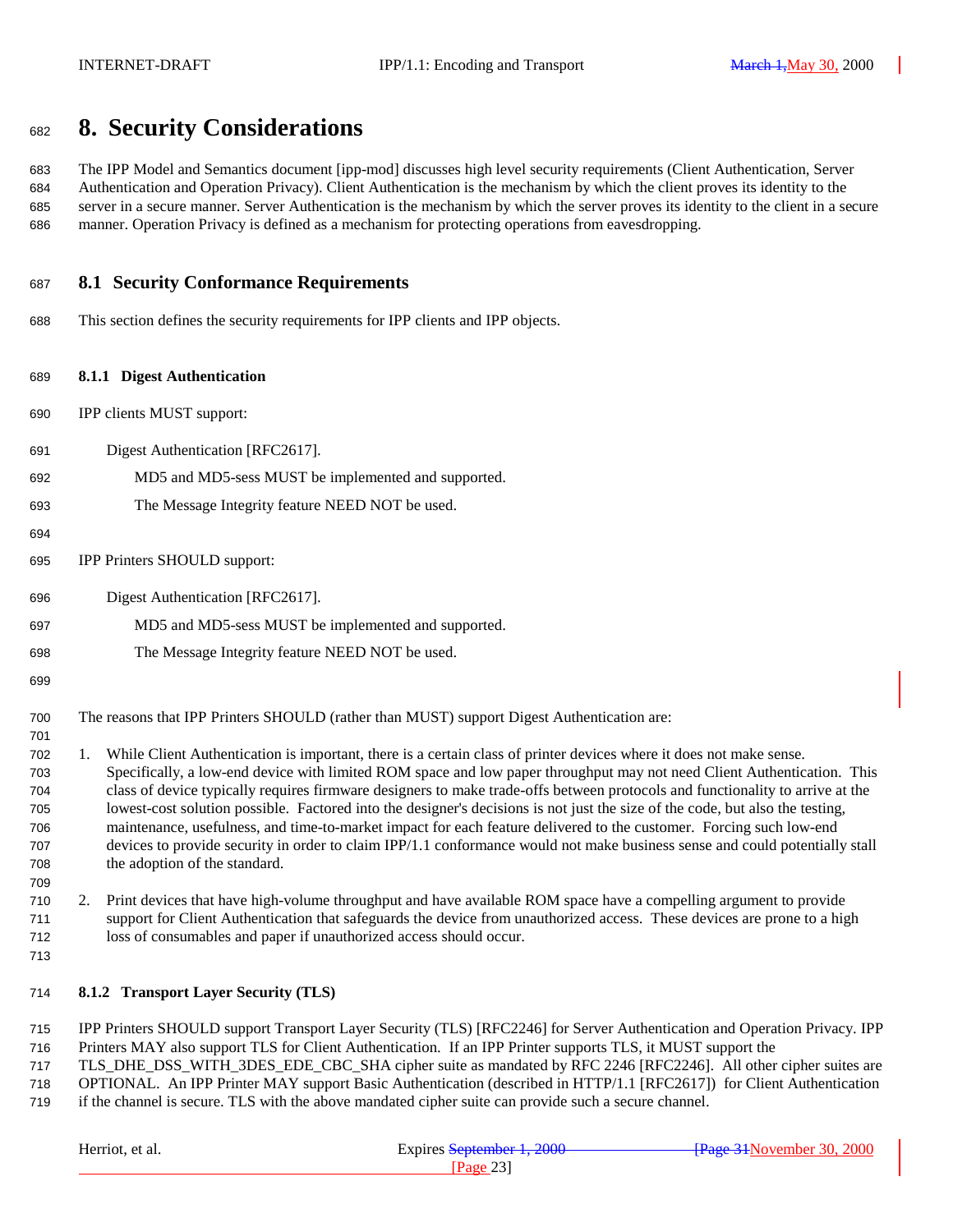<span id="page-23-0"></span> If a IPP client supports TLS, it MUST support the TLS\_DHE\_DSS\_WITH\_3DES\_EDE\_CBC\_SHA cipher suite as mandated by RFC 2246 [RFC2246]. All other cipher suites are OPTIONAL.

 The IPP Model and Semantics document defines two printer attributes ("uri-authentication-supported" and "uri-security- supported") that the client can use to discover the security policy of a printer. That document also outlines IPP-specific security considerations and should be the primary reference for security implications with regard to the IPP protocol itself. For backward compatibility with IPP version 1.0, IPP clients and printers may also support SSL3 [ssl]. This is in addition to the security required in this document.

### **8.2 Using IPP with TLS**

728 IPP/1.1 uses the "Upgrading to TLS Within HTTP/1.1" mechanism  $\frac{\mu_{\text{H}}}{\mu_{\text{H}}}}$  [RFC2817]. An initial IPP request never uses TLS. The client requests a secure TLS connection by using the HTTP "Upgrade" header, while the server agrees in the HTTP response. The switch to TLS occurs either because the server grants the client's request to upgrade to TLS, or a server asks to switch to TLS in its response. Secure communication begins with a server's response to switch to TLS.

# **9. Interoperability with IPP/1.0 Implementations**

 It is beyond the scope of this specification to mandate conformance with previous versions. IPP/1.1 was deliberately designed, however, to make supporting previous versions easy. It is worth noting that, at the time of composing this specification (1999), we would expect IPP/1.1 Printer implementations to:

- understand any valid request in the format of IPP/1.0, or 1.1;
- respond appropriately with a response containing the same "version-number" parameter value used by the client in the request.
- And we would expect IPP/1.1 clients to:
- understand any valid response in the format of IPP/1.0, or 1.1.

#### **9.1 The "version-number" Parameter**

- The following are rules regarding the "version-number" parameter (see section [3.3\)](#page-11-0):
- 1. Clients MUST send requests containing a "version-number" parameter with a '1.1' value and SHOULD try supplying alternate version numbers if they receive a 'server-error-version-not-supported' error return in a response.
- 2. IPP objects MUST accept requests containing a "version-number" parameter with a '1.1' value (or reject the request for reasons other than 'server-error-version-not-supported').
- 3. It is recommended that IPP objects accept any request with the major version '1' (or reject the request for reasons other than 'server-error-version-not-supported'). See [ipp-mod] "versions" sub-section.
- 4. In any case, security MUST NOT be compromised when a client supplies a lower "version-number" parameter in a request. For example, if an IPP/1.1 conforming Printer object accepts version '1.0' requests and is configured to enforce Digest Authentication, it MUST do the same for a version '1.0' request.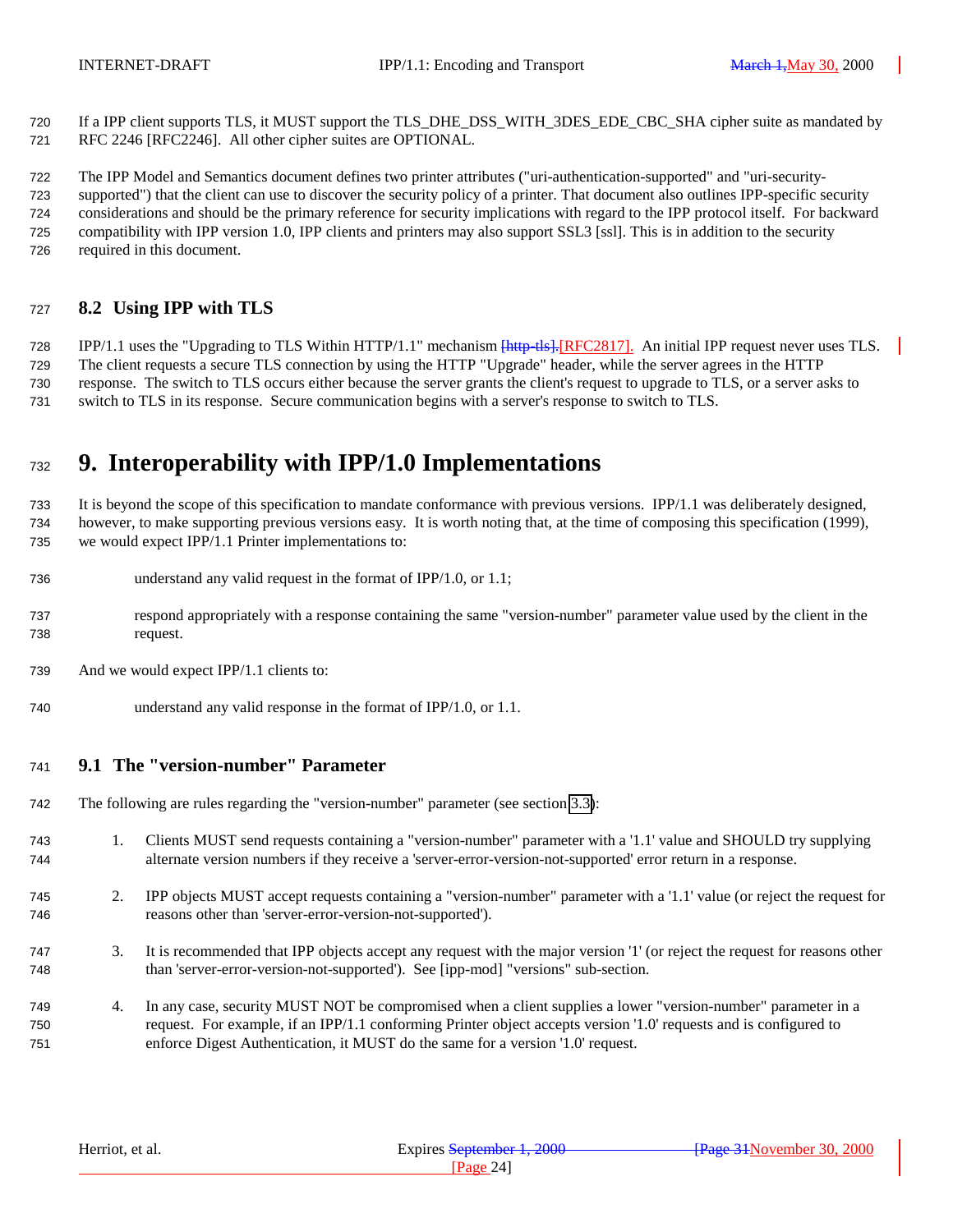### <span id="page-24-0"></span>**9.2 Security and URL Schemes**

 The following are rules regarding security, the "version-number" parameter, and the URL scheme supplied in target attributes and responses:

- 1. When a client supplies a request, the "printer-uri" or "job-uri" target operation attribute MUST have the same scheme as that indicated in one of the values of the "printer-uri-supported" Printer attribute.
- 2. When the server returns the "job-printer-uri" or "job-uri" Job Description attributes, it SHOULD return the same scheme ('ipp', 'https', 'http', etc.) that the client supplied in the "printer-uri" or "job-uri" target operation attributes in the Get-Job-Attributes or Get-Jobs request, rather than the scheme used when the job was created. However, when a client requests job attributes using the Get-Job-Attributes or Get-Jobs operations, the jobs and job attributes that the server returns depends on: (1) the security in effect when the job was created, (2) the security in effect in the query request, and (3) the security policy in force.
- 3. It is recommended that if a server registers a non-secure ipp-URL with a directory service (see [IPP-MOD] "Generic Directory Schema" Appendix), then it also register an http-URL for interoperability with IPP/1.0 clients (see section [9\)](#page-23-0).
- 4. In any case, security MUST NOT be compromised when a client supplies an 'http' or other non-secure URL scheme in the target "printer-uri" and "job-uri" operation attributes in a request.

## **10. References**

- [dpa] ISO/IEC 10175 Document Printing Application (DPA), June 1996.
- [http-tls] R. Khare, S. Lawrence, "Upgrading to TLS Within HTTP/1.1", <draft-ietf-tls-http-upgrade-02>, June 1999.
- [iana] IANA Registry of Coded Character Sets: ftp://ftp.isi.edu/in-notes/iana/assignments/character-sets.
- [ipp-iig] Hastings, Tom, et al., "Internet Printing Protocol/1.1: Implementer's Guide", draft-ietf-ipp-implementers-guide-v11- 00.txt, work in progress, September 27, 1999.
- [ipp-mod] R. deBry, T. Hastings, R. Herriot, S. Isaacson, P. Powell, "Internet Printing Protocol/1.1: Model and Semantics", <draft-ietf-ipp-model-v11-06.txt>, March 1,<draft-ietf-ipp-model-v11-07.txt>, May 22, 2000.
- 776 [ipp-pro] Herriot, R., Butler, S., Moore, P., Turner, R., "Internet Printing Protocol/1.1: Encoding and Transport", draft-jetf-777 ipp-protocol-v11-05.txt, March 1,draft-ietf-ipp-protocol-v11-06.txt, May 30, 2000.
- [RFC822] Crocker, D., "Standard for the Format of ARPA Internet Text Messages", RFC 822, August 1982.
- [RFC1123] Braden, S., "Requirements for Internet Hosts Application and Support", RFC 1123, October, 1989.
- [RFC1179] McLaughlin, L. III, (editor), "Line Printer Daemon Protocol" RFC 1179, August 1990.
- [RFC1543] Postel, J., "Instructions to RFC Authors", RFC 1543, October 1993.
- [RFC1738] Berners-Lee, T., Masinter, L., McCahill, M. , "Uniform Resource Locators (URL)", RFC 1738, December, 1994.
- [RFC1759] Smith, R., Wright, F., Hastings, T., Zilles, S., and Gyllenskog, J., "Printer MIB", RFC 1759, March 1995.
- [RFC1766] H. Alvestrand, " Tags for the Identification of Languages", RFC 1766, March 1995.

| Herriot, et al. | Expires September 1, 2000 | <del>- Page 31</del> November 30, 2000 |  |
|-----------------|---------------------------|----------------------------------------|--|
|                 | $P$ a $\sigma$ e          |                                        |  |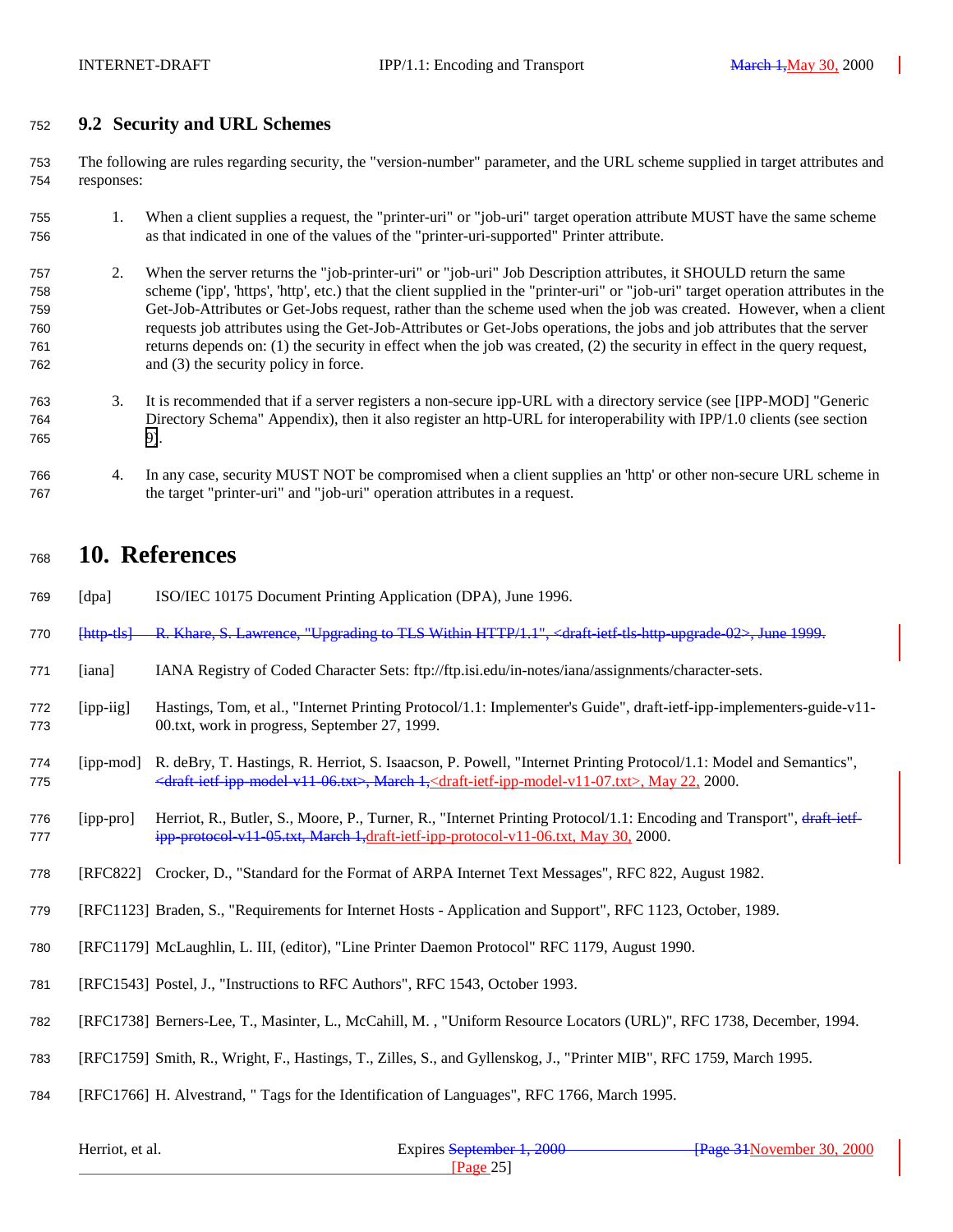<span id="page-25-0"></span>

| 785 |  | [RFC1808] R. Fielding, "Relative Uniform Resource Locators", RFC1808, June 1995. |  |
|-----|--|----------------------------------------------------------------------------------|--|
|     |  |                                                                                  |  |

- [RFC1903] J. Case, et al. "Textual Conventions for Version 2 of the Simple Network Management Protocol (SNMPv2)", RFC 1903, January 1996.
- [RFC2046] N. Freed & N. Borenstein, Multipurpose Internet Mail Extensions (MIME) Part Two: Media Types. November 1996, RFC 2046.
- [RFC2048] N. Freed, J. Klensin & J. Postel. Multipurpose Internet Mail Extension (MIME) Part Four: Registration Procedures. November 1996 (Also BCP0013), RFC 2048.
- [RFC2119] S. Bradner, "Key words for use in RFCs to Indicate Requirement Levels", RFC 2119 , March 1997.
- [RFC2184] N. Freed, K. Moore, "MIME Parameter Value and Encoded Word Extensions: Character Sets, Languages, and Continuations", RFC 2184, August 1997.
- [RFC2234] D. Crocker et al., "Augmented BNF for Syntax Specifications: ABNF", RFC 2234. November 1997.
- [RFC2246] T. Dierks et al., "The TLS Protocol", RFC 2246. January 1999.
- [RFC2396] Berners-Lee, T., Fielding, R., Masinter, L., "Uniform Resource Identifiers (URI): Generic Syntax", RFC 2396, August 1998.
- [RFC2565] Herriot, R., Butler, S., Moore, P., Turner, R., "Internet Printing Protocol/1.0: Encoding and Transport", RFC 2565, April 1999.
- [RFC2566] R. deBry, T. Hastings, R. Herriot, S. Isaacson, P. Powell, "Internet Printing Protocol/1.0: Model and Semantics", RFC 2566, April, 1999.
- [RFC2567] Wright, D., "Design Goals for an Internet Printing Protocol", RFC2567, April 1999.
- [RFC2568] Zilles, S., "Rationale for the Structure and Model and Protocol for the Internet Printing Protocol", RC 2568, April 1999.
- [RFC2569] Herriot, R., Hastings, T., Jacobs, N., Martin, J., "Mapping between LPD and IPP Protocols RFC 2569, April 1999.
- [RFC2616] R. Fielding, J. Gettys, J. Mogul, H. Frystyk, L. Masinter, P. Leach, T. Berners-Lee, "Hypertext Transfer Protocol - HTTP/1.1", RFC 2616, June 1999.
- [RFC2617] 811 J. Franks, P. Hallam-Baker, J. Hostetler, S. Lawrence, P. Leach, A. Luotonen, L. Stewart, "HTTP Authentication: Basic and Digest Access Authentication", RFC 2617, June 1999.
- [RFC2817] R. Khare, S. Lawrence, "Upgrading to TLS Within HTTP/1.1", RFC 2817, May 2000.
- [SSL] Netscape, The SSL Protocol, Version 3, (Text version 3.02), November 1996.

# **11. Author's Address**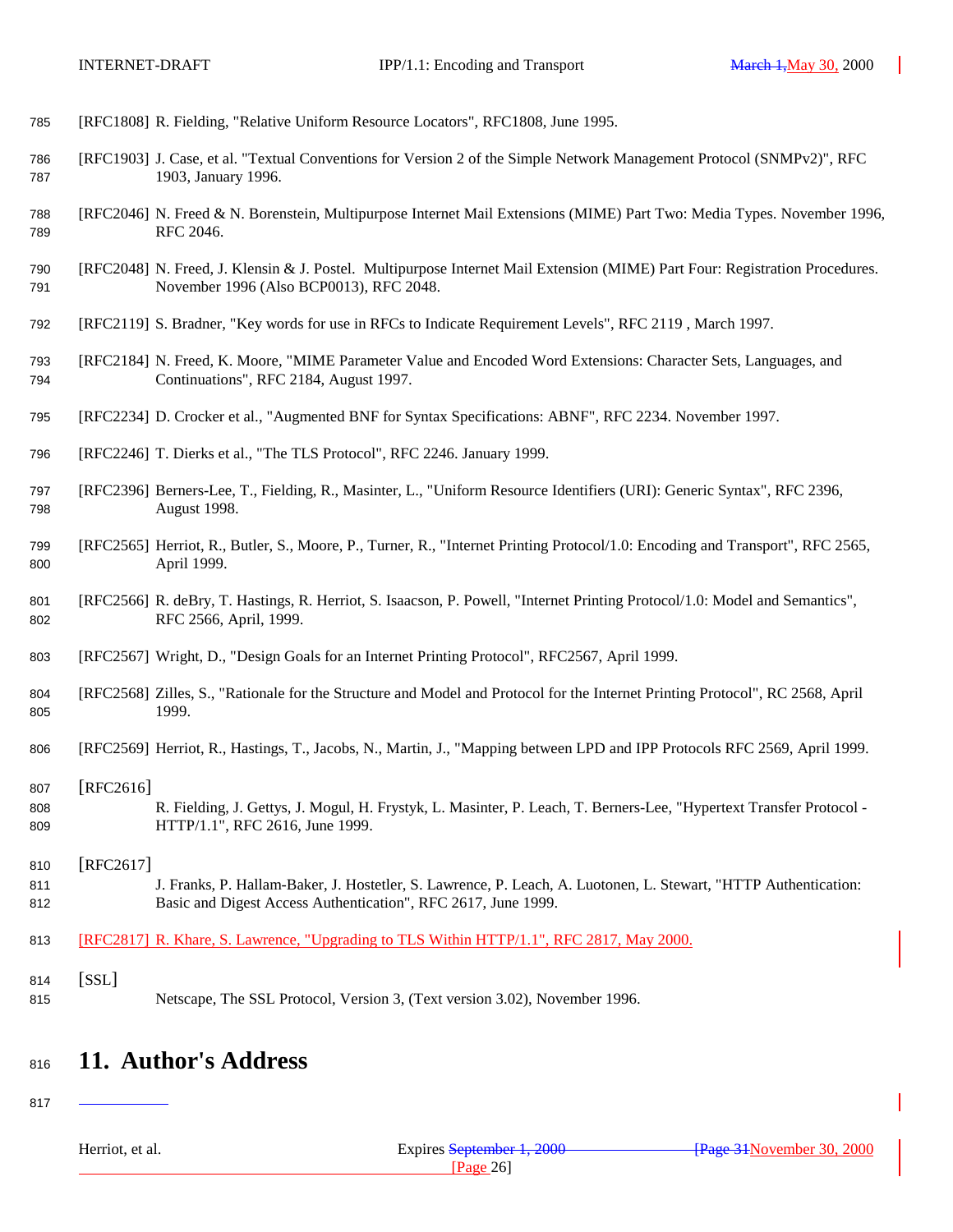<span id="page-26-0"></span>Robert Herriot (editor) Paul Moore 3400 Hillview Ave., Bldg #1 10900 NE 8th St #900 Palo Alto, CA 94304 Bellevue, WA 98004

Phone: 650-813-7696 Phone: 425-462-5852 Fax: 650-813-6860 Email: robert.herriot@pahv.xerox.com Email: pmoore@peerless.com

Sylvan Butler Randy Turner Hewlett-Packard 2Wire, Inc. 11311 Chinden Blvd. 694 Tasman Dr. Boise, ID 83714 Milpitas, CA 95035

Phone: 208-396-6000 Phone: 408-546-1273 Fax: 208-396-3457 Email: sbutler@boi.hp.com

IPP Mailing List: ipp@pwg.org Phone: 310-333-5764 IPP Mailing List Subscription: ipp-request@pwg.org Fax: 310-333-5514 IPP Web Page: http://www.pwg.org/ipp/ Email: jwenn@cp10.es.xerox.com

818

# <sup>819</sup> **12. Other Participants:**

Chuck Adams - Tektronix Shivaun Albright - HP Stefan Andersson - Axis Jeff Barnett - IBM Ron Bergman - Hitachi Koki Imaging Systems Dennis Carney - IBM Keith Carter - IBM Angelo Caruso - Xerox Rajesh Chawla - TR Computing Solutions Nancy Chen - Okidata Josh Cohen - Microsoft Jeff Copeland - QMS Andy Davidson - Tektronix Roger deBry - IBM Maulik Desai - Auco Mabry Dozier - QMS Lee Farrell - Canon Information Systems Satoshi Fujitami - Ricoh Steve Gebert - IBM Sue Gleeson - Digital Charles Gordon - Osicom Brian Grimshaw - Apple Jerry Hadsell - IBM Richard Hart - Digital Tom Hastings - Xerox Henrik Holst - I-data Stephen Holmstead Zhi-Hong Huang - Zenographics Scott Isaacson - Novell Babek Jahromi - Microsoft Swen Johnson - Xerox David Kellerman - Northlake Software Robert Kline - TrueSpectra Charles Kong - Panasonic Carl Kugler - IBM Dave Kuntz - Hewlett-Packard Takami Kurono - Brother Rick Landau - Digital Scott Lawrence - Agranot Systems Greg LeClair - Epson Dwight Lewis - Lexmark Harry Lewis - IBM Tony Liao - Vivid Image **Roy Lomicka** - Digital Pete Loya - HP Ray Lutz - Cognisys

Xerox Corporation Peerless Systems Networking

John Wenn Xerox Corporation 737 Hawaii St El Segundo, CA 90245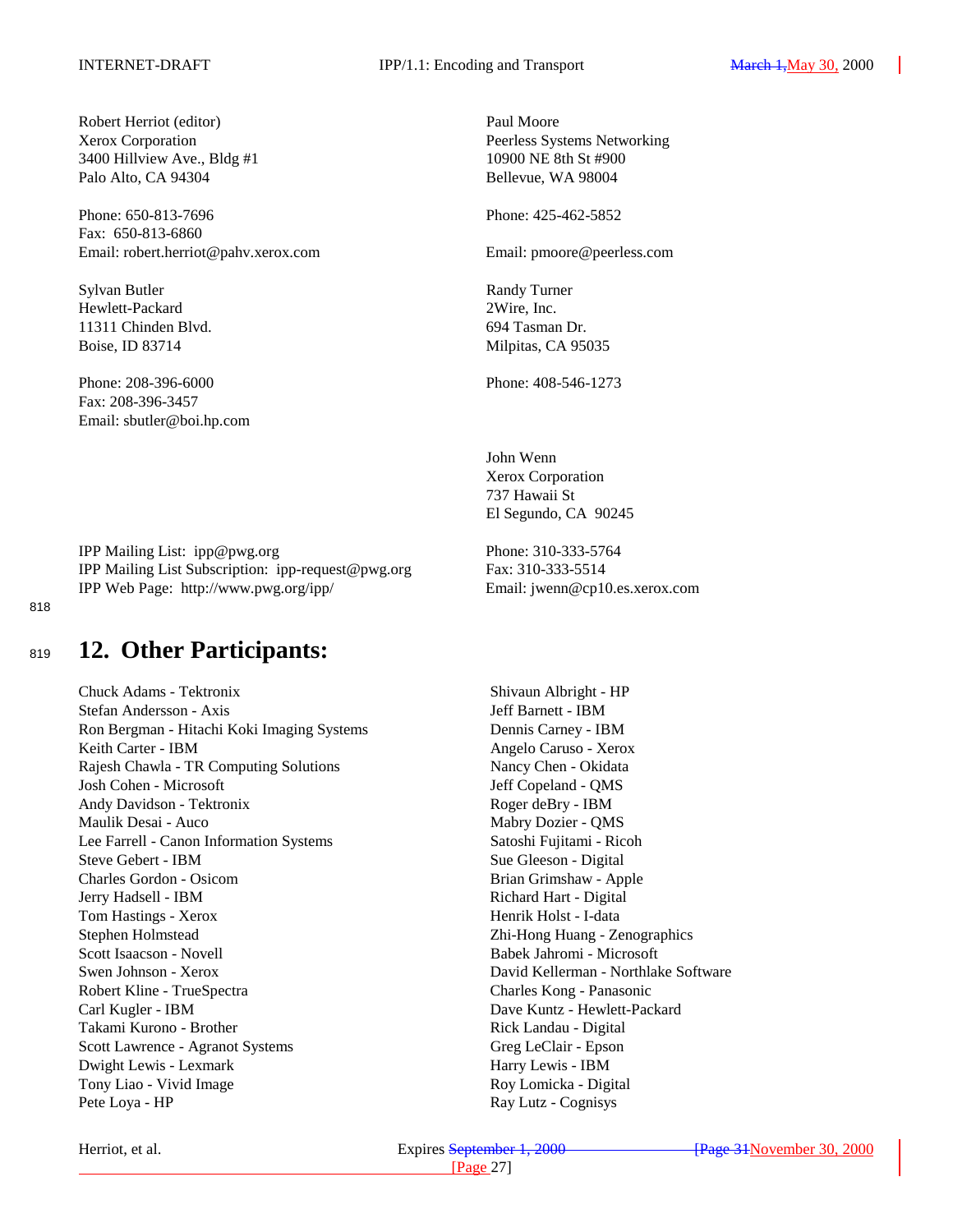Mike MacKay - Novell, Inc. **David Manchala - Xerox** David Manchala - Xerox Carl-Uno Manros - Xerox Jay Martin - Underscore Stan McConnell - Xerox Larry Masinter - Xerox Sandra Matts - Hewlett Packard Peter Michalek - Shinesoft Ira McDonald - High North Inc. Mike Moldovan - G3 Nova Tetsuya Morita - Ricoh Yuichi Niwa - Ricoh Pat Nogay - IBM Ron Norton - Printronics Hugo Parra, Novell Bob Pentecost - Hewlett-Packard Patrick Powell - Astart Technologies Jeff Rackowitz - Intermec Eric Random - Peerless Rob Rhoads - Intel Xavier Riley - Xerox Gary Roberts - Ricoh David Roach - Unisys Stuart Rowley - Kyocera Yuji Sasaki - Japan Computer Industry Richard Schneider - Epson Bob Setterbo - Adobe Gail Songer - Peerless Hideki Tanaka - Cannon Information Systems Devon Taylor - Novell, Inc. Mike Timperman - Lexmark Atsushi Uchino - Epson Shigeru Ueda - Canon Bob Von Andel - Allegro Software William Wagner - NetSilicon/DPI Jim Walker - DAZEL Chris Wellens - Interworking Labs Trevor Wells - Hewlett Packard Craig Whittle - Sharp Labs Rob Whittle - Novell, Inc. Jasper Wong - Xionics Don Wright - Lexmark Michael Wu - Heidelberg Digital Rick Yardumian - Xerox Michael Yeung - Canon Information Systems Lloyd Young - Lexmark Atsushi Yuki - Kyocera Peter Zehler - Xerox William Zhang- Canon Information Systems Frank Zhao - Panasonic Steve Zilles - Adobe Rob Zirnstein - Canon Information Systems

Kris Schoff - HP Katsuaki Sekiguchi - Canon Information Systems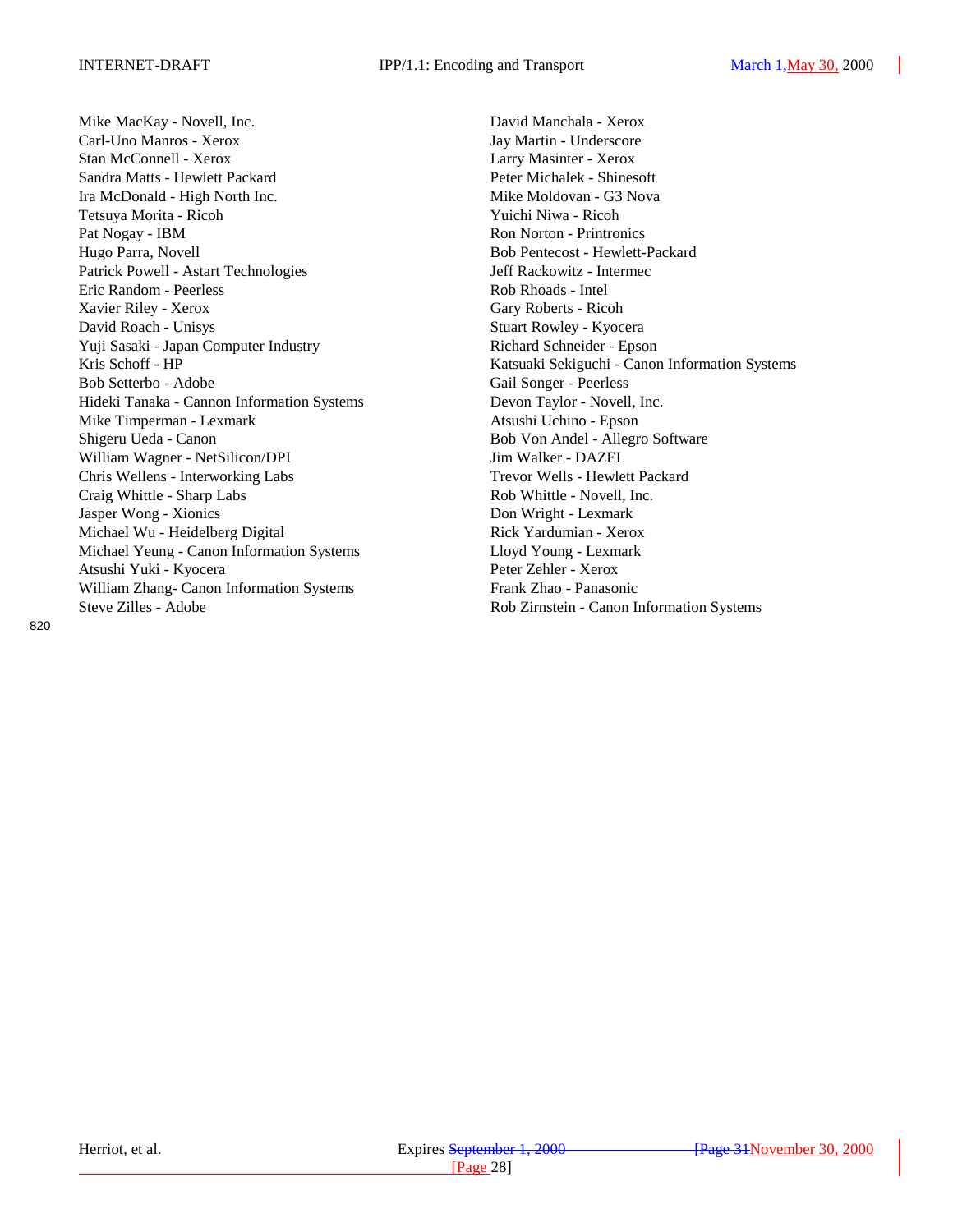### <span id="page-28-0"></span>821

# <sup>822</sup> **13. Appendix A: Protocol Examples**

### <sup>823</sup> **13.1 Print-Job Request**

824 The following is an example of a Print-Job request with job-name, copies, and sides specified. The "ipp-attribute-fidelity" 825 attribute is set to 'true' so that the print request will fail if the "copies" or the "sides" attribute are not supported or their values are 826 not supported.

| <b>Octets</b>               | <b>Symbolic Value</b>       | <b>Protocol field</b>    |
|-----------------------------|-----------------------------|--------------------------|
| 0x0101                      | 1.1                         | version-number           |
| 0x0002                      | Print-Job                   | operation-id             |
| 0x00000001                  | 1                           | request-id               |
| 0x01                        | start operation-attributes  | operation-attributes-tag |
| 0x47                        | charset type                | value-tag                |
| 0x0012                      |                             | name-length              |
| attributes-charset          | attributes-charset          | name                     |
| 0x0008                      |                             | value-length             |
| us-ascii                    | <b>US-ASCII</b>             | value                    |
| 0x48                        | natural-language type       | value-tag                |
| 0x001B                      |                             | name-length              |
| attributes-natural-language | attributes-natural-language | name                     |
| 0x0005                      |                             | value-length             |
| en-us                       | en-US                       | value                    |
| 0x45                        | uri type                    | value-tag                |
| 0x000B                      |                             | name-length              |
| printer-uri                 | printer-uri                 | name                     |
| 0x0015                      |                             | value-length             |
| ipp://forest/pinetree       | printer pinetree            | value                    |
| 0x42                        | nameWithoutLanguage type    | value-tag                |
| 0x0008                      |                             | name-length              |
| job-name                    | job-name                    | name                     |
| 0x0006                      |                             | value-length             |
| foobar                      | foobar                      | value                    |
| 0x22                        | boolean type                | value-tag                |
| 0x0016                      |                             | name-length              |
| ipp-attribute-fidelity      | ipp-attribute-fidelity      | name                     |
| 0x0001                      |                             | value-length             |
| 0x01                        | true                        | value                    |
| 0x02                        | start job-attributes        | job-attributes-tag       |
| 0x21                        | integer type                | value-tag                |
| 0x0006                      |                             | name-length              |
| copies                      | copies                      | name                     |
| 0x0004                      |                             | value-length             |
| 0x00000014                  | 20                          | value                    |
| 0x44                        | keyword type                | value-tag                |
| 0x0005                      |                             | name-length              |
| sides                       | sides                       | name                     |
| 0x0013                      |                             | value-length             |
| two-sided-long-edge         | two-sided-long-edge         | value                    |
| 0x03                        | end-of-attributes           | end-of-attributes-tag    |
| %!PS                        | <postscript></postscript>   | data                     |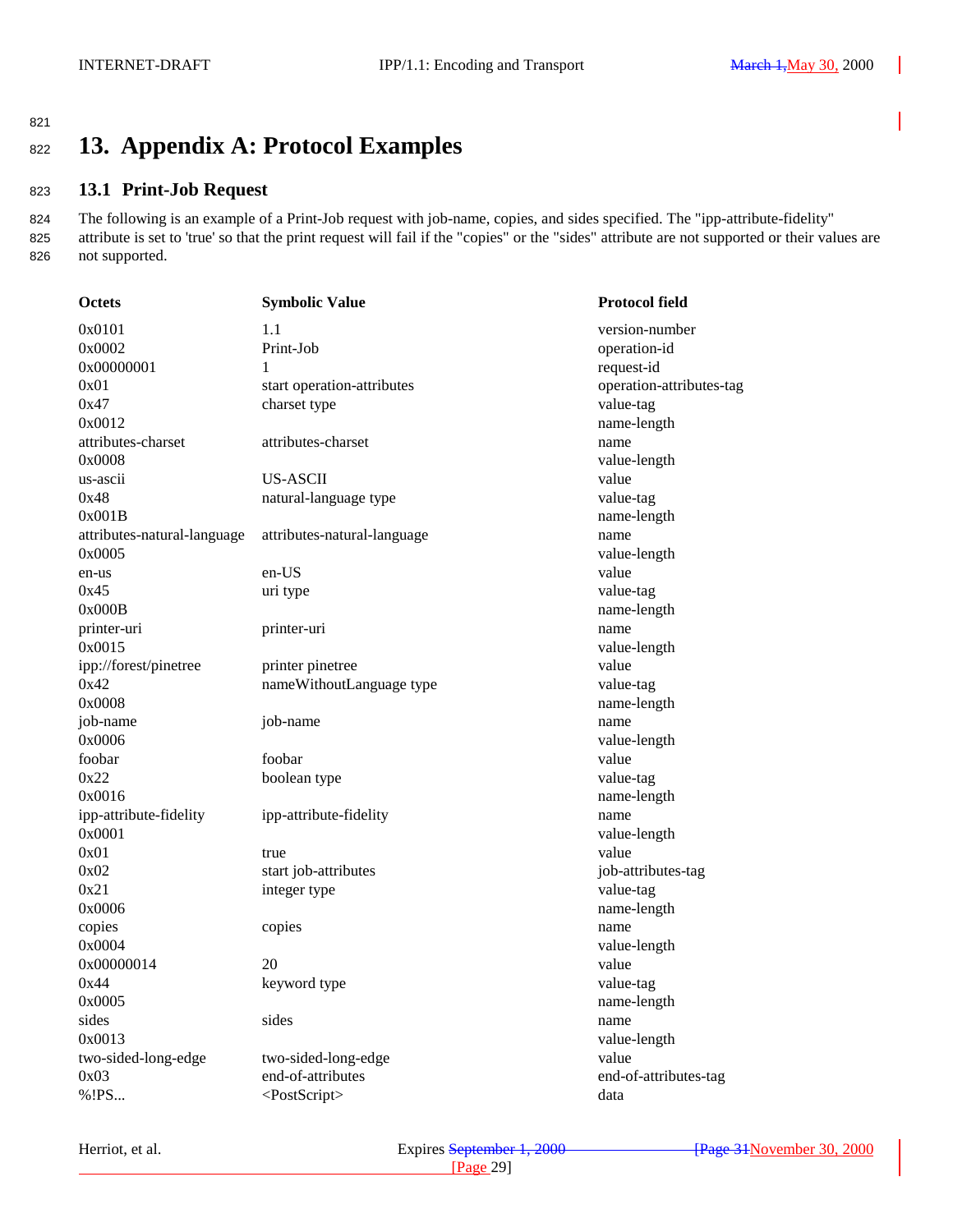### <span id="page-29-0"></span><sup>827</sup> **13.2 Print-Job Response (successful)**

828 Here is an example of a successful Print-Job response to the previous Print-Job request. The printer supported the "copies" and 829 "sides" attributes and their supplied values. The status code returned is 'successful-ok'.

| <b>Octets</b>               | <b>Symbolic Value</b>       | <b>Protocol field</b>    |
|-----------------------------|-----------------------------|--------------------------|
| 0x0101                      | 1.1                         | version-number           |
| 0x0000                      | successful-ok               | status-code              |
| 0x00000001                  | 1                           | request-id               |
| 0x01                        | start operation-attributes  | operation-attributes-tag |
| 0x47                        | charset type                | value-tag                |
| 0x0012                      |                             | name-length              |
| attributes-charset          | attributes-charset          | name                     |
| 0x0008                      |                             | value-length             |
| us-ascii                    | <b>US-ASCII</b>             | value                    |
| 0x48                        | natural-language type       | value-tag                |
| 0x001B                      |                             | name-length              |
| attributes-natural-language | attributes-natural-language | name                     |
| 0x0005                      |                             | value-length             |
| en-us                       | en-US                       | value                    |
| 0x41                        | textWithoutLanguage type    | value-tag                |
| 0x000E                      |                             | name-length              |
| status-message              | status-message              | name                     |
| 0x000D                      |                             | value-length             |
| successful-ok               | successful-ok               | value                    |
| 0x02                        | start job-attributes        | job-attributes-tag       |
| 0x21                        | integer                     | value-tag                |
| 0x0006                      |                             | name-length              |
| job-id                      | job-id                      | name                     |
| 0x0004                      |                             | value-length             |
| 147                         | 147                         | value                    |
| 0x45                        | uri type                    | value-tag                |
| 0x0007                      |                             | name-length              |
| job-uri                     | job-uri                     | name                     |
| 0x0019                      |                             | value-length             |
| ipp://forest/pinetree/123   | job 123 on pinetree         | value                    |
| 0x23                        | enum type                   | value-tag                |
| 0x0009                      |                             | name-length              |
| job-state                   | job-state                   | name                     |
| 0x0004                      |                             | value-length             |
| 0x0003                      | pending                     | value                    |
| 0x03                        | end-of-attributes           | end-of-attributes-tag    |
|                             |                             |                          |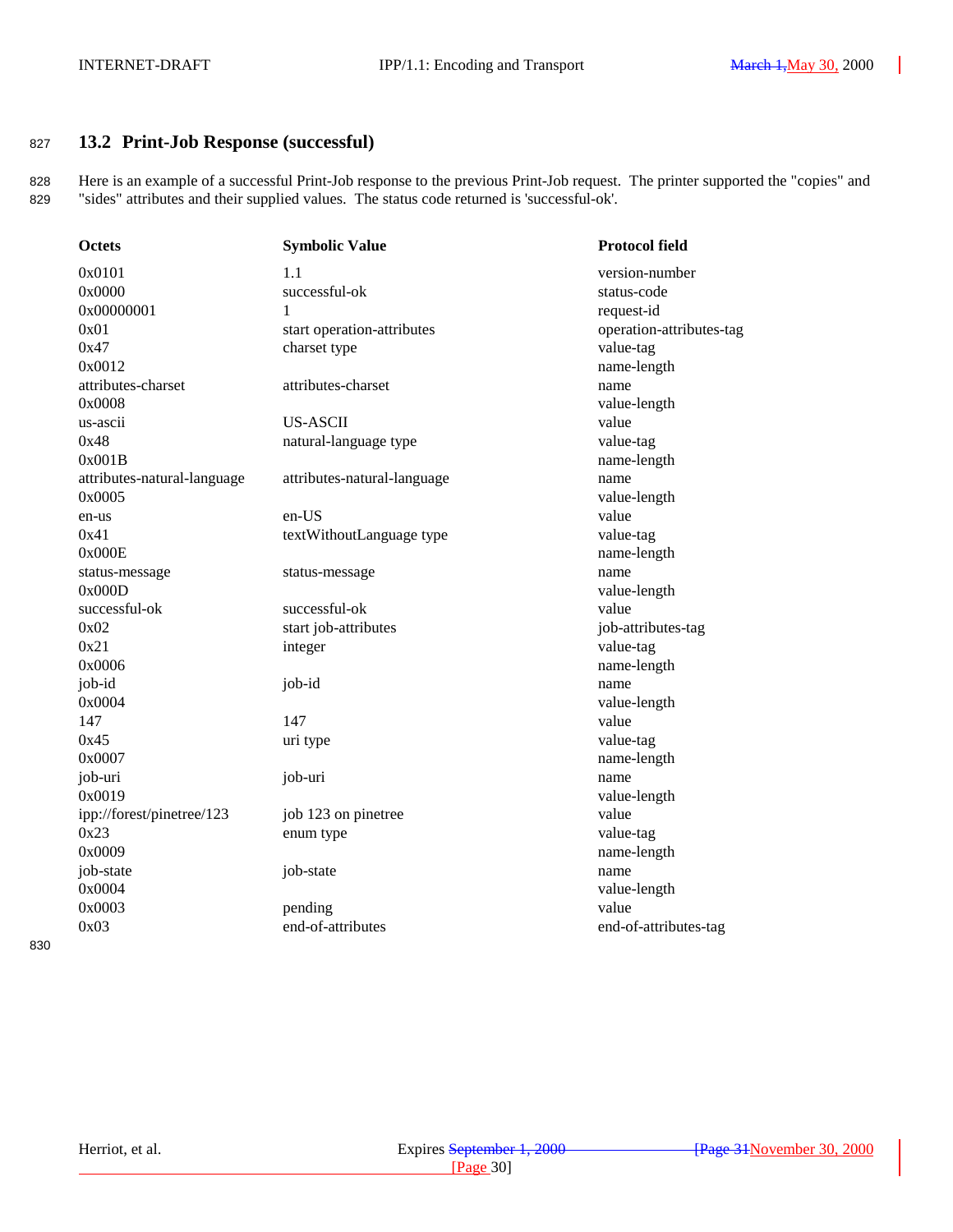#### <span id="page-30-0"></span><sup>831</sup> **13.3 Print-Job Response (failure)**

 Here is an example of an unsuccessful Print-Job response to the previous Print-Job request. It fails because, in this case, the printer does not support the "sides" attribute and because the value '20' for the "copies" attribute is not supported. Therefore, no job is created, and neither a "job-id" nor a "job-uri" operation attribute is returned. The error code returned is 'client-error-attributes-or-values-not-supported' (0x040B).

|              | ×            |              |
|--------------|--------------|--------------|
| I<br>×<br>۰, | I<br>×<br>۰. | I<br>۰.<br>× |

| <b>Octets</b>            | <b>Symbolic Value</b>                           | <b>Protocol field</b>      |
|--------------------------|-------------------------------------------------|----------------------------|
| 0x0101                   | 1.1                                             | version-number             |
| 0x040B                   | client-error-attributes-or-values-not-supported | status-code                |
| 0x00000001               | 1                                               | request-id                 |
| 0x01                     | start operation-attributes                      | operation-attribute tag    |
| 0x47                     | charset type                                    | value-tag                  |
| 0x0012                   |                                                 | name-length                |
| attributes-charset       | attributes-charset                              | name                       |
| 0x0008                   |                                                 | value-length               |
| us-ascii                 | <b>US-ASCII</b>                                 | value                      |
| 0x48                     | natural-language type                           | value-tag                  |
| 0x001B                   |                                                 | name-length                |
| attributes-natural-      | attributes-natural-language                     | name                       |
| language                 |                                                 |                            |
| 0x0005                   |                                                 | value-length               |
| en-us                    | en-US                                           | value                      |
| 0x41                     | textWithoutLanguage type                        | value-tag                  |
| 0x000E                   |                                                 | name-length                |
| status-message           | status-message                                  | name                       |
| 0x002F                   |                                                 | value-length               |
| client-error-attributes- | client-error-attributes-or-values-not-supported | value                      |
| or-values-not-           |                                                 |                            |
| supported                |                                                 |                            |
| 0x05                     | start unsupported-attributes                    | unsupported-attributes tag |
| 0x21                     | integer type                                    | value-tag                  |
| 0x0006                   |                                                 | name-length                |
| copies                   | copies                                          | name                       |
| 0x0004                   |                                                 | value-length               |
| 0x00000014               | 20                                              | value                      |
| 0x10                     | unsupported (type)                              | value-tag                  |
| 0x0005                   |                                                 | name-length                |
| sides                    | sides                                           | name                       |
| 0x0000                   |                                                 | value-length               |
| 0x03                     | end-of-attributes                               | end-of-attributes-tag      |

#### 837 838

839

#### <sup>840</sup> **13.4 Print-Job Response (success with attributes ignored)**

 Here is an example of a successful Print-Job response to a Print-Job request like the previous Print-Job request, except that the value of 'ipp-attribute-fidelity' is false. The print request succeeds, even though, in this case, the printer supports neither the "sides" attribute nor the value '20' for the "copies" attribute. Therefore, a job is created, and both a "job-id" and a "job-uri" operation attribute are returned. The unsupported attributes are also returned in an Unsupported Attributes Group. The error code 845 returned is 'successful-ok-ignored-or-substituted-attributes' (0x0001).

| Herriot<br>et a<br>. | September 1, 2000<br>Expires September 1 | - 2000<br>30 °<br><b>Dogo</b><br>$\cdots$ November |
|----------------------|------------------------------------------|----------------------------------------------------|
|                      | $\alpha$ eu                              |                                                    |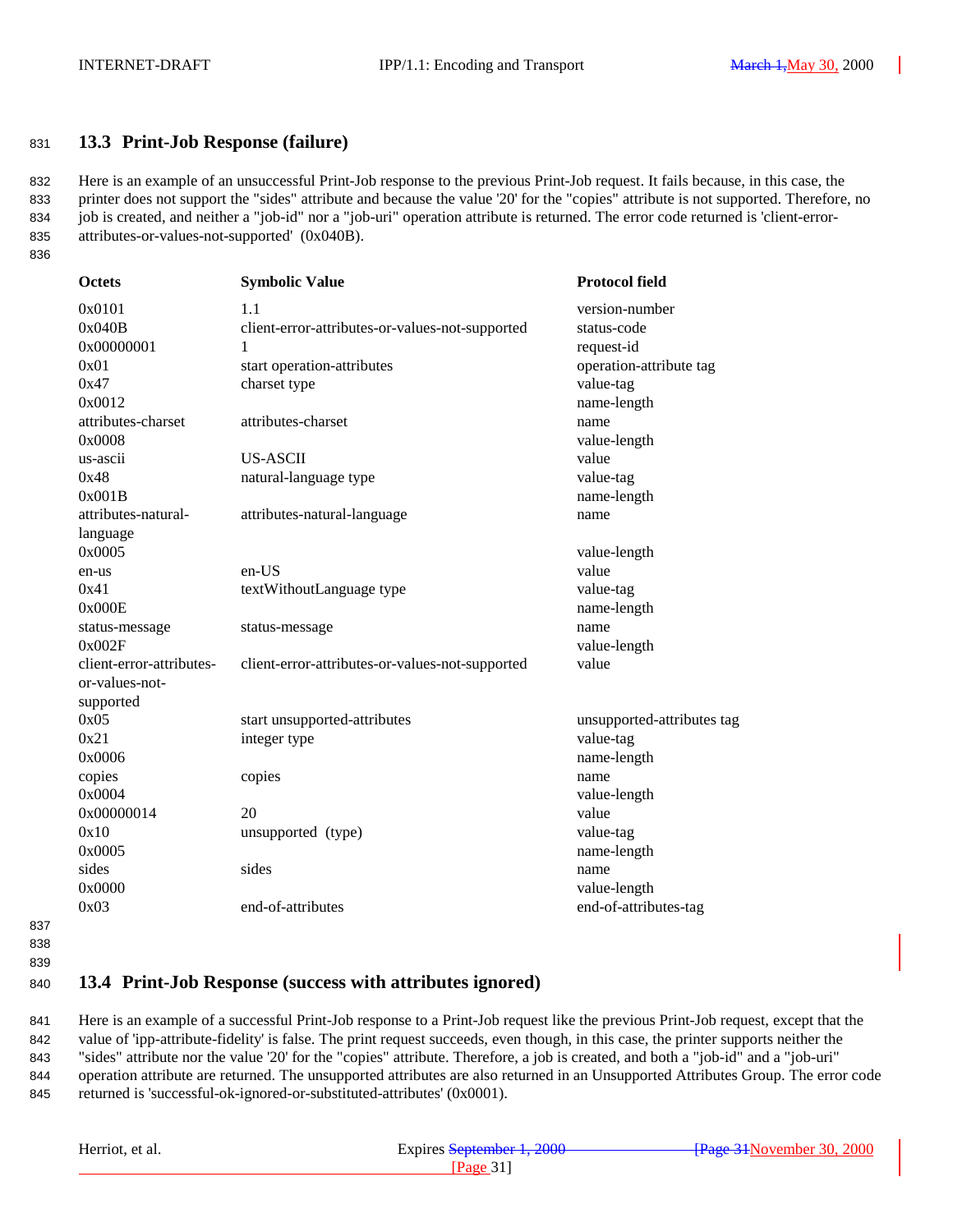#### 846

| <b>Octets</b>               | <b>Symbolic Value</b>                           | <b>Protocol field</b>      |
|-----------------------------|-------------------------------------------------|----------------------------|
| 0x0101                      | 1.1                                             | version-number             |
| 0x0001                      | successful-ok-ignored-or-substituted-attributes | status-code                |
| 0x00000001                  | 1                                               | request-id                 |
| 0x01                        | start operation-attributes                      | operation-attributes-tag   |
| 0x47                        | charset type                                    | value-tag                  |
| 0x0012                      |                                                 | name-length                |
| attributes-charset          | attributes-charset                              | name                       |
| 0x0008                      |                                                 | value-length               |
| us-ascii                    | <b>US-ASCII</b>                                 | value                      |
| 0x48                        | natural-language type                           | value-tag                  |
| 0x001B                      |                                                 | name-length                |
| attributes-natural-language | attributes-natural-language                     | name                       |
| 0x0005                      |                                                 | value-length               |
| en-us                       | en-US                                           | value                      |
| 0x41                        | textWithoutLanguage type                        | value-tag                  |
| 0x000E                      |                                                 | name-length                |
| status-message              | status-message                                  | name                       |
| 0x002F                      |                                                 | value-length               |
| successful-ok-ignored-or-   | successful-ok-ignored-or-substituted-attributes | value                      |
| substituted-attributes      |                                                 |                            |
| 0x05                        | start unsupported-attributes                    | unsupported-attributes tag |
| 0x21                        | integer type                                    | value-tag                  |
| 0x0006                      |                                                 | name-length                |
| copies                      | copies                                          | name                       |
| 0x0004                      |                                                 | value-length               |
| 0x00000014                  | 20                                              | value                      |
| 0x10                        | unsupported (type)                              | value-tag                  |
| 0x0005                      |                                                 | name-length                |
| sides                       | sides                                           | name                       |
| 0x0000                      |                                                 | value-length               |
| 0x02                        | start job-attributes                            | job-attributes-tag         |
| 0x21                        | integer                                         | value-tag                  |
| 0x0006                      |                                                 | name-length                |
| job-id                      | job-id                                          | name                       |
| 0x0004                      |                                                 | value-length               |
| 147                         | 147                                             | value                      |
| 0x45                        | uri type                                        | value-tag                  |
| 0x0007                      |                                                 | name-length                |
| job-uri                     | job-uri                                         | name                       |
| 0x0019                      |                                                 | value-length               |
| ipp://forest/pinetree/123   | job 123 on pinetree                             | value                      |
| 0x23                        | enum type                                       | value-tag                  |
| 0x0009                      |                                                 | name-length                |
| job-state                   | job-state                                       | name                       |
| 0x0004                      |                                                 | value-length               |
| 0x0003                      | pending                                         | value                      |
| 0x03                        | end-of-attributes                               | end-of-attributes-tag      |
|                             |                                                 |                            |

847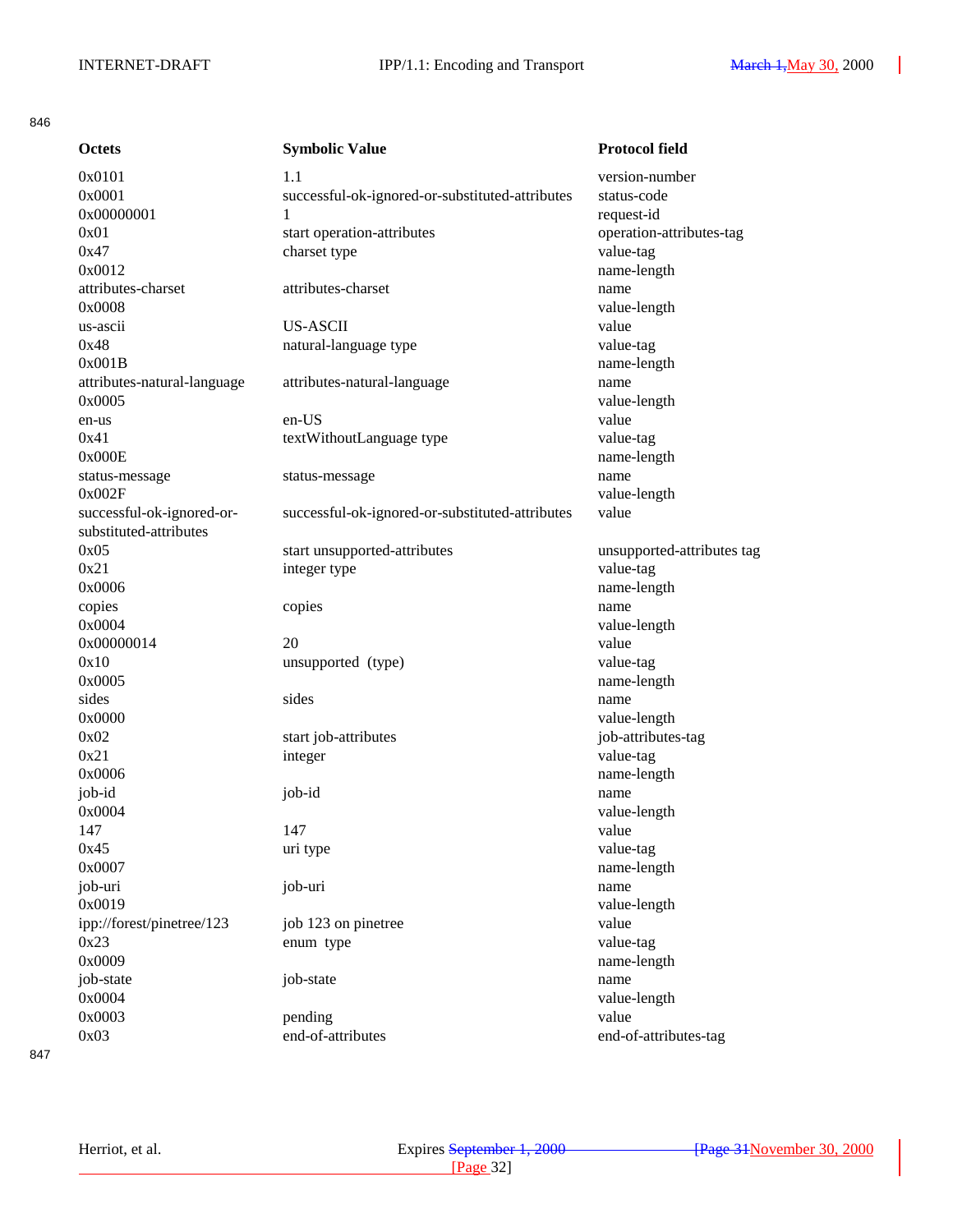#### <span id="page-32-0"></span>848

### <sup>849</sup> **13.5 Print-URI Request**

850 The following is an example of Print-URI request with copies and job-name parameters:

| <b>Octets</b>         | <b>Symbolic Value</b>       | <b>Protocol field</b>           |
|-----------------------|-----------------------------|---------------------------------|
| 0x0101                | 1.1                         | version-number                  |
| 0x0003                | Print-URI                   | operation-id                    |
| 0x00000001            | 1                           | request-id                      |
| 0x01                  | start operation-attributes  | operation-attributes-tag        |
| 0x47                  | charset type                | value-tag                       |
| 0x0012                |                             | name-length                     |
| attributes-charset    | attributes-charset          | name                            |
| 0x0008                |                             | value-length                    |
| us-ascii              | <b>US-ASCII</b>             | value                           |
| 0x48                  | natural-language type       | value-tag                       |
| 0x001B                |                             | name-length                     |
| attributes-natural-   | attributes-natural-language | name                            |
| language              |                             |                                 |
| 0x0005                |                             | value-length                    |
| en-us                 | en-US                       | value                           |
| 0x45                  | uri type                    | value-tag                       |
| 0x000B                |                             | name-length                     |
| printer-uri           | printer-uri                 | name                            |
| 0x0015                |                             | value-length                    |
| ipp://forest/pinetree | printer pinetree            | value                           |
| 0x45                  | uri type                    | value-tag                       |
| 0x000C                |                             | name-length                     |
| document-uri          | document-uri                | name                            |
| 0x0011                |                             | value-length                    |
| ftp://foo.com/foo     | ftp://foo.com/foo           | value                           |
| 0x42                  | nameWithoutLanguage type    | value-tag                       |
| 0x0008                |                             | name-length                     |
| job-name<br>0x0006    | job-name                    | name                            |
| foobar                | foobar                      | value-length<br>value           |
| 0x02                  | start job-attributes        |                                 |
| 0x21                  | integer type                | job-attributes-tag<br>value-tag |
| 0x0006                |                             | name-length                     |
|                       |                             | name                            |
| copies<br>0x0004      | copies                      | value-length                    |
| 0x00000001            | 1                           | value                           |
| 0x03                  | end-of-attributes           | end-of-attributes-tag           |
|                       |                             |                                 |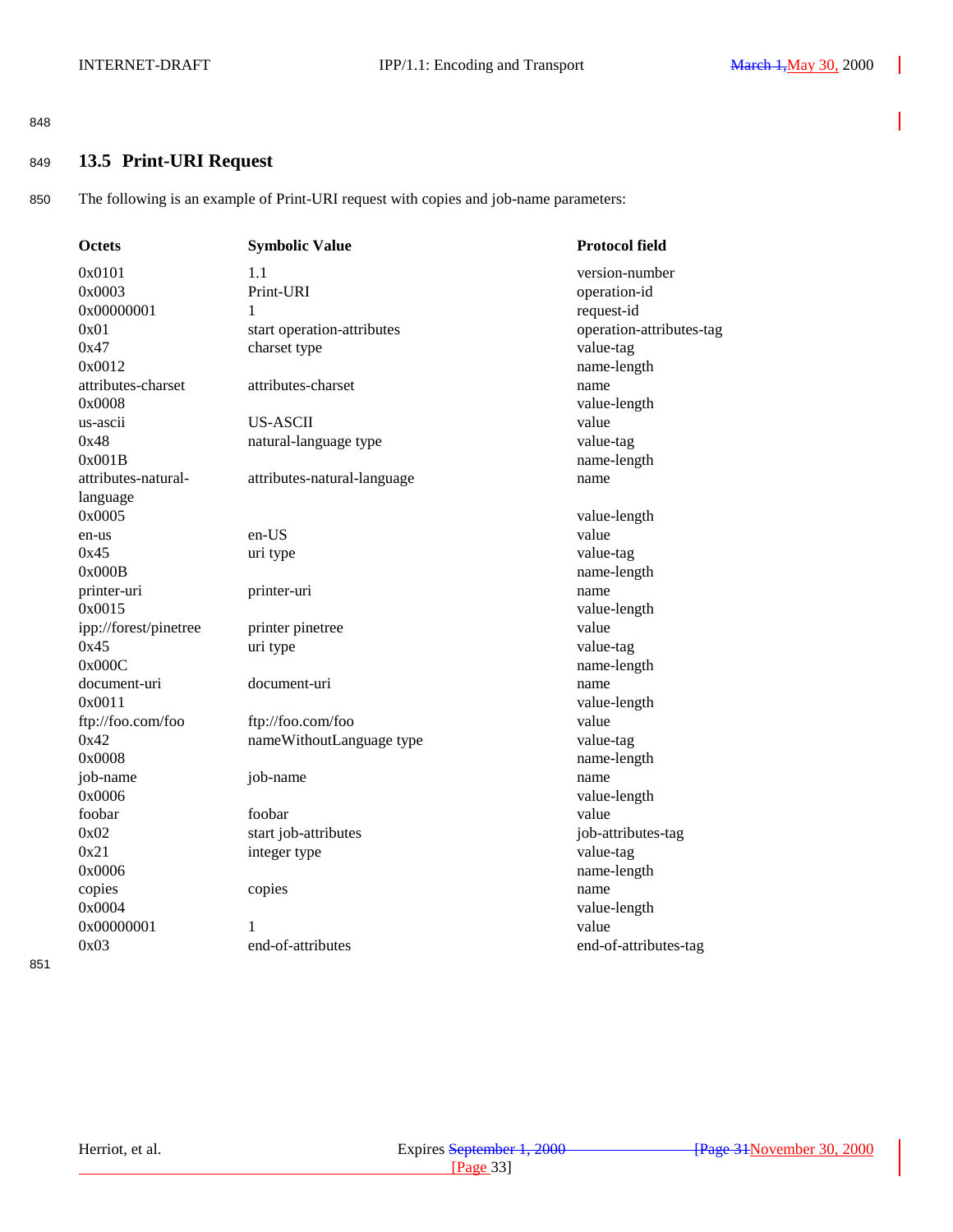### <span id="page-33-0"></span><sup>852</sup> **13.6 Create-Job Request**

853 The following is an example of Create-Job request with no parameters and no attributes:

| <b>Octets</b>         | <b>Symbolic Value</b>       | <b>Protocol field</b>    |
|-----------------------|-----------------------------|--------------------------|
| 0x0101                | 1.1                         | version-number           |
| 0x0005                | Create-Job                  | operation-id             |
| 0x00000001            |                             | request-id               |
| 0x01                  | start operation-attributes  | operation-attributes-tag |
| 0x47                  | charset type                | value-tag                |
| 0x0012                |                             | name-length              |
| attributes-charset    | attributes-charset          | name                     |
| 0x0008                |                             | value-length             |
| us-ascii              | <b>US-ASCII</b>             | value                    |
| 0x48                  | natural-language type       | value-tag                |
| 0x001B                |                             | name-length              |
| attributes-natural-   | attributes-natural-language | name                     |
| language              |                             |                          |
| 0x0005                |                             | value-length             |
| en-us                 | en-US                       | value                    |
| 0x45                  | uri type                    | value-tag                |
| 0x000B                |                             | name-length              |
| printer-uri           | printer-uri                 | name                     |
| 0x0015                |                             | value-length             |
| ipp://forest/pinetree | printer pinetree            | value                    |
| 0x03                  | end-of-attributes           | end-of-attributes-tag    |

854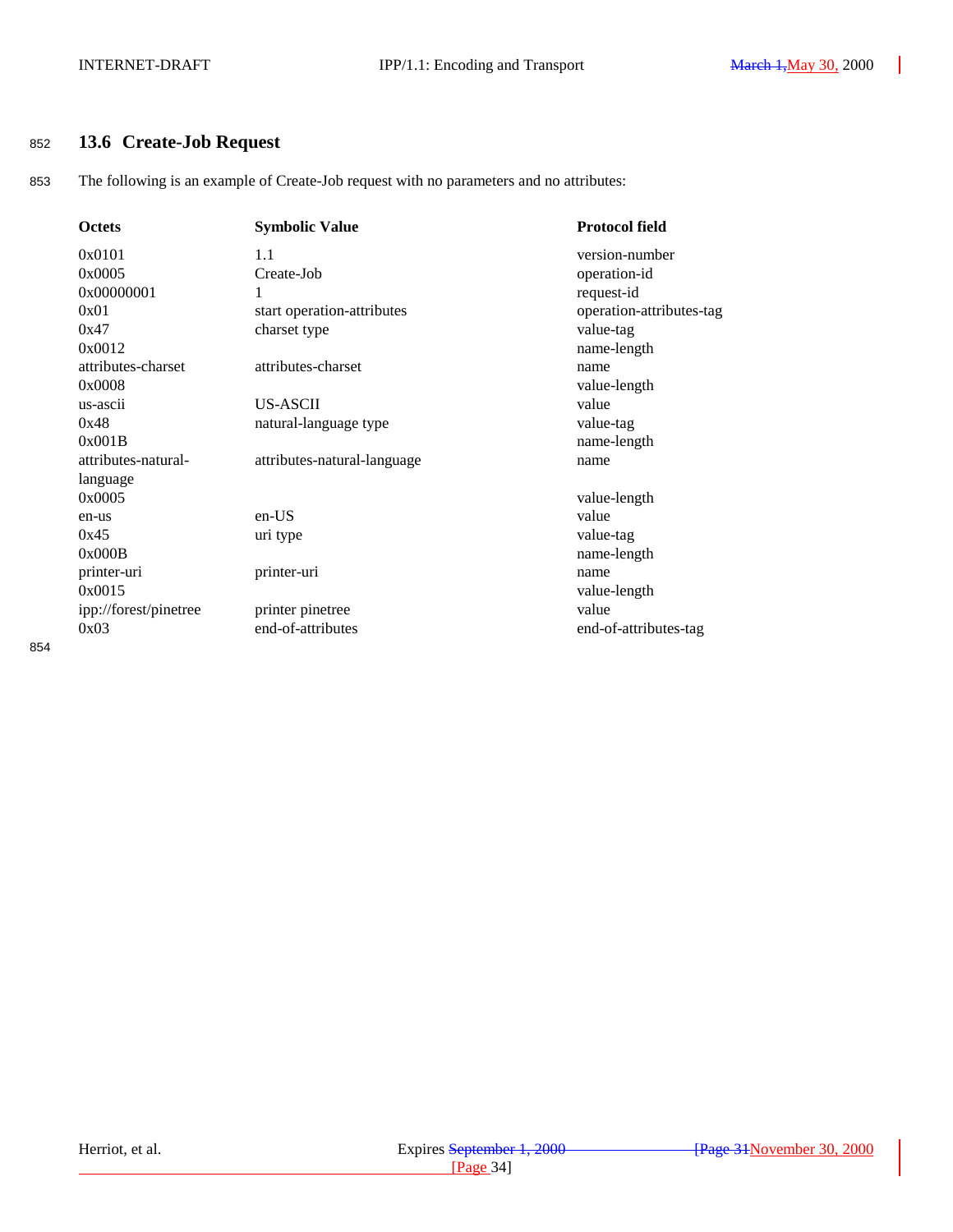### <span id="page-34-0"></span><sup>855</sup> **13.7 Get-Jobs Request**

856 The following is an example of Get-Jobs request with parameters but no attributes:

| Octets                      | <b>Symbolic Value</b>       | <b>Protocol field</b>    |
|-----------------------------|-----------------------------|--------------------------|
| 0x0101                      | 1.1                         | version-number           |
| 0x000A                      | Get-Jobs                    | operation-id             |
| 0x00000123                  | 0x123                       | request-id               |
| 0x01                        | start operation-attributes  | operation-attributes-tag |
| 0x47                        | charset type                | value-tag                |
| 0x0012                      |                             | name-length              |
| attributes-charset          | attributes-charset          | name                     |
| 0x0008                      |                             | value-length             |
| us-ascii                    | <b>US-ASCII</b>             | value                    |
| 0x48                        | natural-language type       | value-tag                |
| 0x001B                      |                             | name-length              |
| attributes-natural-language | attributes-natural-language | name                     |
| 0x0005                      |                             | value-length             |
| en-us                       | en-US                       | value                    |
| 0x45                        | uri type                    | value-tag                |
| 0x000B                      |                             | name-length              |
| printer-uri                 | printer-uri                 | name                     |
| 0x0015                      |                             | value-length             |
| ipp://forest/pinetree       | printer pinetree            | value                    |
| 0x21                        | integer type                | value-tag                |
| 0x0005                      |                             | name-length              |
| limit                       | limit                       | name                     |
| 0x0004                      |                             | value-length             |
| 0x00000032                  | 50                          | value                    |
| 0x44                        | keyword type                | value-tag                |
| 0x0014                      |                             | name-length              |
| requested-attributes        | requested-attributes        | name                     |
| 0x0006                      |                             | value-length             |
| job-id                      | job-id                      | value                    |
| 0x44                        | keyword type                | value-tag                |
| 0x0000                      | additional value            | name-length              |
| 0x0008                      |                             | value-length             |
| job-name                    | job-name                    | value                    |
| 0x44                        | keyword type                | value-tag                |
| 0x0000                      | additional value            | name-length              |
| 0x000F                      |                             | value-length             |
| document-format             | document-format             | value                    |
| 0x03                        | end-of-attributes           | end-of-attributes-tag    |

857

### <sup>858</sup> **13.8 Get-Jobs Response**

859 The following is an of Get-Jobs response from previous request with 3 jobs. The Printer returns no information about the second 860 job (because of security reasons):

|  | Herriot, et al. |  |  |  |
|--|-----------------|--|--|--|
|--|-----------------|--|--|--|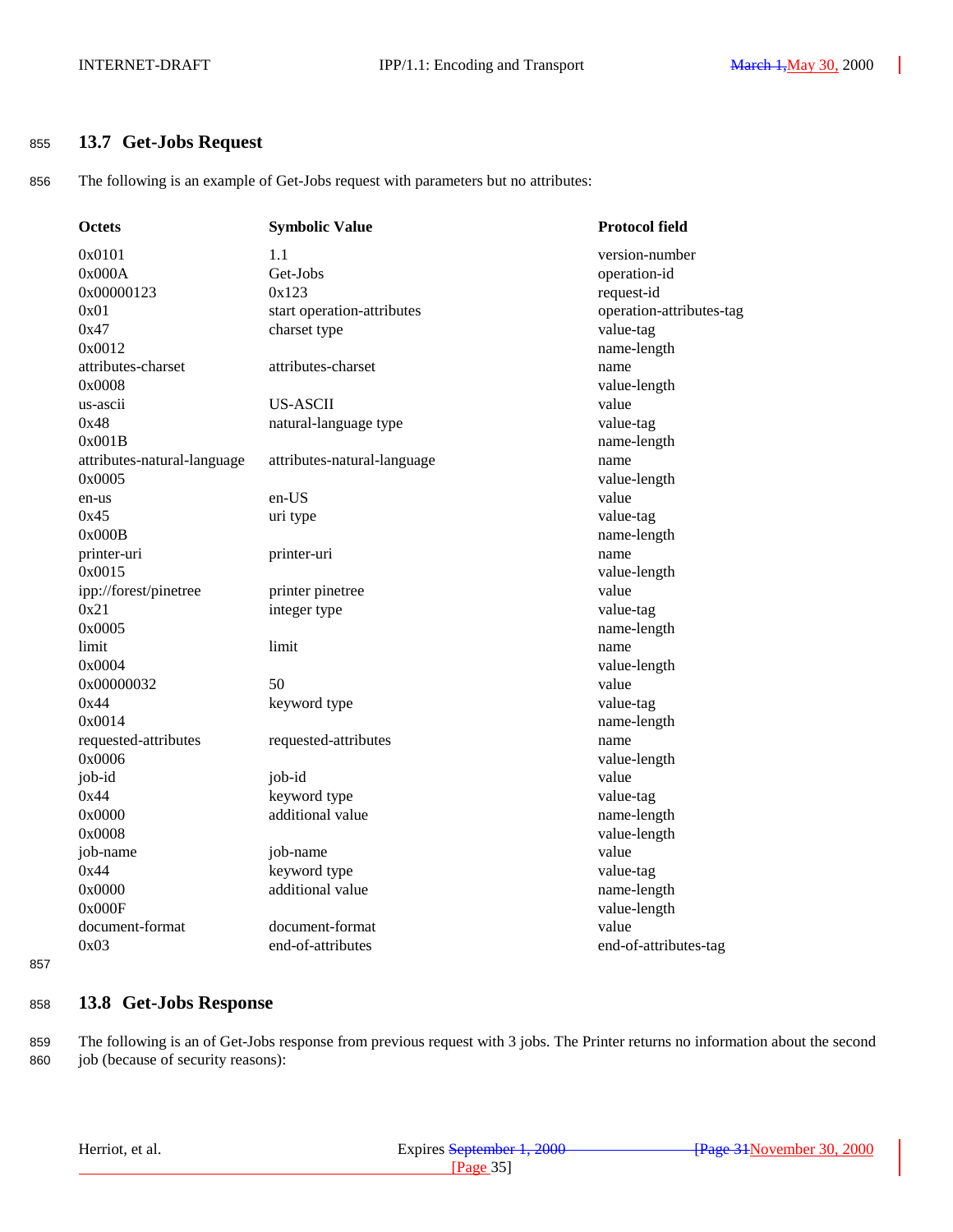**Octets Symbolic Value Protocol field**  $0x0101$  1.1 version-number 0x0000 successful-ok status-code  $0x00000123$   $0x123$  request-id (echoed back) 0x01 start operation-attributes operation-attribute-tag 0x47 charset type charset type value-tag 0x0012 name-length attributes-charset attributes-charset name 0x000A value-length ISO-8859-1 ISO-8859-1 value 0x48 natural-language type value-tag 0x001B name-length attributes-natural-language attributes-natural-language name 0x0005 value-length en-us en-US value 0x41 textWithoutLanguage type value-tag 0x000E name-length status-message status-message name 0x000D value-length successful-ok successful-ok value 0x02 start job-attributes (1st object) job-attributes-tag 0x21 integer type value-tag 0x0006 name-length job-id job-id name 0x0004 value-length 147 value 0x36 nameWithLanguage value-tag 0x0008 name-length job-name job-name name 0x000C value-length 0x0005 sub-value-length fr-ca fr-CA value 0x0003 sub-value-length fou **fou** fou **fou have the set of the set of the set of the set of the set of the set of the set of the set of the set of the set of the set of the set of the set of the set of the set of the set of the set of the set o** 0x02 start job-attributes (2nd object) job-attributes-tag 0x02 start job-attributes (3rd object) job-attributes-tag 0x21 integer type value-tag 0x0006 name-length job-id job-id name 0x0004 value-length 148 **149** value 0x36 nameWithLanguage value-tag 0x0008 name-length job-name job-name name 0x0012 value-length 0x0005 sub-value-length de-CH de-CH value 0x0009 sub-value-length isch guet isch guet name 0x03 end-of-attributes end-of-attributes-tag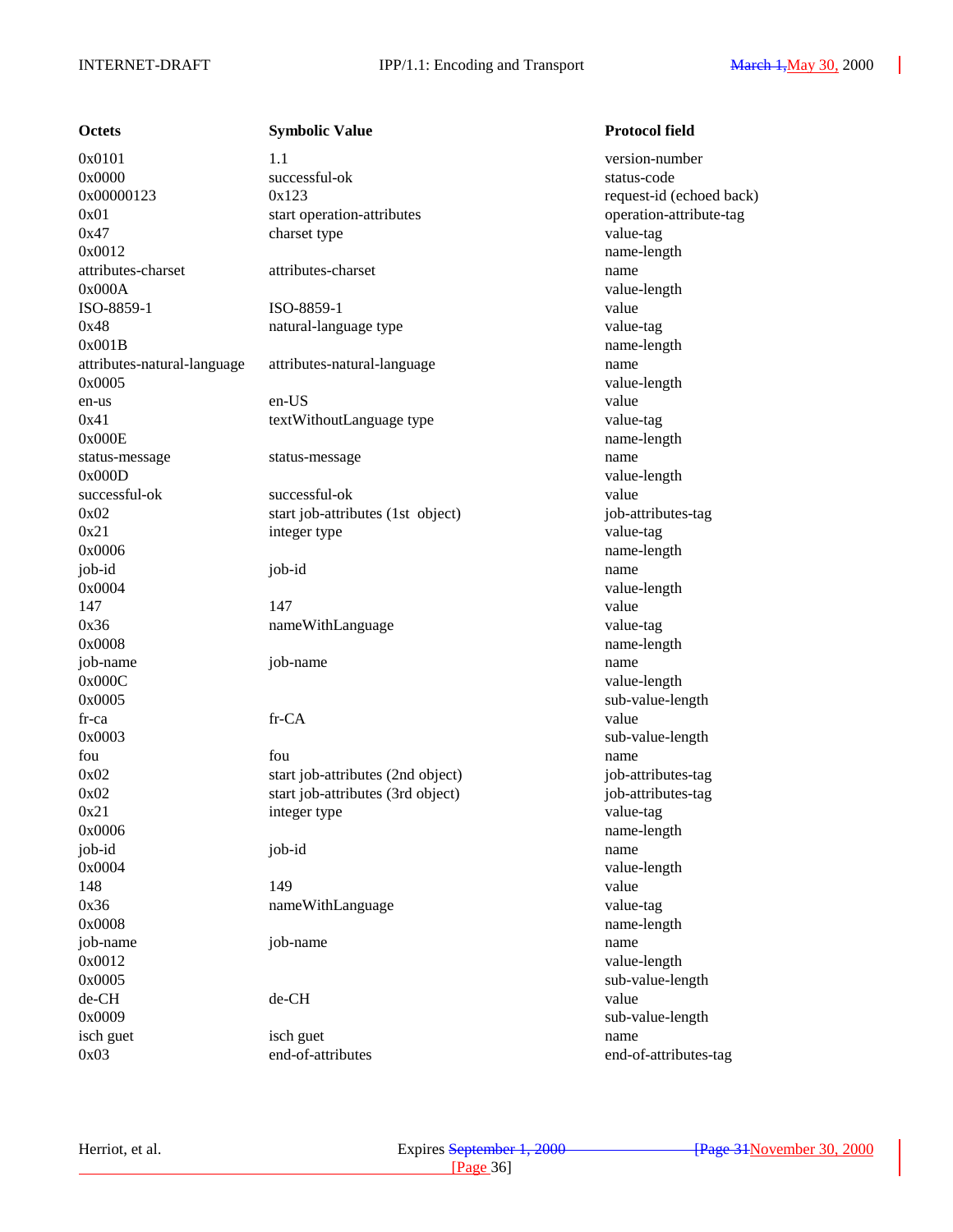# <span id="page-36-0"></span> **14. Appendix B: Registration of MIME Media Type Information for "application/ipp"**

 This appendix contains the information that IANA requires for registering a MIME media type. The information following this paragraph will be forwarded to IANA to register application/ipp whose contents are defined in Section [3 "Encoding of the](#page-4-0) [Operation Layer"](#page-4-0) in this document:

**MIME type name:** application

#### **MIME subtype name:** ipp

 A Content-Type of "application/ipp" indicates an Internet Printing Protocol message body (request or response). Currently there is one version: IPP/1.1, whose syntax is described in Section [3 "Encoding of the Operation Layer"](#page-4-0) of [ipp-pro], and whose semantics are described in [ipp-mod].

- **Required parameters:** none
- **Optional parameters:** none
- **Encoding considerations:**

 IPP/1.1 protocol requests/responses MAY contain long lines and ALWAYS contain binary data (for example attribute value lengths).

#### **Security considerations:**

 IPP/1.1 protocol requests/responses do not introduce any security risks not already inherent in the underlying transport protocols. Protocol mixed-version interworking rules in [ipp-mod] as well as protocol encoding rules in [ipp-pro] are complete and unambiguous.

#### **Interoperability considerations:**

 IPP/1.1 requests (generated by clients) and responses (generated by servers) MUST comply with all conformance requirements imposed by the normative specifications [ipp-mod] and [ipp-pro]. Protocol encoding rules specified in [ipp-pro] are comprehensive, so that interoperability between conforming implementations is guaranteed (although support for specific optional features is not ensured). Both the "charset" and "natural-language" of all IPP/1.1 attribute values which are a LOCALIZED-STRING are explicit within IPP protocol requests/responses (without recourse to any external information in HTTP, SMTP, or other message transport headers).

#### **Published specifications:**

- [ipp-mod] Isaacson, S., deBry, R., Hastings, T., Herriot, R., Powell, P., "Internet Printing Protocol/1.1: Model and Semantics" 889 draft-ietf-ipp-model-v11-06.txt, March 1,draft-ietf-ipp-model-v11-07.txt, May 22, 2000.
- 890 [ipp-pro] Herriot, R., Butler, S., Moore, P., Turner, R., "Internet Printing Protocol/1.1: Encoding and Transport", draft-ietf-ipp-protocol-v11-05.txt, March 1,draft-ietf-ipp-protocol-v11-06.txt, May 30, 2000.

#### **Applications which use this media type:**

Internet Printing Protocol (IPP) print clients and print servers, communicating using HTTP/1.1 (see [IPP-PRO]), SMTP/ESMTP,

 FTP, or other transport protocol. Messages of type "application/ipp" are self-contained and transport-independent, including "charset" and "natural-language" context for any LOCALIZED-STRING value.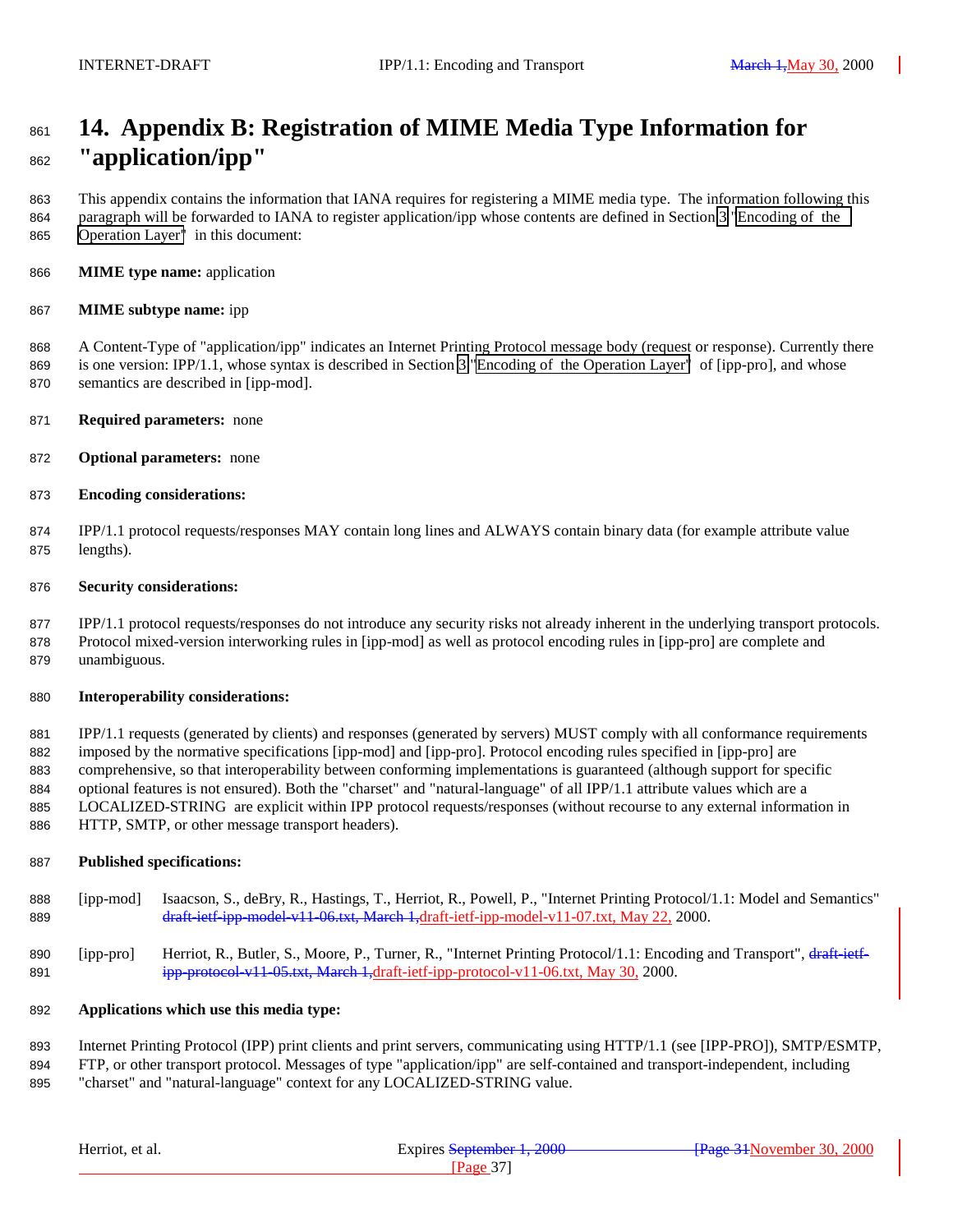#### <span id="page-37-0"></span>**Person & email address to contact for further information:**

| 897   | <b>Tom Hastings</b>                  |
|-------|--------------------------------------|
| 898   | Xerox Corporation                    |
| 899   | 737 Hawaii St. ESAE-231              |
| 900   | El Segundo, CA                       |
| 901   | Phone: 310-333-6413                  |
| 902   | Fax: 310-333-5514                    |
| 903   | Email: hastings@cp10.es.xerox.com    |
| 904   | <b>or</b>                            |
| 905   | Robert Herriot                       |
| 906   | <b>Xerox Corporation</b>             |
| 907   | 3400 Hillview Ave., Bldg #1          |
| 908   | Palo Alto, CA 94304                  |
| 909   | Phone: 650-813-7696                  |
| 910 — | Fax: 650-813-6860                    |
| 911   | Email: robert.herriot@pahv.xerox.com |
|       |                                      |
| 912   | Intended usage:                      |
| 913   | <b>COMMON</b>                        |
|       |                                      |

# **15. Appendix C: Changes from IPP/1.0**

- IPP/1.1 is identical to IPP/1.0 [RFC2565] with the follow changes:
- 1. Attributes values that identify a printer or job object use a new 'ipp' scheme. The 'http' and 'https' schemes are supported only for backward compatibility. See section [5.](#page-20-0)
- 2. Clients MUST support of Digest Authentication, IPP Printers SHOULD support Digest Authentication. See Section [8.1.1](#page-22-0)
- 3. TLS is recommended for channel security. In addition, SSL3 may be supported for backward compatibility. See Section [8.1.2](#page-22-0)
- 4. It is recommended that IPP/1.1 objects accept any request with major version number '1'. See section [9.1.](#page-23-0)
- 5. IPP objects SHOULD return the URL scheme requested for "job-printer-uri" and "job-uri" Job Attributes, rather than the URL scheme used to create the job. See section [9.2.](#page-24-0)
- 6. The IANA and Internationalization sections have been added. The terms "private use" and "experimental" have been changed to "vendor extension". The reserved allocations for attribute group tags, attribute syntax tags, and out-of-band attribute values have been clarified as to which are reserved to future IETF standards track documents and which are reserved to vendor extension. Both kinds of extensions use the type2 registration procedures as defined in [ipp-mod].
- 7. Clarified that future "out-of-band" value definitions may use the value field if additional information is needed.